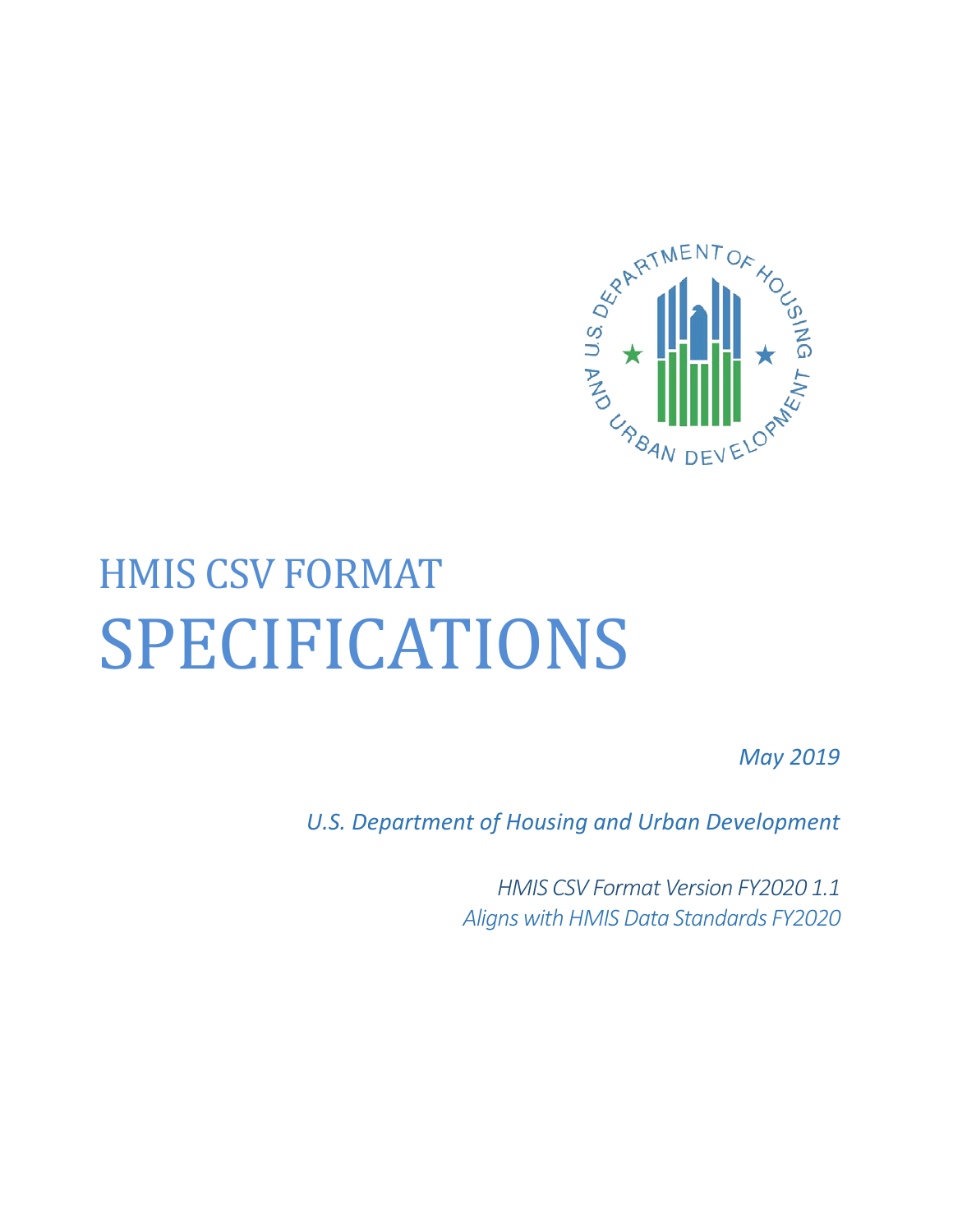# Table of Contents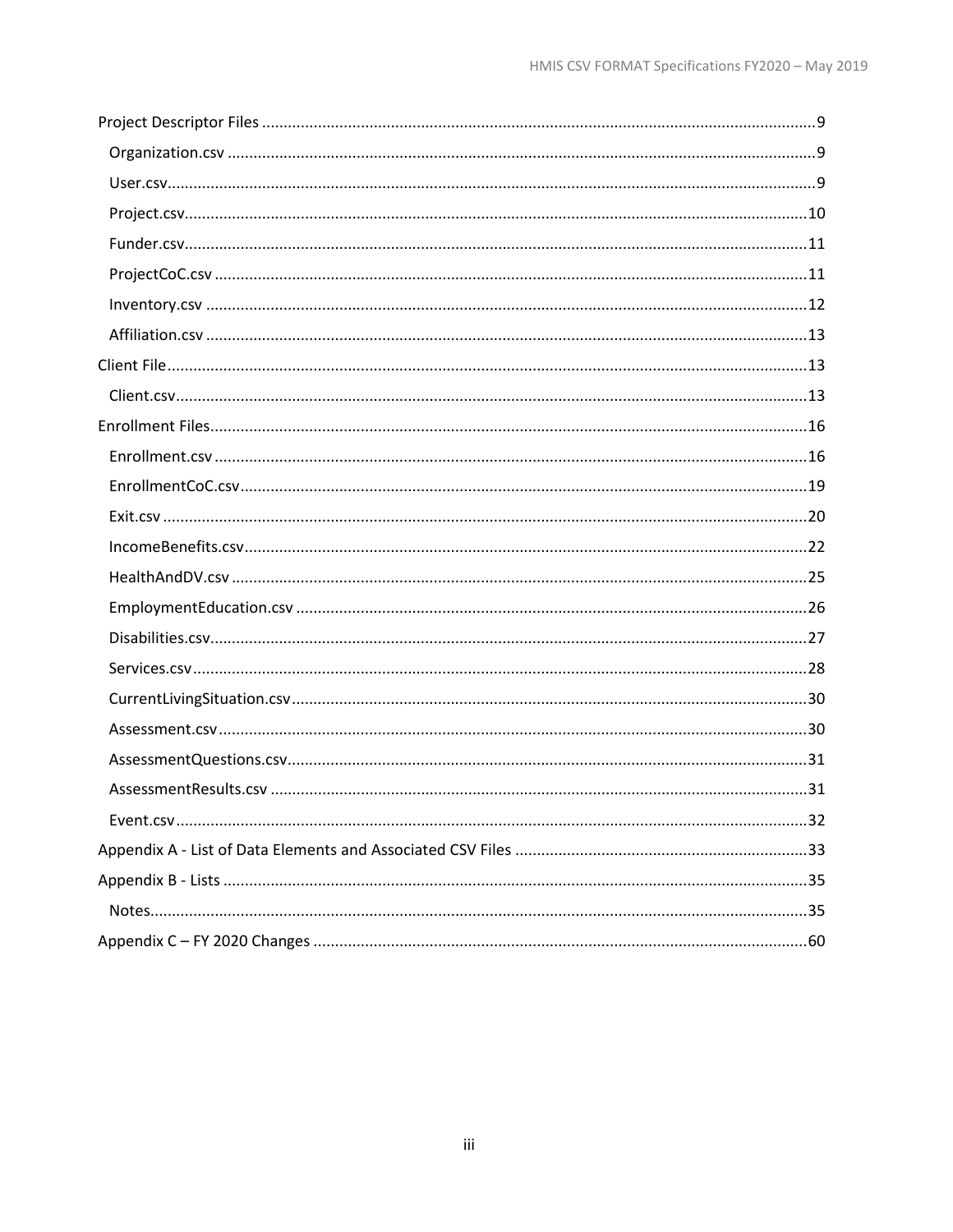| Date    | Version   | <b>Description</b>                                                                                                                                                                                                                                                                                                                                                                                                                                                                                                                                                                                                                                                                                                                                                                                                          |
|---------|-----------|-----------------------------------------------------------------------------------------------------------------------------------------------------------------------------------------------------------------------------------------------------------------------------------------------------------------------------------------------------------------------------------------------------------------------------------------------------------------------------------------------------------------------------------------------------------------------------------------------------------------------------------------------------------------------------------------------------------------------------------------------------------------------------------------------------------------------------|
| 9/2014  | 4.0       | 2014 HMIS Data Standards v2.1                                                                                                                                                                                                                                                                                                                                                                                                                                                                                                                                                                                                                                                                                                                                                                                               |
| 8/2015  | 4.1       | 2014 HMIS Data Standards v3                                                                                                                                                                                                                                                                                                                                                                                                                                                                                                                                                                                                                                                                                                                                                                                                 |
| 8/2016  | 5.0       | 2014 HMIS Data Standards v5.0 (obsolete effective 11/1/2016)                                                                                                                                                                                                                                                                                                                                                                                                                                                                                                                                                                                                                                                                                                                                                                |
| 10/2016 | 5.1       | 2014 HMIS Data Standards v5.1                                                                                                                                                                                                                                                                                                                                                                                                                                                                                                                                                                                                                                                                                                                                                                                               |
| 5/2017  | 2017: 1.2 | HMIS CSV Data Exchange Specifications v1.2 (see Appendix C)                                                                                                                                                                                                                                                                                                                                                                                                                                                                                                                                                                                                                                                                                                                                                                 |
| 7/2017  | 6.1       | Reverted to practice of continuous version numbering for HMIS CSV.<br>Geography.csv/2.8 - added 99 (Unknown/data not collected) to list for<br>GeographyType.<br>EnrollmentCoC.csv - corrected reference to DE 3.16 Client Location to use correct<br>DE#.<br>Exit.csv/R18: deleted CounselingType and associated list R18.A; added<br>IndividualCounseling, FamilyCounseling, GroupCounseling to accommodate<br>identification of more than one type of counseling received.                                                                                                                                                                                                                                                                                                                                               |
| 9/2017  | 6.11      | Corrections:<br>Project.csv - HousingType column was added to file definition in 6.1 but not listed as<br>a change. The column is required.<br>Client.csv - Race columns have been non-nullable since 2014 but only a 1/Yes<br>response was defined. Added explicit 0 as the alternative to 1.<br>Exit.csv and HealthAndDV.csv: Re-added the PersonalID column to both file<br>definitions. The deletion was not intentional; was not listed as a change.<br>List 1.4 RecordType for Services.csv: Updated list values consistent with changes<br>listed the file definition and in Appendix C list of changes.<br>Appendix C list of changes for Inventory.csv: Struck reference to split of BedType into<br>three separate fields. The change was not needed and was not made in the definition<br>of the Inventory file. |
| 9/2018  | 6.12      | Updated pagination and table of contents<br>$\bullet$<br>Appendix B: Remove "29:VA:Domiciliary Care" from list 2.6.1<br>$\bullet$<br>Appendix B: Add "43:HUD:CoC - Youth Homeless Demonstration Program<br>$\bullet$<br>(YHDP) to list 2.6.1<br>Appendix B: Corrected reference to outdated HMIS Data Standard<br>$\bullet$<br>documentation in Notes<br>Services.csv: Updated hyperlink to List for RecordType 210 to V8.1<br>$\bullet$<br>IncomeBenefits.csv: Fixed hyperlink to lists 4.4.A; removed list 4.4.A for<br>$\bullet$<br>4.4.12A OtherInsuranceIdentify<br>Exit.csv: Fixed note for R18.B and R18.2 to say "Integer >0"                                                                                                                                                                                       |
| 4/2019  | FY2020    | Align to FY2020 HMIS Data Standards<br>List of Changes in Appendix C                                                                                                                                                                                                                                                                                                                                                                                                                                                                                                                                                                                                                                                                                                                                                        |

# <span id="page-3-0"></span>Revision History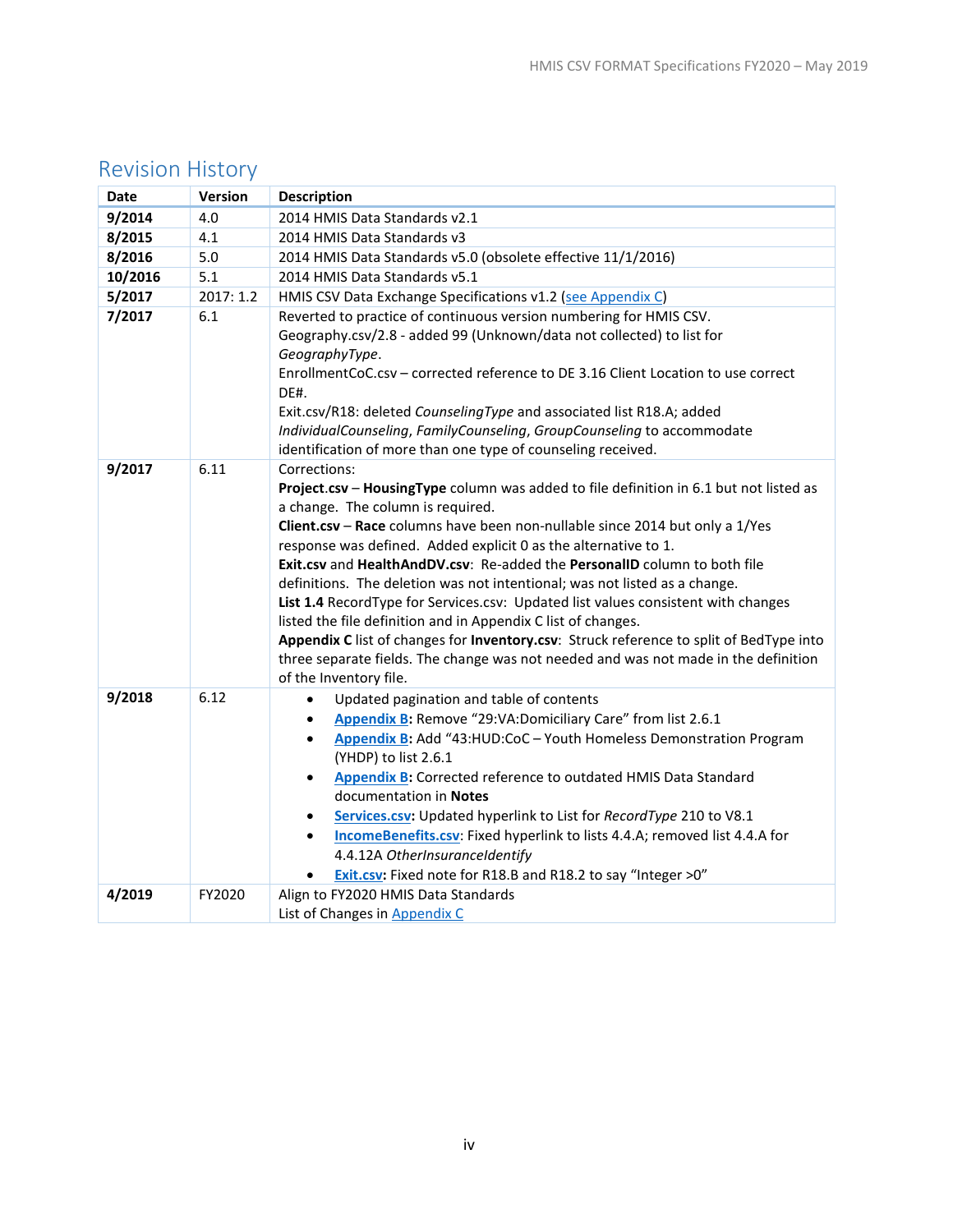# <span id="page-4-0"></span>Overview

The US Department of Housing and Urban Development (HUD), in cooperation with the Department of Health and Human Services (HHS) and the Department of Veterans Affairs (VA), is responsible for the Homeless Management Information System (HMIS) Data Standards, which define data collection requirements for any software used as an HMIS. The first version of the data standards was published in 2004; the current version[, HMIS Data Standards FY2020,](https://www.hudexchange.info/resource/3824/hmis-data-dictionary/) has an effective date of October 1, 2019.

This document provides specifications for a standard set of comma-separated values (CSV) files that include all data elements and fields defined by the FY2020 HMIS Data Standards, along with information that describes an exported data set.

The structure of the files and their relationships are based on the 2017 FY2020 HMIS Logical Model, although the HMIS CSV is less granular than that of the model to reduce the overall number of files.

The files have been denormalized to facilitate a simplified structure under circumstances where it's appropriate. For example, in a fully normalized structure, *Inventory* records could only be joined with *Project* records using *ProjectCoC* as an intermediary. *Inventory* is denormalized to include ProjectID, however, to allow for a direct join to *Project*, which is reasonable when working, for example, with a data set that has been filtered to include only one CoC.

In addition to the HMIS CSV, HUD is also publishing HUD HMIS XML Schema FY2020, an eXtensible Markup Language (XML) format also based on the HMIS Logical Model. Documentation is available on HUD's Homelessness Data Exchange (HDX) at [http://www.hudhdx.info/VendorResources.aspx.](http://www.hudhdx.info/VendorResources.aspx)

# <span id="page-4-1"></span>Document Purpose and Scope

There are several purposes for which HMIS data might be exported from one system and imported to another. The use cases that the HMIS CSV and HMIS XML formats are primarily intended to support include migration from one HMIS application to another; warehousing of data from multiple HMIS implementations for analysis and reporting; and participation in a local HMIS implementation by regularly providing data entered and exported from an alternate database.

This document is primarily technical; it describes a common format and associated basic expectations and assumptions related to the processes of exporting and importing HMIS data in a standard manner. In general, HUD expects that it should be possible to export, in a standard format, all data entered into an HMIS for any data element defined by the HMIS Data Dictionary, regardless of whether a given data element is required based on project type or funder. Specific requirements related to the overall functionality of HMIS applications and export and import processes will be established by the forthcoming HMIS Software and Data Quality Standards and may result in revisions to this document.

The HMIS Data Dictionary defines several hundred fields. HUD is aware that there is, in addition, a wide variety of expanded and customized data collection in HMIS implementations across the country. While HUD is cognizant that the exchange of additional data that may be included in an HMIS will often be useful and necessary, it is not practical to include accommodations for every potential need, even if it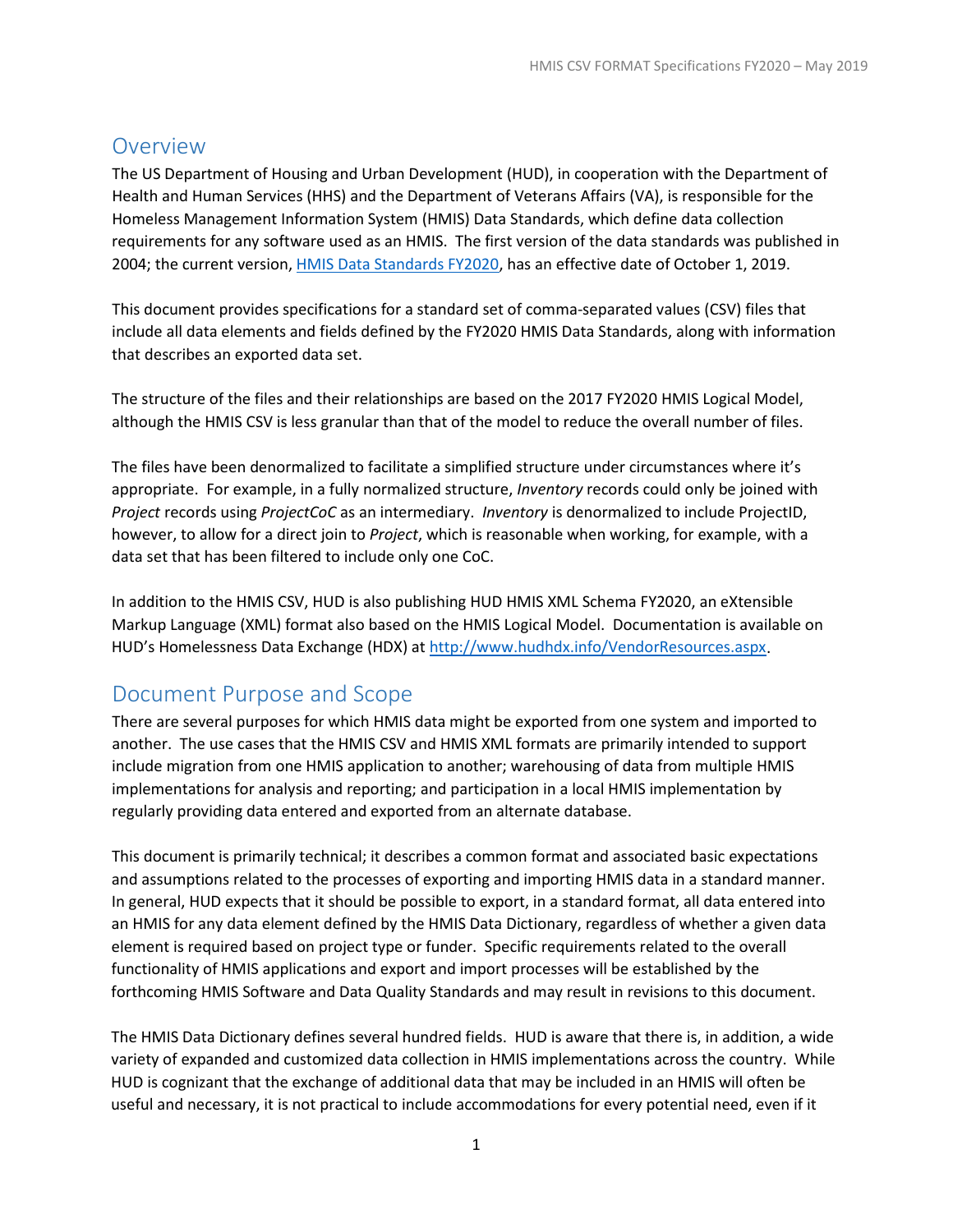were possible to anticipate them. As a result, the scope of this document is generally limited to data collected in a manner consistent with the HMIS Data Dictionary. The HMIS CSV format may be extended to include additional files and fields by parties engaged in HMIS data exchange; technical assistance may be available.

<span id="page-5-0"></span>To request technical assistance please visit [www.hudexchange.info.](http://www.hudexchange.info/)

# Document Format

This document defines CSV files and fields required for data exchange of all data elements defined in the HMIS Data Dictionary, basic rules and assumptions for HMIS export and import processes, and general descriptions of terms used.

[Appendix](#page-36-0) A lists all FY2020 HMIS Data Standards data elements and the CSV file in which they appear.

[Appendix](#page-38-0) B includes response categories and associated data exchange values for all option list fields defined in the FY2020 HMIS Data Standards.

[Appendix](#page-63-0) C summarizes changes in this version of the HMIS CSV from v6.12.

## <span id="page-5-1"></span>File Definitions

For each file defined by the HMIS CSV Specifications, this document includes a description of general requirements for the file and a table listing each field with basic requirements for the field.

Files are grouped into the following sections based on the type of data they contain: Export, Project Descriptor, Client, and Enrollment. A complete list of each data element and the name of the CSV file in which it appears is included in [Appendix](#page-36-0) A.

References to data elements defined in the HMIS Data Dictionary are in bold type (e.g., **3.03 Date of Birth**) and references to specific fields in both the Data Dictionary and the CSV format are italicized (*Date of Birth*). The tables include the columns described below:

| Column | <b>Description</b>                                                                                                                                                                                                                                                                                                                                                                          |
|--------|---------------------------------------------------------------------------------------------------------------------------------------------------------------------------------------------------------------------------------------------------------------------------------------------------------------------------------------------------------------------------------------------|
| DE#    | This is the data standards identification of fields; it includes the data element number and<br>field identifier (numbers for primary fields and letters for dependent fields) as listed the<br><b>HMIS Data Dictionary.</b>                                                                                                                                                                |
|        | For example, the data quality indicator for a client's date of birth is part of data element<br>3.03 Date of Birth; the field for data quality is listed as Field 2. Accordingly, the DE# for the<br>field is 3.03.2.                                                                                                                                                                       |
|        | Data that are repeated in multiple files only have a DE# identified in the file where they<br>originate. For example, 5.08 Personal ID serves as a unique identifier (primary key) in<br>Client.csv and its DE# is listed there. The same identifier is used to associate data in other<br>CSV files with a client (foreign key), but the DE# is not listed when it appears in other files. |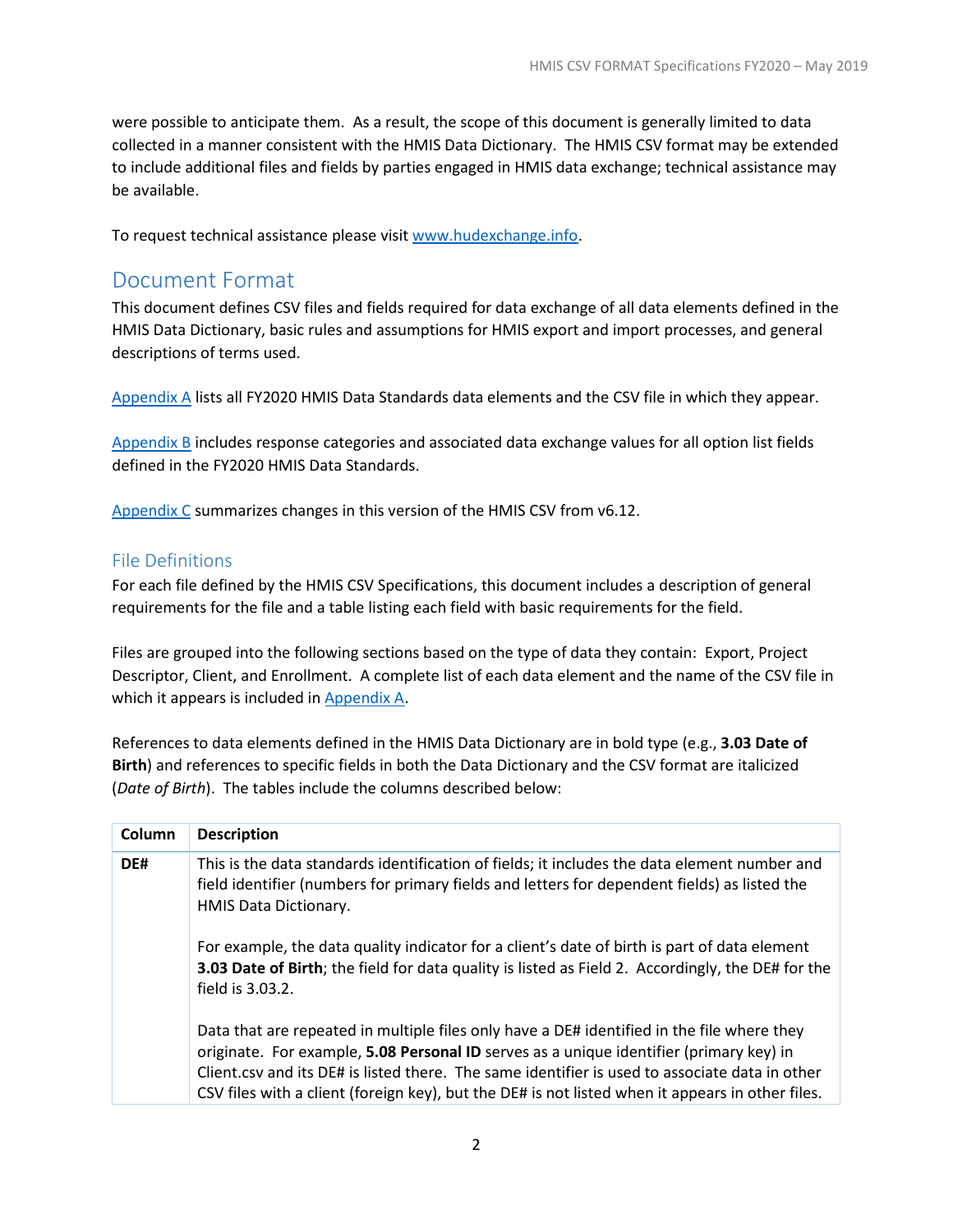| <b>Name</b>  | This lists the CSV field name for each field defined. While field names are intended to be<br>recognizable as compared to those in the HMIS Data Dictionary, many have been<br>shortened. For example, the field for a client's date of birth is named DOB.                                                                                       |
|--------------|---------------------------------------------------------------------------------------------------------------------------------------------------------------------------------------------------------------------------------------------------------------------------------------------------------------------------------------------------|
| <b>Type</b>  | The data type for the field. The types included are defined in the next section.                                                                                                                                                                                                                                                                  |
| List         | Fields that have response categories defined in the HMIS Data Dictionary or in this<br>document will have a list number in this column. List numbers are hyperlinked to<br>Appendix B, which includes all lists by number with data exchange values and text<br>equivalents.                                                                      |
|              | Lists that are specific to the HMIS CSV export have two-part list numbers that begin with 1;<br>the second part is sequential. For example, the list for ExportPeriodType, which is used in<br>Export.csv, has a list number of 1.1.                                                                                                              |
|              | The two most frequently used lists (No/Yes/Missing) and (No/Yes/Client doesn't<br>know/Client refused/Missing) are numbered 1.7 and 1.8 respectively rather than re-<br>defining them for each field in which they appear.                                                                                                                        |
|              | Other lists are numbered to correspond to the DE# for the field in which they first appear<br>and have three-part list numbers, e.g., the list for the date of birth data quality field is<br>numbered 3.03.2.                                                                                                                                    |
| <b>Null</b>  | Fields that may be null are identified with a Y (for Yes). Any field not specifically permitted<br>to be null should have an exported value of the appropriate data type; for non-nullable<br>fields with response categories defined in the HMIS Data Dictionary, 99 (Data not<br>collected) should be exported for blank fields / missing data. |
| <b>Notes</b> | Includes definitions, specific validation requirements, and other relevant information.<br>Regular expressions are included for some fields as a supplement to descriptions of<br>validation requirements; they are included as a convenience only and there is no<br>requirement to use them.                                                    |

# <span id="page-6-0"></span>Fields Not Defined in the HMIS Data Dictionary

#### <span id="page-6-1"></span>Unique Identifiers

Based on a need expressed by HMIS software providers, every file includes a field that serves as a unique identifier for each record in the file. In some cases, these unique identifiers are defined in the HMIS Data Dictionary. For example, the unique identifier for Project.csv is **2.02 Project Information** *Project ID*. In other cases, the unique identifier is not defined in the HMIS Data Dictionary but is assumed to exist in the exporting database.

Values exported in these fields should correspond to actual values in the exporting database. Where a single file includes multiple data elements and requires combining multiple records, each of which has its own unique identifier, the lowest value should be used.

#### <span id="page-6-2"></span>Date Deleted

Based on a need expressed by HMIS software providers, every file includes a *DateDeleted* field. This metadata is not defined by the HMIS Data Dictionary but will be necessary for any system participating in data exchange that updates instead of completely replacing previously transmitted data.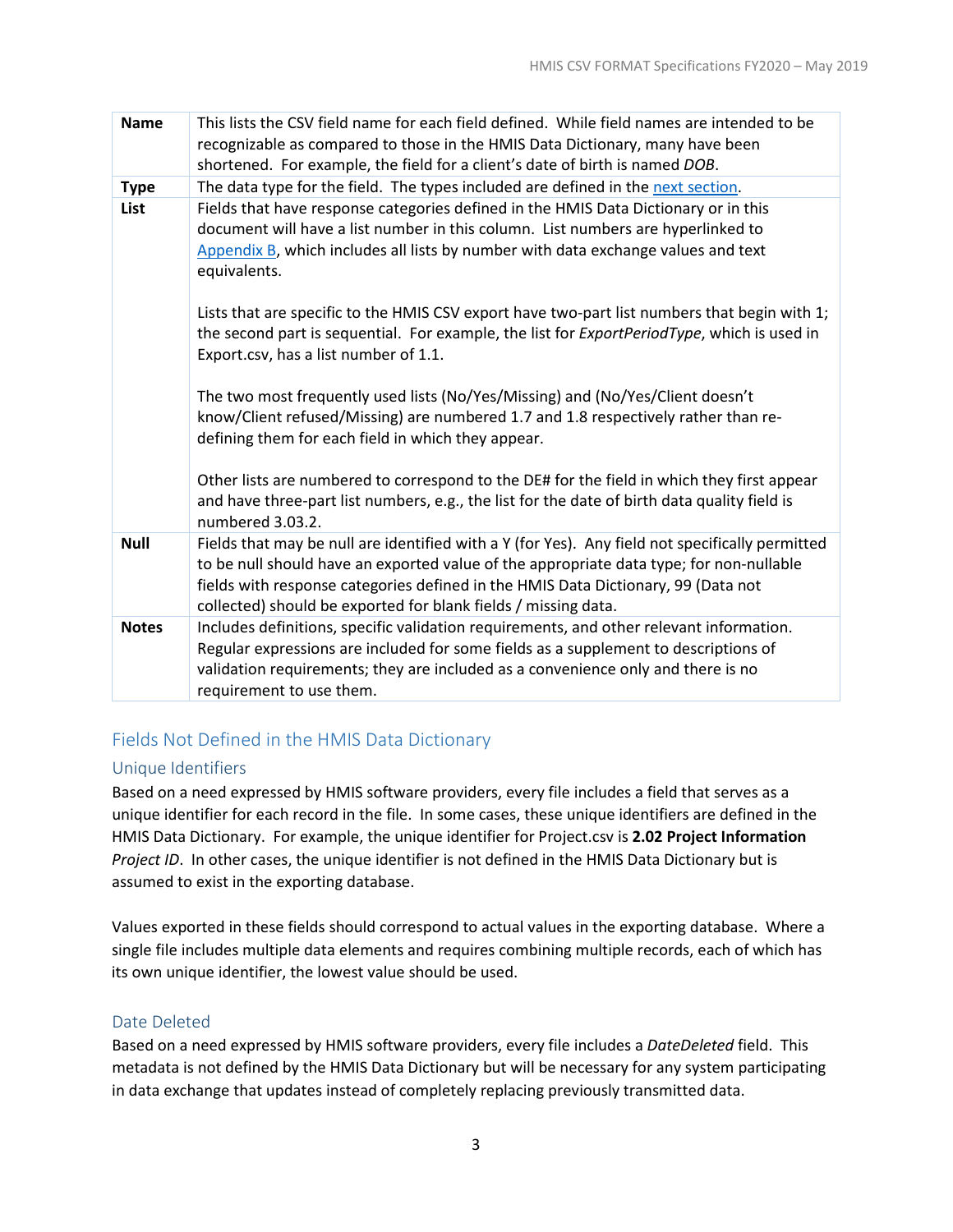# <span id="page-7-0"></span>Data Types

Data types and maximum field lengths defined here apply to unhashed data. When data in one or more fields are hashed – and the receiver requires or has agreed to accept hashed data – the data types and validation processes for those fields may differ depending on the hashing parameters.

The HMIS CSV specifications include the following data types:

| <b>Type</b>     | ID | <b>Definition</b>                                                                                                                                                                                                                                                                                                                                                   |
|-----------------|----|---------------------------------------------------------------------------------------------------------------------------------------------------------------------------------------------------------------------------------------------------------------------------------------------------------------------------------------------------------------------|
| <b>Date</b>     | D  | A date in the format yyyy-mm-dd                                                                                                                                                                                                                                                                                                                                     |
| <b>Datetime</b> | т  | A date and time in the format yyyy-mm-dd hh:mm:ss <sup>1</sup>                                                                                                                                                                                                                                                                                                      |
| Integer         |    | A non-negative whole number. For fields with a list number in the List column, valid<br>values are limited to those defined for the field by the HMIS Data Dictionary or in<br>this document.                                                                                                                                                                       |
| <b>Money</b>    | M  | Number with two decimal places (no commas and no currency symbol); numbers<br>may be negative                                                                                                                                                                                                                                                                       |
| <b>Money</b>    | M+ | Non-negative number with two decimal places (no commas and no currency symbol)                                                                                                                                                                                                                                                                                      |
| <b>String</b>   | S# | A combination of letters, numbers, and standard punctuation (see list of characters<br>permitted in string fields below); the number following the 'S' identifies the<br>maximum number of characters permitted for a given field. For example, fields with<br>a data type of S50 are limited to 50 characters. String fields must be padded with<br>double-quotes. |

# <span id="page-7-1"></span>Characters Permitted in String Fields

- Upper case letters A-Z
- Lower case letters a-z
- Numbers 0-9

l

- Spaces and ! #  $$\%$  & '() \* + . , / \ : ; = ? @ \_ ` ~ |
- Double-quotes must be exported as "" (two double-quote characters) if a double-quote character is part of the data; alternatively, they may be replaced by a single-quote character in the export process.
- The following characters are not permitted; if they are part of data entered by a user, the characters should be stripped out in the export process:  $\langle \rangle$  [ ] { }

# <span id="page-7-2"></span>General Rules and Assumptions

As noted earlier, the HMIS CSV may be extended to include additional files and fields by agreement. The rules and assumptions defined here may also be relaxed or modified – also by agreement – to facilitate the exchange of non-standard data (e.g., service records not associated with an EnrollmentID). Nonstandard data should not be included in exported files without prior agreement.

<span id="page-7-3"></span> $1$  In CSV files opened with MS Excel, date and datetime data are automatically reformatted. Even if a user makes no other changes, saving the file will save the dates in the Excel format. It is tedious but possible to reset the dates to the CSV format using "Format Cells/Custom" menu options so that the file will pass validation checks.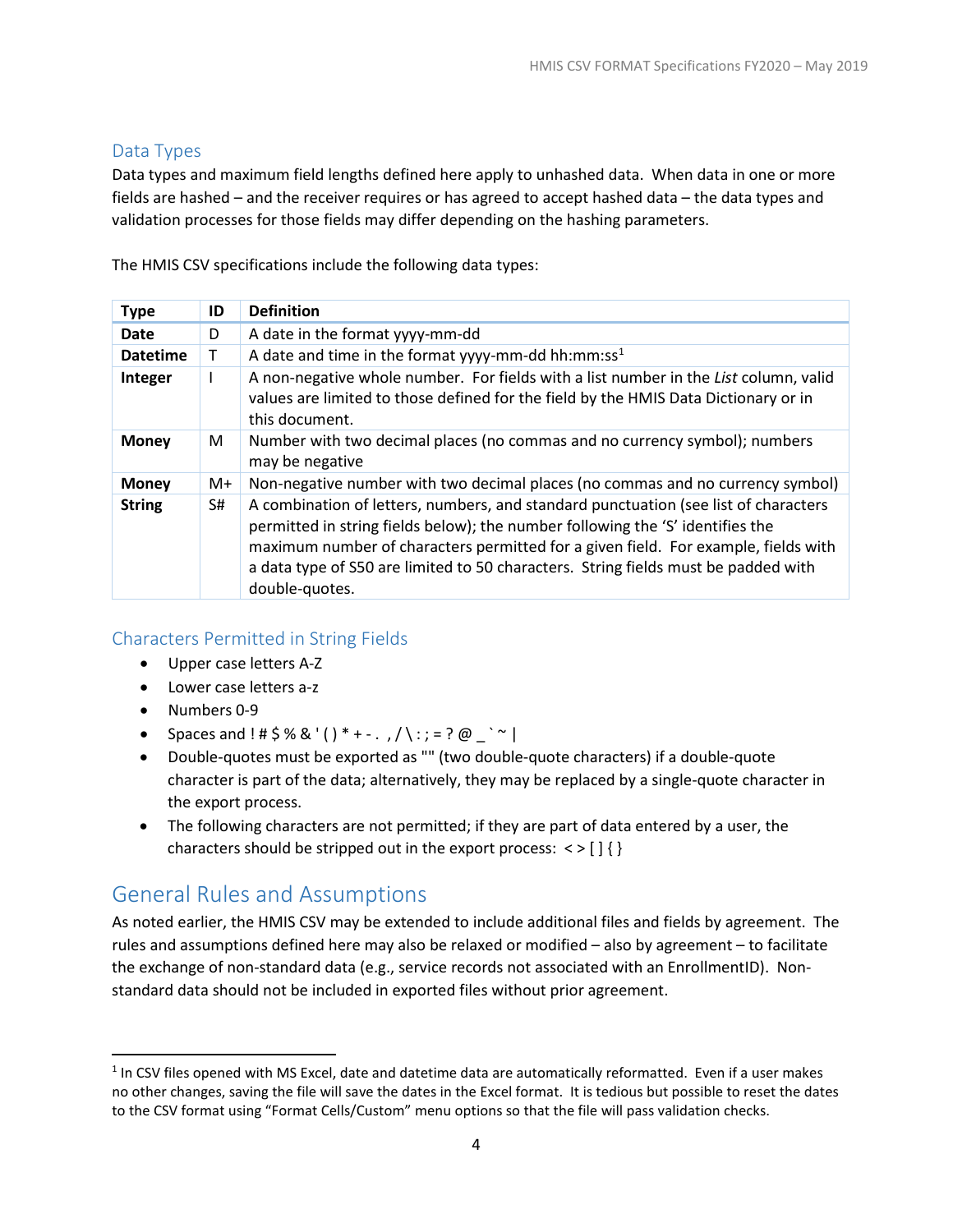#### <span id="page-8-0"></span>Export

- 1. The first row in each file must include the field names as they are listed in this document.
- 2. Files may not contain additional fields.
- 3. It should be possible to export, in a standard format, all data entered into an HMIS for any data element defined by the HMIS Data Dictionary, regardless of whether a given data element is required based on project type or funder.
- 4. If response categories in an HMIS application differ from those defined in the data standards, they must be exported with the value of the most appropriate response category defined in the HMIS Data Dictionary. For example, if the response categories for *Relationship to Head of Household* have been expanded to include 'Husband or wife' and 'Unmarried partner,' both must be exported as 'Head of household's spouse or partner' with a value of 3.
- 5. Unless a field is specifically identified as allowing null values, all fields must contain data. For fields with response categories defined in the data standards, blank / missing values will be exported with a value of 99, which is defined by the HMIS Data Dictionary as 'Data not collected.'
- 6. Dependent fields will be null unless the parent field contains the value defined by the HMIS Data Dictionary.
- 7. Values stored as placeholders in an exporting database that have no informational value must be exported as if they were null. For example, if the stored value for a Social Security Number is '000000000' because the database does not permit a null value for the field, the zeroes may not be exported in the SSN field; the value in the SSN field in the exported file should be null unless a value was entered by a user.
- 8. Export processes must use parameters entered by a user to identify data required for export. Required parameters include Export Start Date, Export End Date, Project(s), and CoC Code.
	- o Export parameters are referenced in this document as ExportStart, ExportEnd, Projects, CoCCode.
- 9. All files required for a given export will be generated as part of a single process to minimize the possibility of inconsistent or partial data caused by users adding or editing records as the files are being created.

#### <span id="page-8-1"></span>Import

- 1. Import validation processes for file and field names should not be case-sensitive.
- 2. Import validation processes may (but are not required to) reject a data set in whole or in part if any part of the data set is inconsistent with the specifications contained in this document.
- 3. Import processes may skip validation for files and/or fields which are not relevant.

# <span id="page-8-2"></span>Export Characteristics

# <span id="page-8-3"></span>Export Period Types

#### <span id="page-8-4"></span>Reporting Period

'Reporting period' exports include all records needed for reporting on clients and enrollments active in the export period. This will include all records in enrollment files (regardless of *Date Created*, *Date Updated*, etc.), client files, and project descriptor files associated with an *EnrollmentID* where:

• *Project Start Date* is on or before the Export End Date;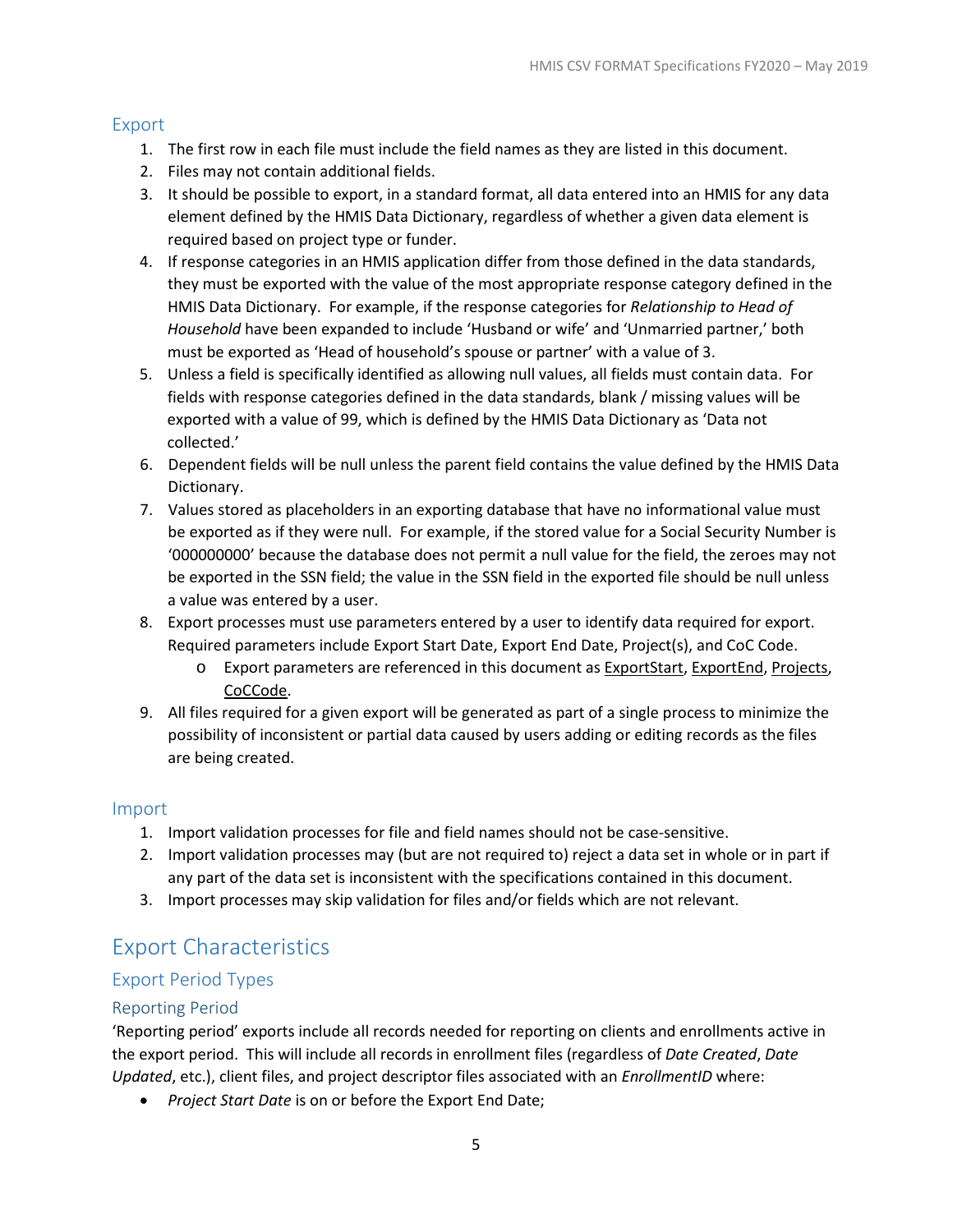- *Project Exit Date* is null OR Project Exit Date is on or after the Export Start Date;
- *Information Date* is on or before the Export End Date (i.e. data "from the future" relative to the export range is **not** included, just as it is not included in standard HMIS reporting). Data prior to the export range should be included so long as it is attached to an enrollment which is active in the range.
- *Project ID* is or *ProjectIDs* are associated with one or more projects selected by a user for export OR the user did not choose to filter the export by Project;
- A *CoC Code* associated with the *EnrollmentID*(s) matches one or more *CoC Code*(s) selected by a user for export OR the user did not choose to filter the export by *CoC Code*.

#### <span id="page-9-0"></span>Updated

Exported data sets with an *ExportPeriodType* of 'updated' will include all records with a *Date Created*, *Date Updated*, or a *Date Deleted* that falls between the Export Start Date and the Export End Date.

#### <span id="page-9-1"></span>Effective

Exported data sets with an *ExportPeriodType* of 'effective' will include all enrollment data, along with associated client and project descriptor data, where the Information Date (or other effective date such as Project Start Date, Project Exit Date, Contact Date, etc.) falls between the Export Start Date and the Export End Date.

#### <span id="page-9-2"></span>**Other**

The 'Other' *ExportPeriodType* is used to identify exports in which records were selected based upon parameters mutually agreed upon by the sender and recipient of the CSV data.

# <span id="page-9-3"></span>Export Directive Types

#### <span id="page-9-4"></span>Delta refresh

Exported data sets with an *ExportDirective* of 'Delta refresh' (1) are intended to be synchronized with an existing data set / previously transmitted data in the receiving database and include only information that is new or different since the last time data were synchronized.

#### <span id="page-9-5"></span>Full refresh

Exported data sets with an *ExportDirective* of 'Full refresh' (2) are intended to completely replace any previously transmitted data in the receiving database.

#### <span id="page-9-6"></span>**Other**

The 'Other' (3) *ExportDirective* is used to identify exports in which records were selected based upon parameters mutually agreed upon by the sender and recipient of the CSV data.

#### <span id="page-9-7"></span>Hash Status

#### <span id="page-9-8"></span>Unhashed

Data sets with a *HashStatus* of 'Unhashed' (1) data are expected to conform to data type and field length parameters defined in this document.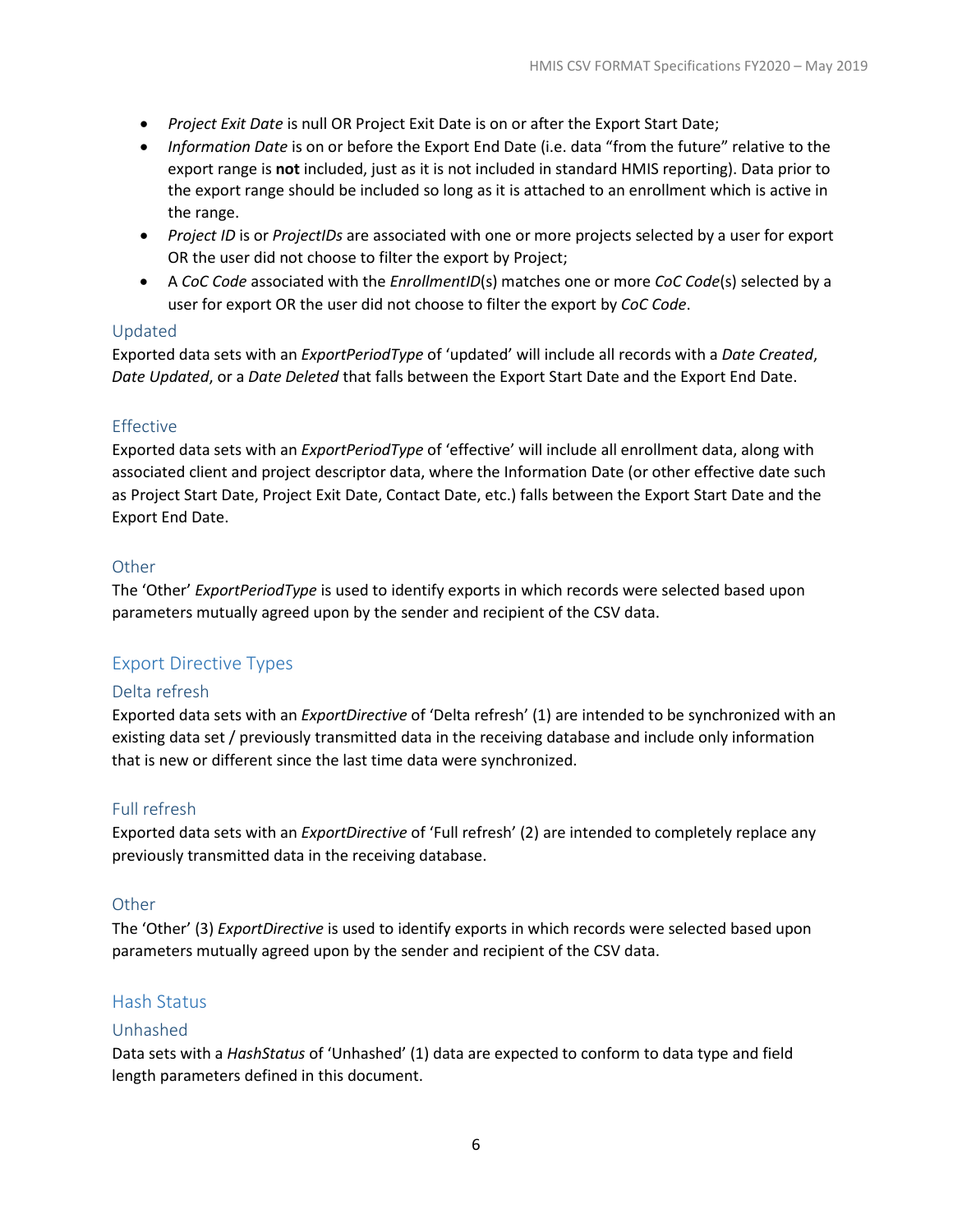#### <span id="page-10-0"></span>SHA-1

Note: For federal data exchange purposes, this is a legacy methodology. RHY requires use of SHA-256 (see below).

The SHA-1 algorithm produces a 40-character string of letters and numbers. Data sets with a *HashStatus* of 'SHA-1 RHY' (2) will be exported consistent with the specifications of this document with the exception that the following fields in Client.csv (and no others) will be hashed using the SHA-1 standard algorithm and data types for these four fields will differ as noted:

- *FirstName* (S40)– SHA-1 hash of the SOUNDEX of the value for first name;
- *MiddleName* (S40) SHA-1 hash of the SOUNDEX of the value for middle name;
- *LastName* (S40) SHA-1 hash of the SOUNDEX of the value for last name; and
- *SSN* (S44) concatenation of the unhashed last 4 digits of the SSN followed by SHA-1 hash of the full SSN. In the case of a partial SSN, use a lower-case letter x to replace any missing digits. The resultant 9-character string will be hashed in the same manner as a complete SSN.

#### <span id="page-10-1"></span>Hashed – other

The 'Other' (3) *HashStatus* is used to identify exports in which data are hashed based on parameters mutually agreed upon by the sender and recipient of the CSV data.

#### <span id="page-10-2"></span>SHA-256

The SHA-256 algorithm produces a 64-character string of letters and numbers. Data sets with a *HashStatus* of 'SHA-256' (4) will be exported consistent with the specifications of this document with the exception that the following fields in Client.csv (and no others) will be hashed using the SHA-256 standard algorithm and data types for these four fields will differ as noted:

- *FirstName* (S64)– SHA-256 hash of the SOUNDEX of the value for first name;
- *MiddleName* (S64) SHA-256 hash of the SOUNDEX of the value for middle name;
- *LastName* (S64) SHA-256 hash of the SOUNDEX of the value for last name; and
- *SSN* (S68) concatenation of the unhashed last 4 digits of the SSN followed by SHA-256 hash of the full SSN. In the case of a partial SSN, use a lower-case letter x to replace any missing digits. The resultant 9-character string will be hashed in the same manner as a complete SSN.

# <span id="page-10-3"></span>Export File

#### <span id="page-10-4"></span>Export.csv

Export.csv includes information about the export itself and is always required.

For each export, there must be one and only one record in Export.csv. The *ExportID* in this file should be unique to the exporting application – i.e., a new *ExportID* should be created each time data are exported – and will be used to identify all CSV files generated as a part of the same export process.

| <b>Name</b>     | Type i     | List | <b>Null</b> | <b>Notes</b>      |
|-----------------|------------|------|-------------|-------------------|
| <b>ExportID</b> | can<br>ےرت |      |             | Unique identifier |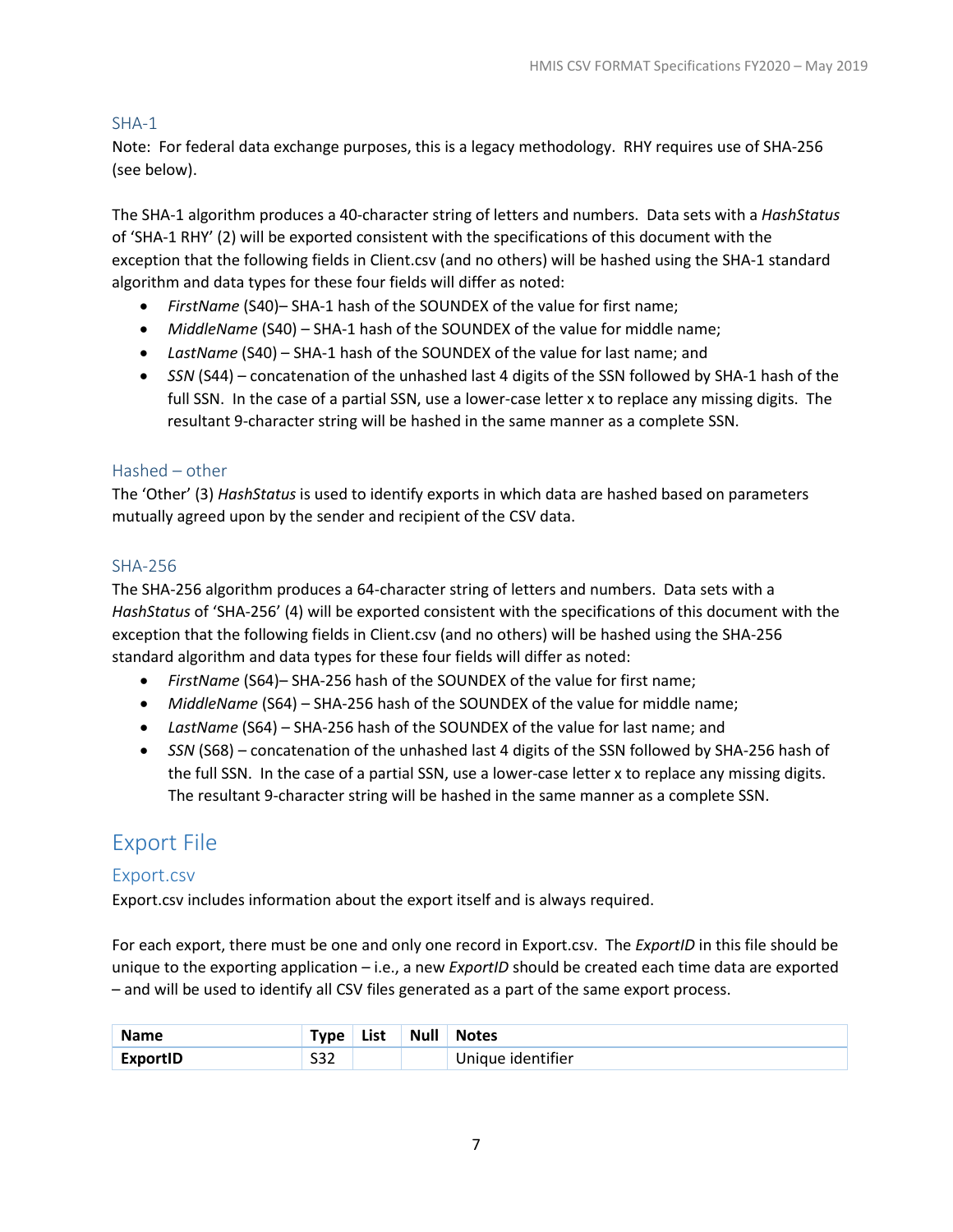| <b>Name</b>                   | <b>Type</b>                                                                                                                                                                                                                                                                                                                                                                      | List | <b>Null</b> | <b>Notes</b>                                                                                              |
|-------------------------------|----------------------------------------------------------------------------------------------------------------------------------------------------------------------------------------------------------------------------------------------------------------------------------------------------------------------------------------------------------------------------------|------|-------------|-----------------------------------------------------------------------------------------------------------|
| SourceType                    |                                                                                                                                                                                                                                                                                                                                                                                  |      |             | Identifies whether the source database is a                                                               |
|                               |                                                                                                                                                                                                                                                                                                                                                                                  |      |             | continuum-operated HMIS (1), an agency-specific                                                           |
|                               |                                                                                                                                                                                                                                                                                                                                                                                  |      |             | database (2), a data warehouse (3), or other (4).                                                         |
|                               |                                                                                                                                                                                                                                                                                                                                                                                  |      |             | An HMIS implementation operated jointly by more                                                           |
|                               |                                                                                                                                                                                                                                                                                                                                                                                  |      |             | than one continuum should be identified as a data                                                         |
|                               |                                                                                                                                                                                                                                                                                                                                                                                  |      |             | warehouse.                                                                                                |
| SourceID                      | S32                                                                                                                                                                                                                                                                                                                                                                              |      | Y           | If SourceType = 1, this field may not be null and must                                                    |
|                               |                                                                                                                                                                                                                                                                                                                                                                                  |      |             | identify the HUD CoC Code of the HMIS                                                                     |
|                               |                                                                                                                                                                                                                                                                                                                                                                                  |      |             | implementation from which data are being exported                                                         |
|                               |                                                                                                                                                                                                                                                                                                                                                                                  |      |             | in the format of two letters, a dash, and 3 numbers.                                                      |
|                               |                                                                                                                                                                                                                                                                                                                                                                                  |      |             | $\{a-zA-Z\}$ { 2 } - [0-9] { 3 } \$                                                                       |
|                               |                                                                                                                                                                                                                                                                                                                                                                                  |      |             | If SourceType <> 1, this field may be null or used to<br>specify other characteristics, as agreed upon by |
|                               |                                                                                                                                                                                                                                                                                                                                                                                  |      |             | sender and receiver.                                                                                      |
| <b>SourceName</b>             | <b>S50</b>                                                                                                                                                                                                                                                                                                                                                                       |      | Y           | If the source database is not an HMIS implementation                                                      |
|                               |                                                                                                                                                                                                                                                                                                                                                                                  |      |             | (if SourceType $\langle$ > 1), this field may not be null and                                             |
|                               |                                                                                                                                                                                                                                                                                                                                                                                  |      |             | must identify the organization responsible for the                                                        |
|                               |                                                                                                                                                                                                                                                                                                                                                                                  |      |             | database.                                                                                                 |
| <b>SourceContactFirst</b>     | <b>S50</b>                                                                                                                                                                                                                                                                                                                                                                       |      | Υ           | The first name of the user generating the export.                                                         |
| <b>SourceContactLast</b>      | <b>S50</b>                                                                                                                                                                                                                                                                                                                                                                       |      | Υ           | The first name of the user generating the export.                                                         |
| <b>SourceContactPhone</b>     | <b>S10</b>                                                                                                                                                                                                                                                                                                                                                                       |      | Υ           | The phone number of the user generating the export.                                                       |
|                               |                                                                                                                                                                                                                                                                                                                                                                                  |      |             | Limited to 10 digits / no punctuation.                                                                    |
|                               |                                                                                                                                                                                                                                                                                                                                                                                  |      |             | $[2-9][0-9]\{2\}[2-9][0-9]\{2\}[0-9]\{4\}$                                                                |
| <b>SourceContactExtension</b> | S <sub>5</sub>                                                                                                                                                                                                                                                                                                                                                                   |      | Υ           | The phone extension of the user generating the                                                            |
|                               |                                                                                                                                                                                                                                                                                                                                                                                  |      |             | export, if available. Limited to 5 digits / no                                                            |
|                               |                                                                                                                                                                                                                                                                                                                                                                                  |      |             | punctuation.                                                                                              |
|                               |                                                                                                                                                                                                                                                                                                                                                                                  |      |             | $[0-9]\{1,5\}$                                                                                            |
| <b>SourceContactEmail</b>     | S320                                                                                                                                                                                                                                                                                                                                                                             |      | Υ           | The email address of the user generating the export, if<br>available.                                     |
|                               |                                                                                                                                                                                                                                                                                                                                                                                  |      |             | Valid email addresses only                                                                                |
| <b>ExportDate</b>             | T                                                                                                                                                                                                                                                                                                                                                                                |      |             | The date and time that the export process was                                                             |
|                               |                                                                                                                                                                                                                                                                                                                                                                                  |      |             | initiated                                                                                                 |
| <b>ExportStartDate</b>        | D                                                                                                                                                                                                                                                                                                                                                                                |      |             | The user-entered start date for the export period                                                         |
| <b>ExportEndDate</b>          | D                                                                                                                                                                                                                                                                                                                                                                                |      |             | The user-entered end date for the export period; the                                                      |
|                               |                                                                                                                                                                                                                                                                                                                                                                                  |      |             | ExportEnd should be the same as the ExportStart for                                                       |
|                               |                                                                                                                                                                                                                                                                                                                                                                                  |      |             | exports of HIC data.                                                                                      |
| <b>SoftwareName</b>           | <b>S50</b>                                                                                                                                                                                                                                                                                                                                                                       |      |             | The name of the software generating the export.                                                           |
| <b>SoftwareVersion</b>        | <b>S50</b>                                                                                                                                                                                                                                                                                                                                                                       |      | Υ           | The version number of the software, if applicable.                                                        |
| <b>ExportPeriodType</b>       | I                                                                                                                                                                                                                                                                                                                                                                                | 1.1  |             |                                                                                                           |
| <b>ExportDirective</b>        | I                                                                                                                                                                                                                                                                                                                                                                                | 1.2  |             |                                                                                                           |
| <b>HashStatus</b>             | $\begin{array}{c} \rule{0pt}{2.5ex} \rule{0pt}{2.5ex} \rule{0pt}{2.5ex} \rule{0pt}{2.5ex} \rule{0pt}{2.5ex} \rule{0pt}{2.5ex} \rule{0pt}{2.5ex} \rule{0pt}{2.5ex} \rule{0pt}{2.5ex} \rule{0pt}{2.5ex} \rule{0pt}{2.5ex} \rule{0pt}{2.5ex} \rule{0pt}{2.5ex} \rule{0pt}{2.5ex} \rule{0pt}{2.5ex} \rule{0pt}{2.5ex} \rule{0pt}{2.5ex} \rule{0pt}{2.5ex} \rule{0pt}{2.5ex} \rule{0$ | 1.5  |             |                                                                                                           |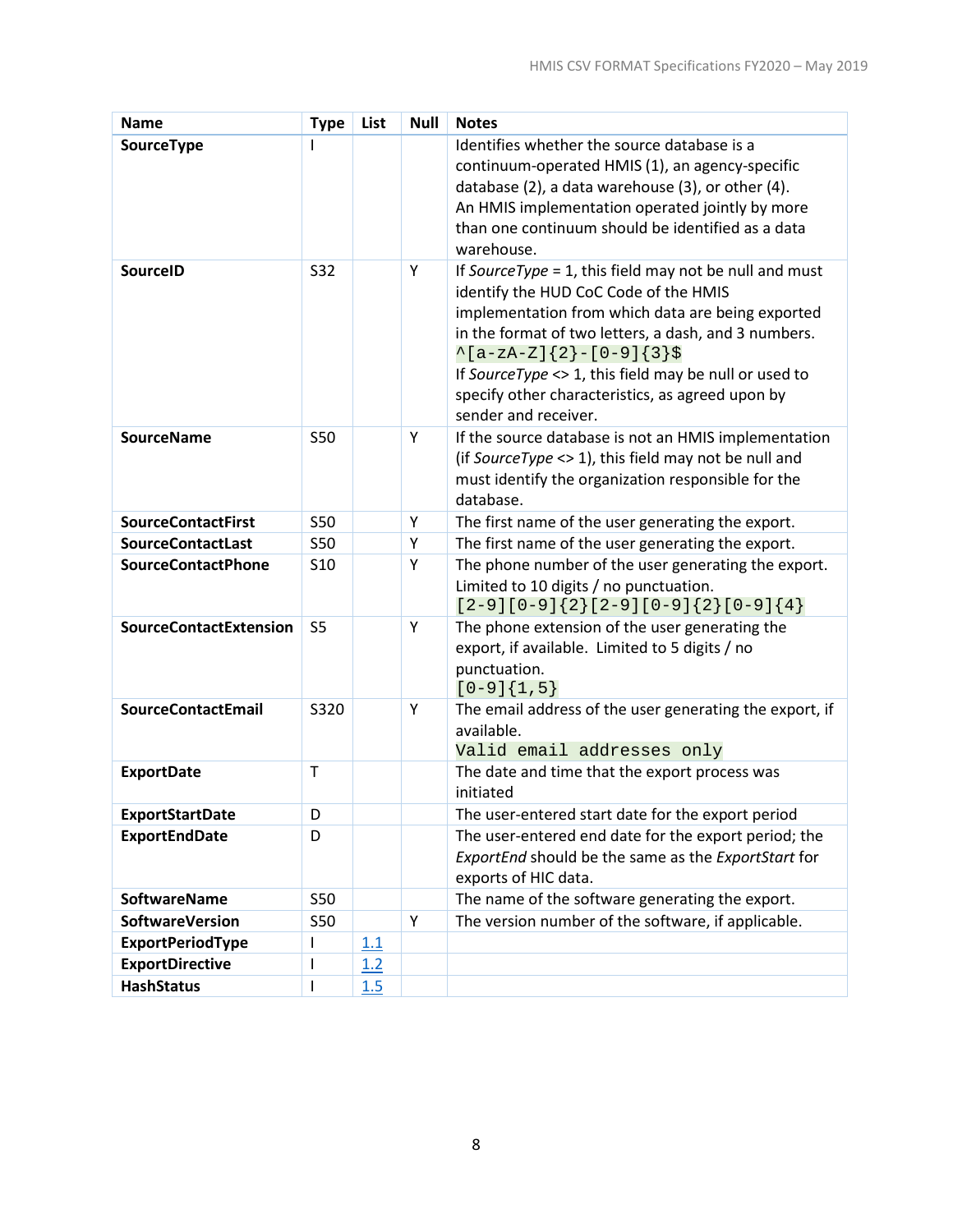# <span id="page-12-0"></span>Project Descriptor Files

#### <span id="page-12-1"></span>Organization.csv

The unique identifier for Organization.csv is *2.01.1 Organization ID*, which is used in Project.csv to associate a project with a specific organization.

Organization.csv includes all the fields from data element **2.01 Organization Information.**

This file includes a field that is referenced but not defined in the HMIS Data Dictionary: *OrganizationCommonName*. Use of this field is entirely optional.

There must be one record in Organization.csv for each *OrganizationID* in Project.csv.

| DE#    | <b>Name</b>                | <b>Type</b> | List | <b>Null</b> | <b>Notes</b>                    |
|--------|----------------------------|-------------|------|-------------|---------------------------------|
| 2.01.1 | OrganizationID             | <b>S32</b>  |      |             | Unique identifier               |
| 2.01.2 | OrganizationName           | <b>S50</b>  |      |             |                                 |
| 2.01.3 | VictimServicesOrganization |             | 1.7  |             |                                 |
|        | OrganizationCommonName     | <b>S50</b>  |      | Υ           |                                 |
|        | <b>DateCreated</b>         |             |      |             |                                 |
|        | DateUpdated                |             |      |             |                                 |
|        | UserID                     | <b>S32</b>  |      |             |                                 |
|        | DateDeleted                |             |      | Υ           |                                 |
|        | ExportID                   | S32         |      |             | Must match record in Export.csv |

#### <span id="page-12-2"></span>User.csv

The unique identifier for User.csv is **5.07.1 User Identifier**; the *UserID* in this file is used to associate data in other CSV files with a specific user.

User.csv includes the metadata element **5.07 User Identifier**.*.*

This file includes fields that are not defined in the HMIS Data Dictionary: *UserFirstName, UserLastName UserPhone, UserExtension, UserEmail.*

| DE#  | <b>Name</b>          | <b>Type</b>     | List | <b>Null</b> | <b>Notes</b>                                                                                                                        |
|------|----------------------|-----------------|------|-------------|-------------------------------------------------------------------------------------------------------------------------------------|
| 5.07 | UserID               | S32             |      |             | Unique Identifier                                                                                                                   |
|      | <b>UserFirstName</b> | <b>S50</b>      |      | Υ           | The first name of the user if<br>available                                                                                          |
|      | <b>UserLastName</b>  | S <sub>50</sub> |      | Υ           | The first name of the user if<br>available                                                                                          |
|      | <b>UserPhone</b>     | S <sub>10</sub> |      | Υ           | The phone number of the userif<br>available Limited to 10 digits / no<br>punctuation.<br>$[2-9][0-9]\{2\}[2-9][0-9]\{2\}[0-9]\{4\}$ |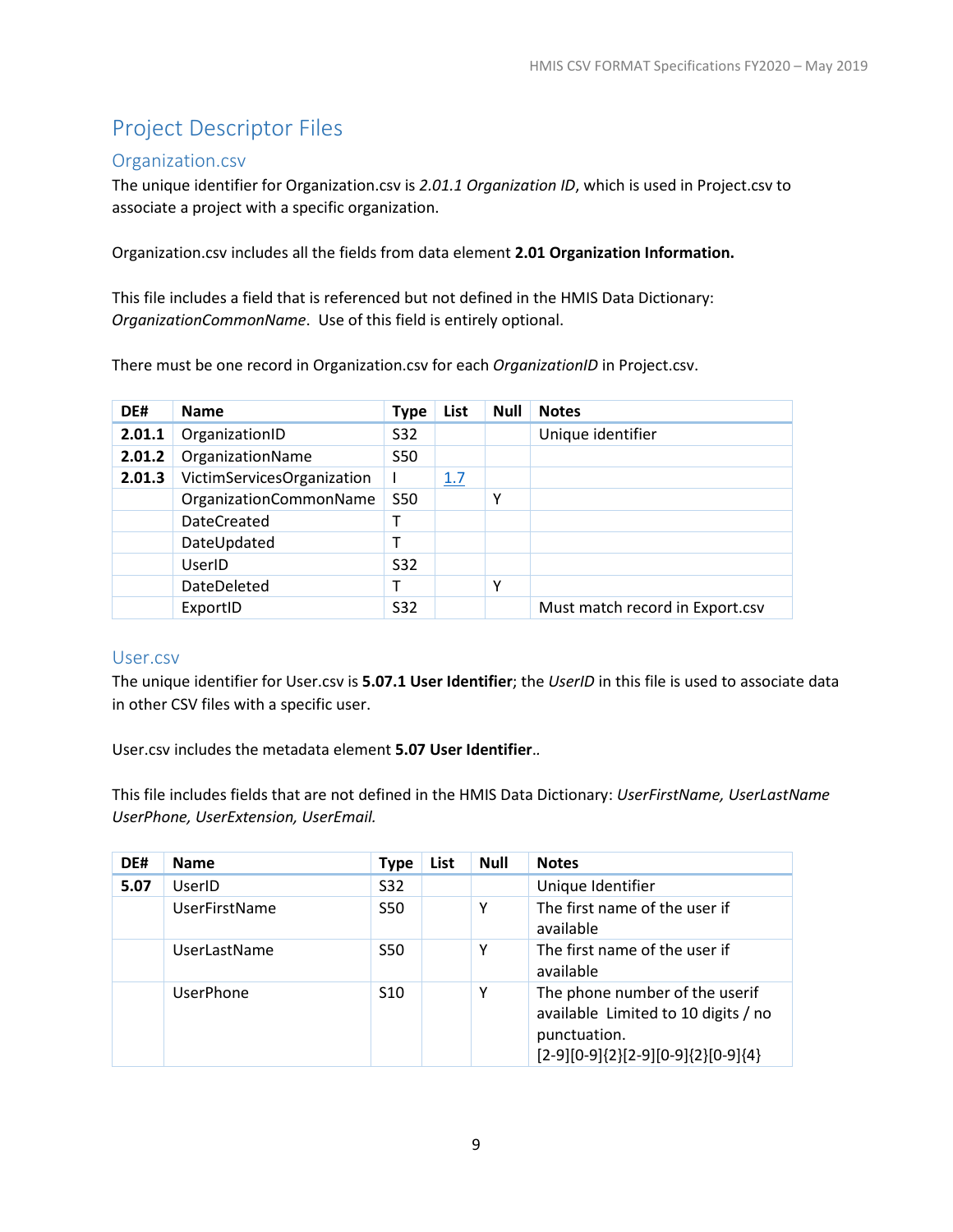| DE# | <b>Name</b>        | <b>Type</b> | List | <b>Null</b> | <b>Notes</b>                                                                                               |
|-----|--------------------|-------------|------|-------------|------------------------------------------------------------------------------------------------------------|
|     | UserExtension      | S5          |      | Y           | The phone extension of the user, if<br>available. Limited to 5 digits / no<br>punctuation.<br>$[0-9]{1,5}$ |
|     | UserEmail          | S320        |      | Υ           | The email address of the user, if<br>available.<br>Valid email addresses only                              |
|     | <b>DateCreated</b> |             |      |             |                                                                                                            |
|     | DateUpdated        |             |      |             |                                                                                                            |
|     | <b>DateDeleted</b> |             |      | Y           |                                                                                                            |
|     | ExportID           | S32         |      |             | Must match record in Export.csv                                                                            |

#### <span id="page-13-0"></span>Project.csv

The unique identifier for Project.csv is *2.02.1 Project ID***;** the *ProjectID* in this file is used to associate data in other CSV files with a specific project.

Project.csv includes all the fields from data element **2.02 Project Information.**

Project.csv includes two fields that are not defined in the HMIS Data Dictionary: *ProjectCommonName* and *PITCount*. Use of both fields is optional.

For data sets that include client data, there must be one record in Project.csv for each *ProjectID* in Enrollment.csv.

Project.csv must include records for all projects selected by the user for inclusion in the export and for any *ResProjectID* in Affiliation.csv.

| DE#    | <b>Name</b>              | <b>Type</b> | List   | <b>Null</b> | <b>Notes</b>                          |
|--------|--------------------------|-------------|--------|-------------|---------------------------------------|
| 2.02.1 | ProjectID                | S32         |        |             | Unique identifier                     |
|        | OrganizationID           | S32         |        |             | Must match a record in                |
|        |                          |             |        |             | Organization.csv                      |
| 2.02.2 | ProjectName              | <b>S50</b>  |        |             |                                       |
|        | ProjectCommonName        | <b>S50</b>  |        | Υ           |                                       |
| 2.02.3 | OperatingStartDate       | D           |        |             |                                       |
| 2.02.4 | OperatingEndDate         | D           |        | Υ           |                                       |
| 2.02.5 | ContinuumProject         |             | 1.7    |             |                                       |
| 2.02.6 | ProjectType              |             | 2.02.6 | Y           | May be null if Continuum Project <> 1 |
| 2.02.A | ResidentialAffiliation   |             | 1.7    | Υ           | Null if <i>ProjectType</i> <> 6       |
| 2.02.C | TrackingMethod           |             | 2.02.C | Υ           | Null if <i>ProjectType</i> <> 1       |
| 2.02.7 | HMISParticipatingProject |             | 1.7    |             |                                       |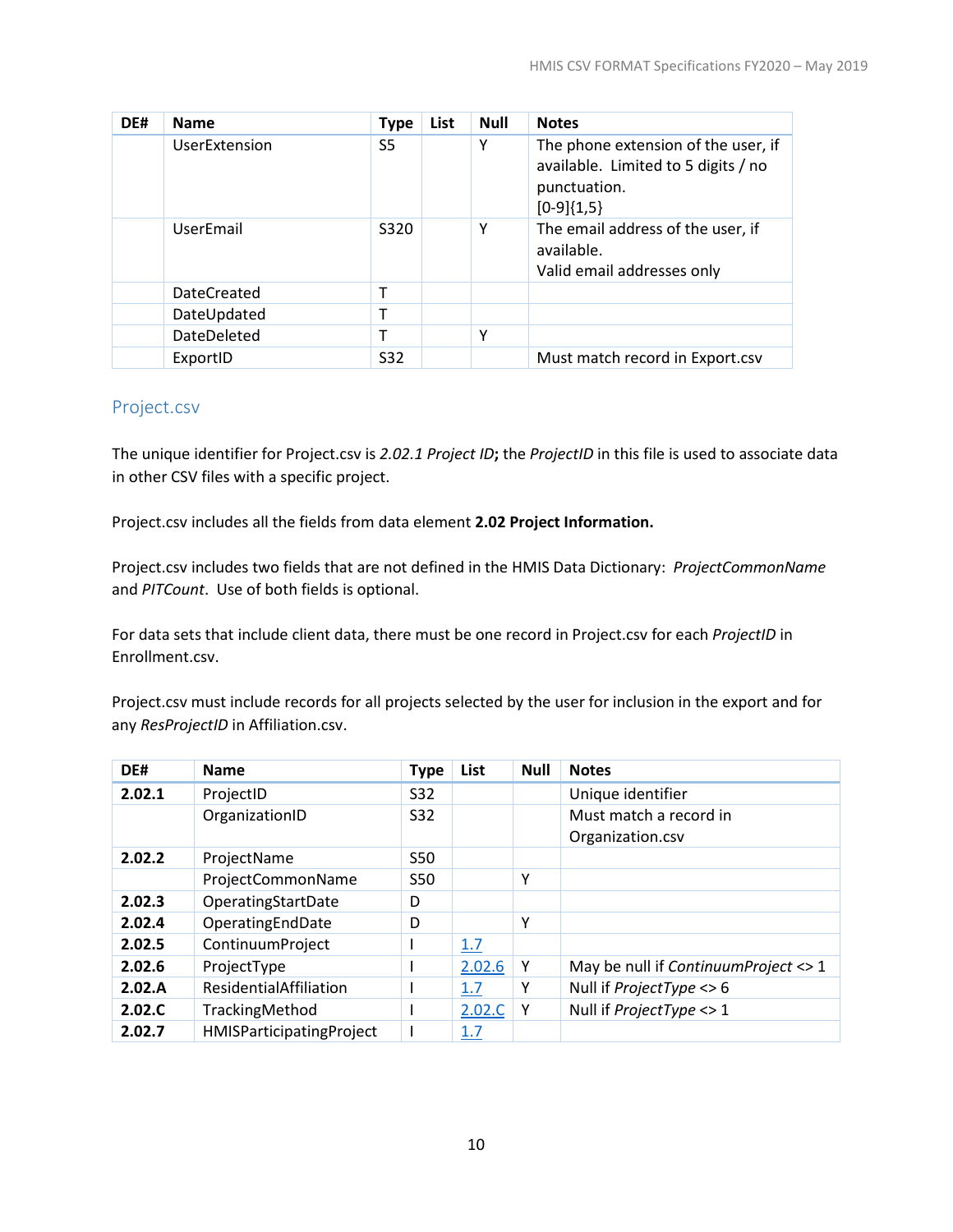| DE# | <b>Name</b>        | Type | List | <b>Null</b> | <b>Notes</b>                                                                             |
|-----|--------------------|------|------|-------------|------------------------------------------------------------------------------------------|
|     | PITCount           |      |      | Υ           | Used for the HIC; a count of active<br>clients <sup>2</sup> on the date of the PIT Count |
|     | <b>DateCreated</b> |      |      |             |                                                                                          |
|     | DateUpdated        |      |      |             |                                                                                          |
|     | UserID             | S32  |      |             |                                                                                          |
|     | DateDeleted        |      |      | Υ           |                                                                                          |
|     | ExportID           | S32  |      |             | Must match ExportID in Export.csv                                                        |

#### <span id="page-14-0"></span>Funder.csv

Funder.csv includes data from data element **2.06 Funding Sources**. For exports that require Funder.csv, there must be at least one record in Funder.csv for each record in Project.csv where *ContinuumProject* is equal to 1 (Yes).

| DE#    | <b>Name</b>        | <b>Type</b> | List   | <b>Null</b> | <b>Notes</b>                          |
|--------|--------------------|-------------|--------|-------------|---------------------------------------|
|        | <b>FunderID</b>    | S32         |        |             | Unique identifier                     |
|        | ProjectID          | S32         |        |             | Must match a record in Project.csv    |
| 2.06.1 | Funder             |             | 2.06.1 |             |                                       |
| 2.06.A | OtherFunder        | <b>S50</b>  |        |             |                                       |
| 2.06.2 | GrantID            | S32         |        |             |                                       |
| 2.06.3 | StartDate          | D           |        |             |                                       |
| 2.06.4 | EndDate            | D           |        | Υ           |                                       |
|        | <b>DateCreated</b> | т           |        |             |                                       |
|        | DateUpdated        | т           |        |             |                                       |
|        | UserID             | S32         |        |             |                                       |
|        | DateDeleted        |             |        | Υ           |                                       |
|        | ExportID           | <b>S32</b>  |        |             | Must match the ExportID in Export.csv |

#### <span id="page-14-1"></span>ProjectCoC.csv

l

ProjectCoC.csv includes data for data element **2.03 Continuum of Care Code**. For exports that require ProjectCoC.csv, there must be at least one record and may be multiple records in ProjectCoC.csv for each record in Project.csv where *ContinuumProject* is equal to 1 (Yes).

| DE#    | <b>Name</b>  | <b>Type</b> | List | <b>Null</b> | <b>Notes</b>                          |
|--------|--------------|-------------|------|-------------|---------------------------------------|
|        | ProjectCoCID | S32         |      |             | Unique identifier                     |
|        | ProjectID    | S32         |      |             | Must match a ProjectID in Project.csv |
| 2.03.1 | CoCCode      | S6          |      |             | Two letters, a dash, and 3 numbers    |
|        |              |             |      |             | $\{a-zA-Z\}$ {2}-[0-9]{3}\$           |

<span id="page-14-2"></span><sup>&</sup>lt;sup>2</sup> Refer to the HMIS Standard Reporting Terminology Glossary for logic associated with counting active clients.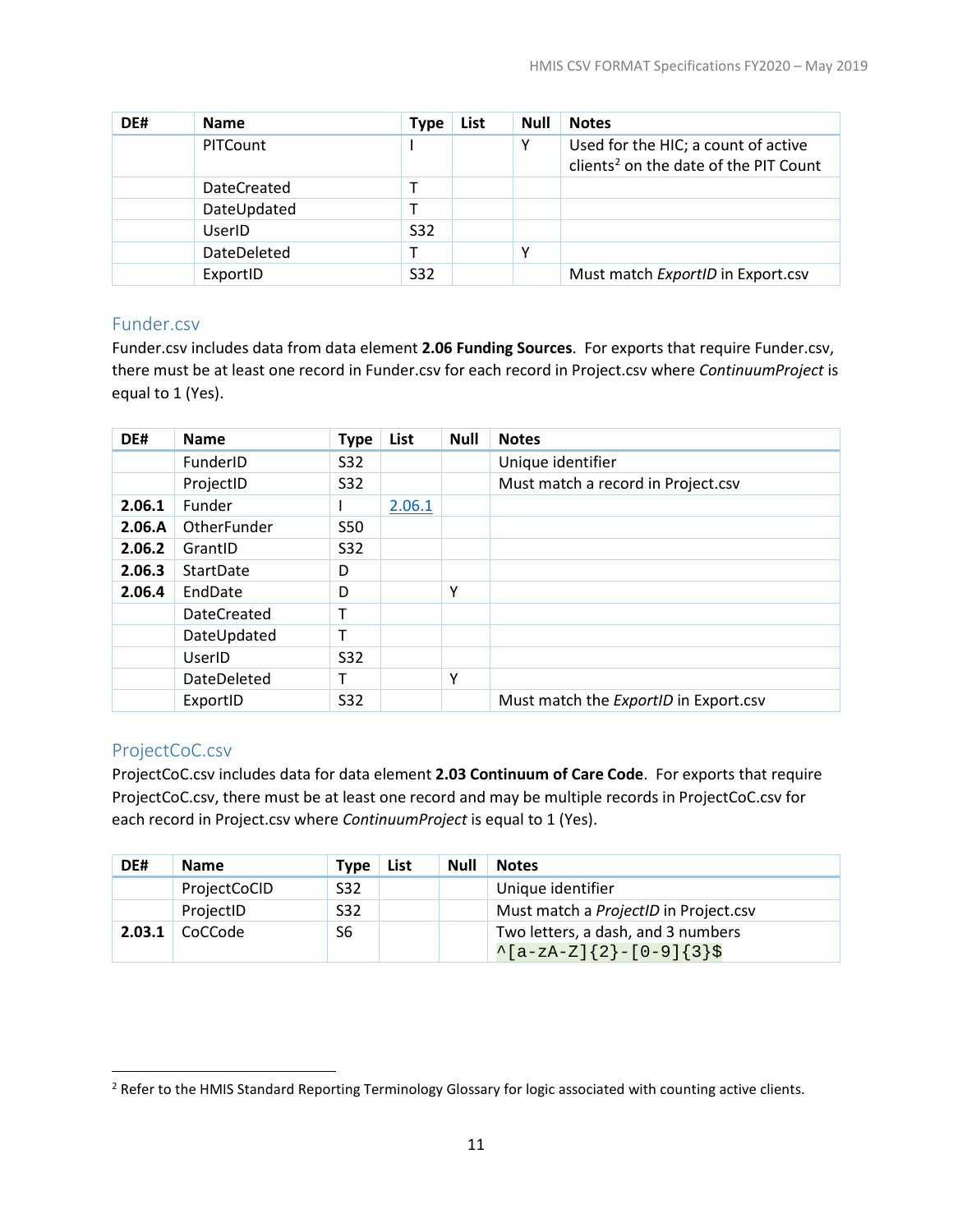| DE#    | <b>Name</b>        | <b>Type</b>      | List   | <b>Null</b> | <b>Notes</b>                          |
|--------|--------------------|------------------|--------|-------------|---------------------------------------|
| 2.03.2 | Geocode $3$        | S6               |        | Υ           | Limited to six digits                 |
|        |                    |                  |        |             | $^1[0-9]\{6\}$ \$                     |
| 2.03.3 | Address1           | S <sub>100</sub> |        | Υ           |                                       |
| 2.03.4 | Address2           | S <sub>100</sub> |        | Υ           |                                       |
| 2.03.5 | City               | <b>S50</b>       |        | Υ           |                                       |
| 2.03.6 | State              | S <sub>2</sub>   |        | Y           | Limited to two letters <sup>4</sup>   |
|        |                    |                  |        |             | $^{\wedge}$ [a-zA-Z]{2}\$             |
| 2.03.7 | <b>ZIP</b>         | S <sub>5</sub>   |        | Y           | Limited to five digits                |
|        |                    |                  |        |             | $^1[0-9]\{5\}$ \$                     |
| 2.03.8 | GeographyType      |                  | 2.03.4 | Υ           |                                       |
|        | <b>DateCreated</b> | т                |        |             |                                       |
|        | DateUpdated        | т                |        |             |                                       |
|        | UserID             | S32              |        |             |                                       |
|        | DateDeleted        | т                |        | Y           |                                       |
|        | ExportID           | S32              |        |             | Must match the ExportID in Export.csv |

#### <span id="page-15-0"></span>Inventory.csv

 $\overline{\phantom{a}}$ 

Inventory.csv includes data for **2.07 Bed and Unit Inventory Information**.

There may be multiple records in Inventory.csv:

- For each combination of ProjectID and CoCCode in ProjectCoC.csv where ProjectType in Project.csv is equal to 1,2,3,8,9,10, or 13;
- For each *Household Type, Target Population, Housing Type* and/or *Bed Type* in a single project;

| DE#     | <b>Name</b>          | <b>Type</b>    | List   | <b>Null</b> | <b>Notes</b>                                                        |
|---------|----------------------|----------------|--------|-------------|---------------------------------------------------------------------|
|         | InventoryID          | <b>S32</b>     |        |             | Unique identifier                                                   |
|         | ProjectID            | <b>S32</b>     |        |             | Must match a ProjectID<br>in ProjectCoC.csv                         |
| 2.07.3  | CoCCode              | S <sub>6</sub> |        |             | Must match a CoCCode<br>in ProjectCoC.csv for the<br>same ProjectID |
| 2.07.4  | HouseholdType        |                | 2.07.4 |             |                                                                     |
| 2.07.8  | Availability         |                | 2.07.8 | Y           | Null unless Project.csv<br>$ProjectType = 1$                        |
| 2.07.17 | UnitInventory        |                |        |             |                                                                     |
| 2.07.16 | BedInventory         |                |        |             |                                                                     |
| 2.07.9  | CHVetBedInventory    |                |        | Y           |                                                                     |
| 2.07.10 | YouthVetBedInventory |                |        | v           |                                                                     |

<span id="page-15-1"></span><sup>&</sup>lt;sup>3</sup> Note that *Geocode* and *ZIP* both have a data type of string and must be exported as such / padded with doublequotes so that leading zeroes are not omitted. If ZIP codes are collected with a four-digit suffix, only the first five digits should be exported.

<span id="page-15-2"></span><sup>&</sup>lt;sup>4</sup> A complete list of valid US states, territories, and military duty areas is available at [https://www.usps.com/send/official-abbreviations.htm.](https://www.usps.com/send/official-abbreviations.htm)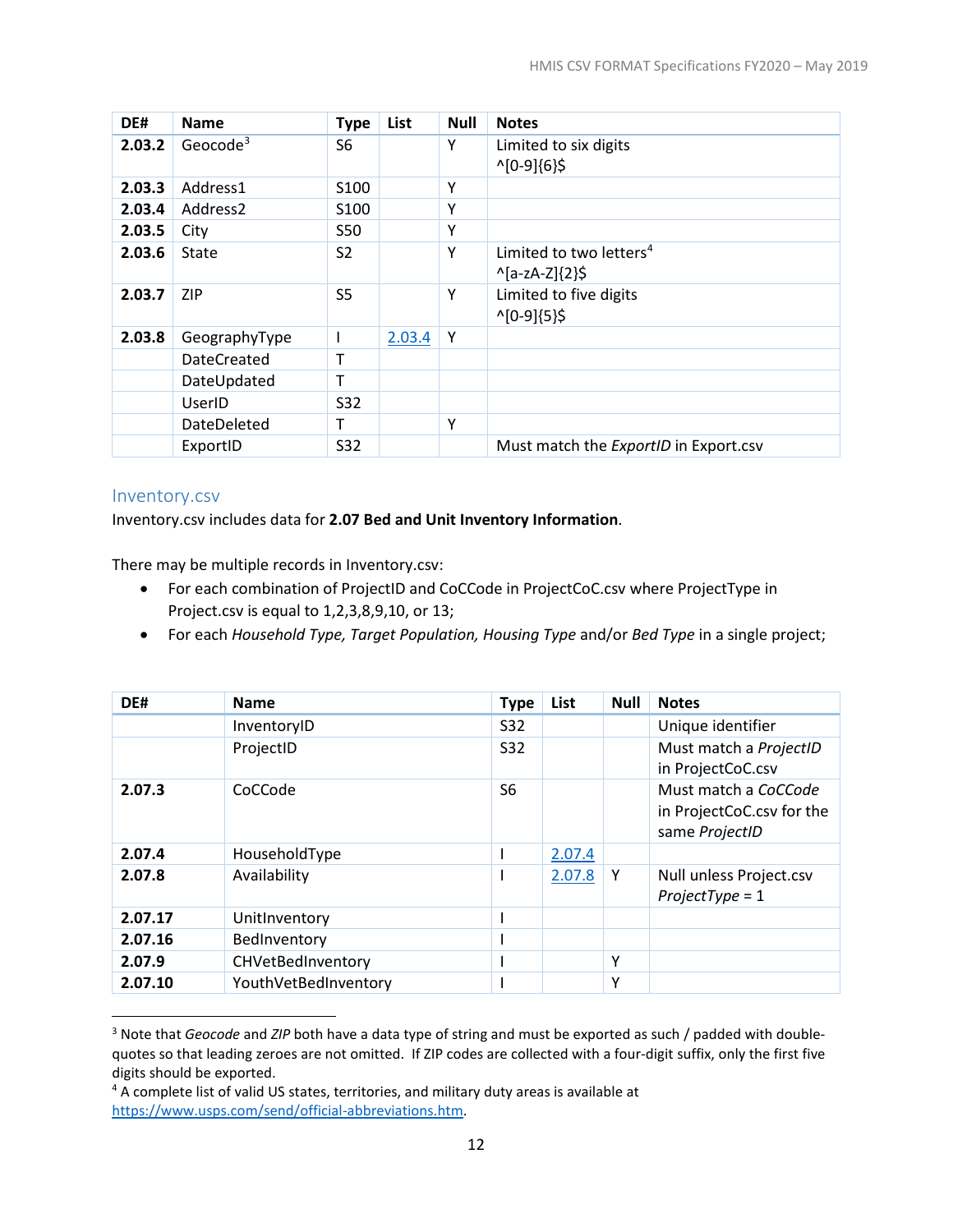| DE#     | <b>Name</b>             | <b>Type</b> | List   | Null | <b>Notes</b>                                 |
|---------|-------------------------|-------------|--------|------|----------------------------------------------|
| 2.07.11 | VetBedInventory         |             |        | Υ    |                                              |
| 2.07.12 | CHYouthBedInventory     | ш           |        | Y    |                                              |
| 2.07.13 | YouthBedInventory       |             |        | Υ    |                                              |
| 2.07.14 | CHBedInventory          |             |        | Υ    |                                              |
| 2.07.15 | OtherBedInventory       |             |        | Y    |                                              |
| 2.07.5  | <b>TargetPopulation</b> |             | 2.07.5 | Y    |                                              |
| 2.07.6  | HousingType             |             | 2.07.6 | Y    |                                              |
| 2.07.7  | ESBedType               | I           | 2.07.7 | Y    | Null unless Project.csv<br>$ProjectType = 1$ |
| 2.07.1  | InventoryStartDate      | D           |        |      |                                              |
| 2.07.2  | InventoryEndDate        | D           |        | Y    |                                              |
|         | <b>DateCreated</b>      | Т           |        |      |                                              |
|         | DateUpdated             | T           |        |      |                                              |
|         | UserID                  | S32         |        |      |                                              |
|         | <b>DateDeleted</b>      | т           |        | Y    |                                              |
|         | ExportID                | <b>S32</b>  |        |      | Must match the<br>ExportID in Export.csv     |

#### <span id="page-16-0"></span>Affiliation.csv

Affiliation.csv includes information from **2.4 Project Type** about associations between projects with a project type of 6 (Services Only) and lodging projects.

| DE#    | <b>Name</b>        | <b>Type</b>     | List | <b>Null</b> | <b>Notes</b>                                                                       |
|--------|--------------------|-----------------|------|-------------|------------------------------------------------------------------------------------|
|        | AffiliationID      | S32             |      |             | Unique identifier                                                                  |
|        | ProjectID          | S <sub>32</sub> |      |             | Must match a ProjectID in Project.csv where<br>$ProjectType = 6$                   |
| 2.02.B | ResProjectID       | S <sub>32</sub> |      |             | Must match a record in Project.csv where<br>ProjectType = $1, 2, 3, 8, 10$ , or 13 |
|        | <b>DateCreated</b> | т               |      |             |                                                                                    |
|        | DateUpdated        |                 |      |             |                                                                                    |
|        | UserID             | S <sub>32</sub> |      |             |                                                                                    |
|        | DateDeleted        |                 |      | v           |                                                                                    |
|        | ExportID           | S               |      |             | Must match the ExportID in Export.csv                                              |

# <span id="page-16-1"></span>Client File

The Client file includes data for which there is one and only one value for each client record.

# <span id="page-16-2"></span>Client.csv

The unique identifier for Client.csv is **5.08 Personal Identifier** *(PersonalID)*, which is used to associate data in other CSV files with a specific person.

Other data elements included in Client.csv are: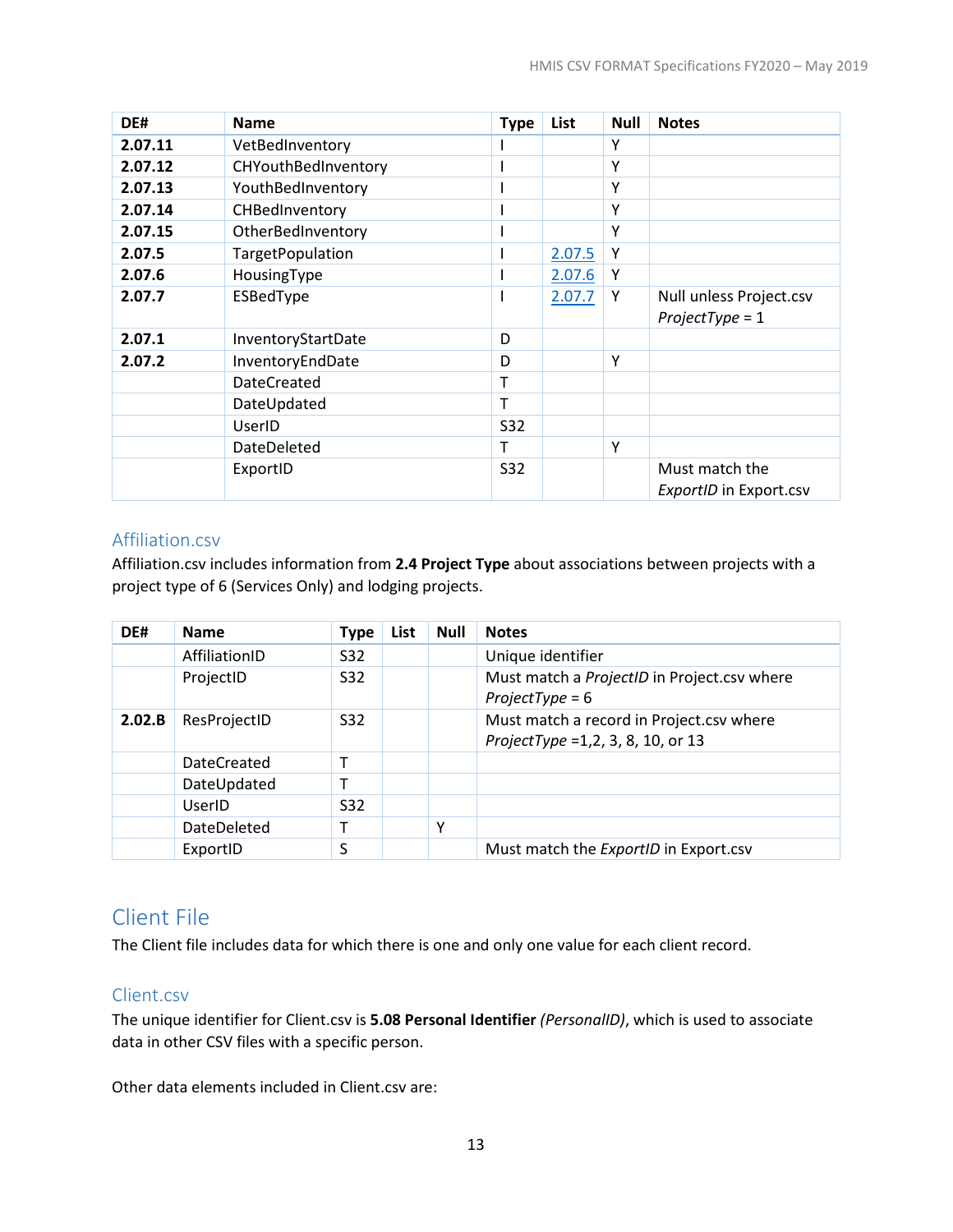- **3.01 Name**
- **3.02 Social Security Number**
- **3.03 Date of Birth**
- **3.04 Race**
- **3.05 Ethnicity**
- **3.06 Gender**

l

- **3.07 Veteran Status**
- **V1 Veteran's Information**

For each *PersonalID* in Enrollment.csv, there must be one and only one record in Client.csv. Client.csv should not include records for any *PersonalID* that does not have at least one record in Enrollment.csv.

While the HMIS Data Standards require metadata for each individual data element, the HMIS CSV includes only a single set of metadata for the client record.

- *DateCreated* should be the earliest *DateCreated* associated with the *PersonalID* for any of the included data elements.
- *DateUpdated* should be the latest *DateUpdated* associated with the *PersonalID* for any of the included data elements.
- *UserID* should be the *UserID* associated with the record with the latest *DateUpdated* for any of the included data elements.

| DE#    | <b>Name</b>           | <b>Type</b> | List   | <b>Null</b> | <b>Notes</b>                                                                                                                                                                                                                                     |
|--------|-----------------------|-------------|--------|-------------|--------------------------------------------------------------------------------------------------------------------------------------------------------------------------------------------------------------------------------------------------|
| 5.08   | PersonalID            | S32         |        |             | Unique identifier                                                                                                                                                                                                                                |
| 3.01.1 | FirstName             | S50         |        | Υ           | See notes in Hash Status section re: field<br>sizes for hashed data.                                                                                                                                                                             |
| 3.01.2 | MiddleName            | S50         |        | Y           | See notes in Hash Status section re: field<br>sizes for hashed data.                                                                                                                                                                             |
| 3.01.3 | LastName              | S50         |        | Y           | See notes in Hash Status section re: field<br>sizes for hashed data.                                                                                                                                                                             |
| 3.01.4 | <b>NameSuffix</b>     | <b>S50</b>  |        | Y           |                                                                                                                                                                                                                                                  |
| 3.01.5 | NameDataQuality       |             | 3.01.5 |             |                                                                                                                                                                                                                                                  |
| 3.02.1 | SSN <sup>5</sup>      | S9          |        | Y           | See notes in Hash Status section re: field<br>sizes for hashed data.<br>The letter x is the only permissible non-<br>numeric character and should be used to<br>indicate the position of omitted digits<br>$^{\wedge}[0-9xX]\{9\}\$ <sup>6</sup> |
| 3.02.2 | <b>SSNDataQuality</b> |             | 3.02.2 |             |                                                                                                                                                                                                                                                  |
| 3.03.1 | <b>DOB</b>            | D           |        | Y           |                                                                                                                                                                                                                                                  |
| 3.03.2 | DOBDataQuality        |             | 3.03.2 |             |                                                                                                                                                                                                                                                  |

<span id="page-17-0"></span><sup>&</sup>lt;sup>5</sup> SSN is a string field; values MUST be enclosed in double-quotes so that leading zeroes are not omitted.

<span id="page-17-1"></span> $6$  Although this regular expression allows for the use of either a lower- or upper-case 'x' for unhashed exports, a RHY export specifically requires that missing digits be replaced with a lower-case 'x' prior to hashing.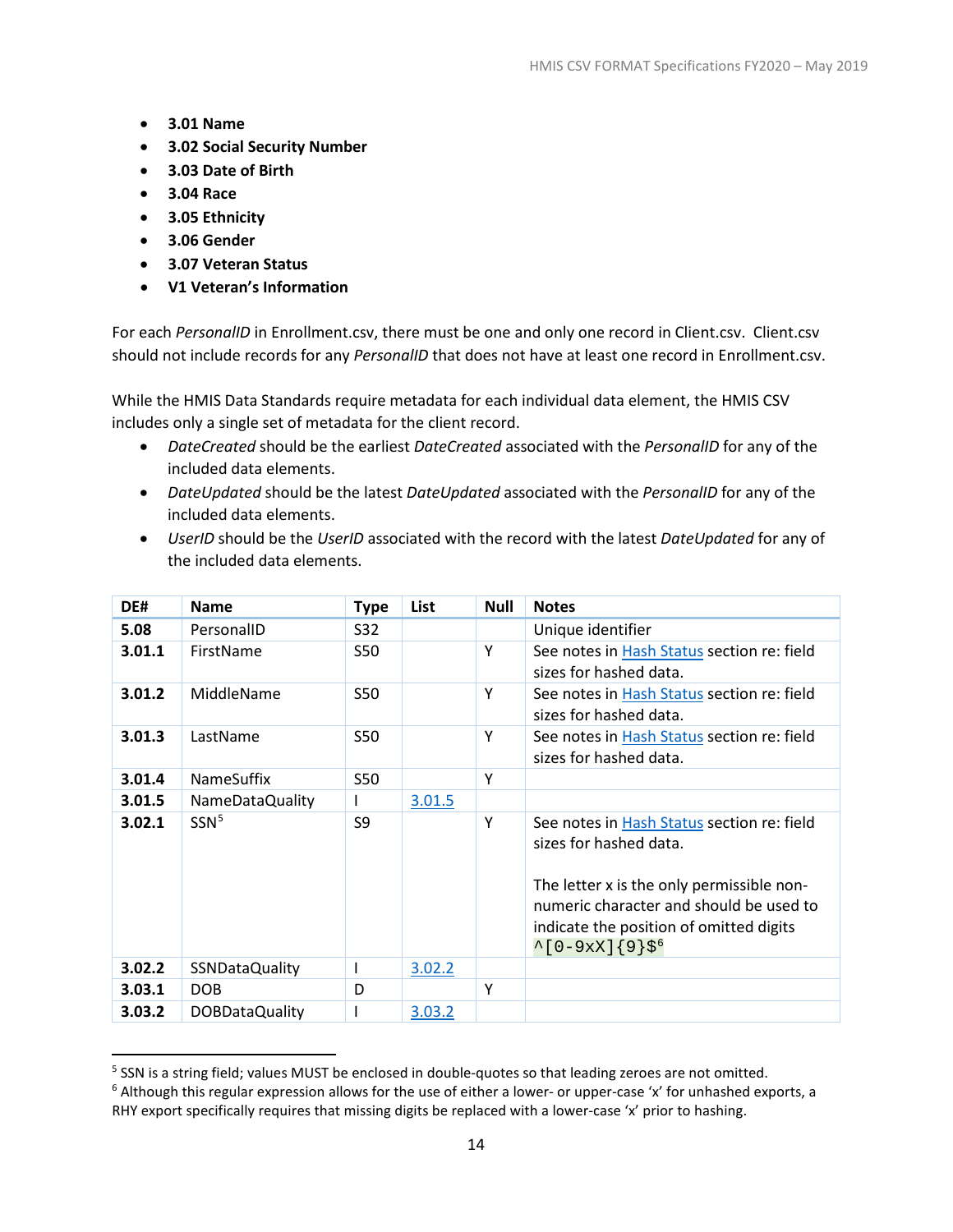| DE#    | <b>Name</b>          | <b>Type</b>  | List   | <b>Null</b> | <b>Notes</b>                                                                               |
|--------|----------------------|--------------|--------|-------------|--------------------------------------------------------------------------------------------|
| 3.04.1 | AmIndAKNative        | L            | 1.7    |             | 1 = American Indian or Alaska Native                                                       |
|        |                      |              |        |             | $0 =$ (This race not selected.)                                                            |
| 3.04.1 | Asian                | T            | 1.7    |             | $1 = Asian$                                                                                |
|        |                      |              |        |             | $0 =$ (This race not selected.)                                                            |
| 3.04.1 | BlackAfAmerican      | I            | 1.7    |             | 1 = Black or African American                                                              |
|        |                      |              |        |             | $0 =$ (This race not selected.)                                                            |
| 3.04.1 | NativeHIOtherPacific | $\mathbf{I}$ | 1.7    |             | 1 = Native Hawaiian or Other Pacific<br>Islander                                           |
|        |                      |              |        |             | $0 =$ (This race not selected.)                                                            |
| 3.04.1 | White                | T            | 1.7    |             | $1 = White$                                                                                |
|        |                      |              |        |             | $0 =$ (This race not selected.)                                                            |
| 3.04.1 | RaceNone             | T            | 1.6    | Y           | Non-null only if all other race fields = 0 or                                              |
|        |                      |              |        |             | 99                                                                                         |
| 3.05.1 | Ethnicity            | T            | 3.05.1 |             |                                                                                            |
| 3.06.1 | Gender               | T            | 3.06.1 |             |                                                                                            |
| 3.07.1 | VeteranStatus        | T            | 1.8    |             | Export 99 (Data not collected) for all                                                     |
|        |                      |              |        |             | clients, including minors, for whom there                                                  |
|        |                      |              |        |             | is no Veteran Status data.                                                                 |
| V1.1   | YearEnteredService   | $\mathbf{I}$ |        | Y           | Values between 1920 and the current year                                                   |
|        |                      |              |        |             | $\binom{19[2-8][0-9][199[0-1]}{2}$                                                         |
| V1.2   | YearSeparated        | T            |        | Y           | $9$ ]   20[01][0-9]   202[01]) \$ <sup>7</sup><br>Values between 1920 and the current year |
|        |                      |              |        |             | $\binom{19[2-8][0-9][199[0-1]}{2}$                                                         |
|        |                      |              |        |             | $9$ ] 20[01][0-9] 202[01])\$\$                                                             |
| V1.3   | WorldWarll           | T            | 1.8    | Y           |                                                                                            |
| V1.4   | KoreanWar            | T            | 1.8    | Y           |                                                                                            |
| V1.5   | VietnamWar           | I            | 1.8    | Υ           |                                                                                            |
| V1.6   | DesertStorm          | T            | 1.8    | Υ           |                                                                                            |
| V1.7   | AfghanistanOEF       | $\mathsf I$  | 1.8    | Y           |                                                                                            |
| V1.8   | <b>IraqOIF</b>       | I            | 1.8    | Υ           |                                                                                            |
| V1.9   | IraqOND              | I            | 1.8    | Υ           |                                                                                            |
| V1.10  | OtherTheater         | T            | 1.8    | Υ           |                                                                                            |
| V1.11  | MilitaryBranch       | ı            | V1.11  | Υ           |                                                                                            |
| V1.12  | DischargeStatus      | I            | V1.12  | Υ           |                                                                                            |
|        | <b>DateCreated</b>   | T            |        |             |                                                                                            |
|        | DateUpdated          | T            |        |             |                                                                                            |
|        | UserID               | S32          |        |             |                                                                                            |
|        | DateDeleted          | T            |        | Υ           |                                                                                            |
|        | ExportID             | S32          |        |             | Must match the ExportID in Export.csv                                                      |

 $\overline{\phantom{a}}$ 

<span id="page-18-0"></span> $^7$  This regular expression will validate for any year between 1920 and 2021; data quality checks in import processes may flag future dates as errors.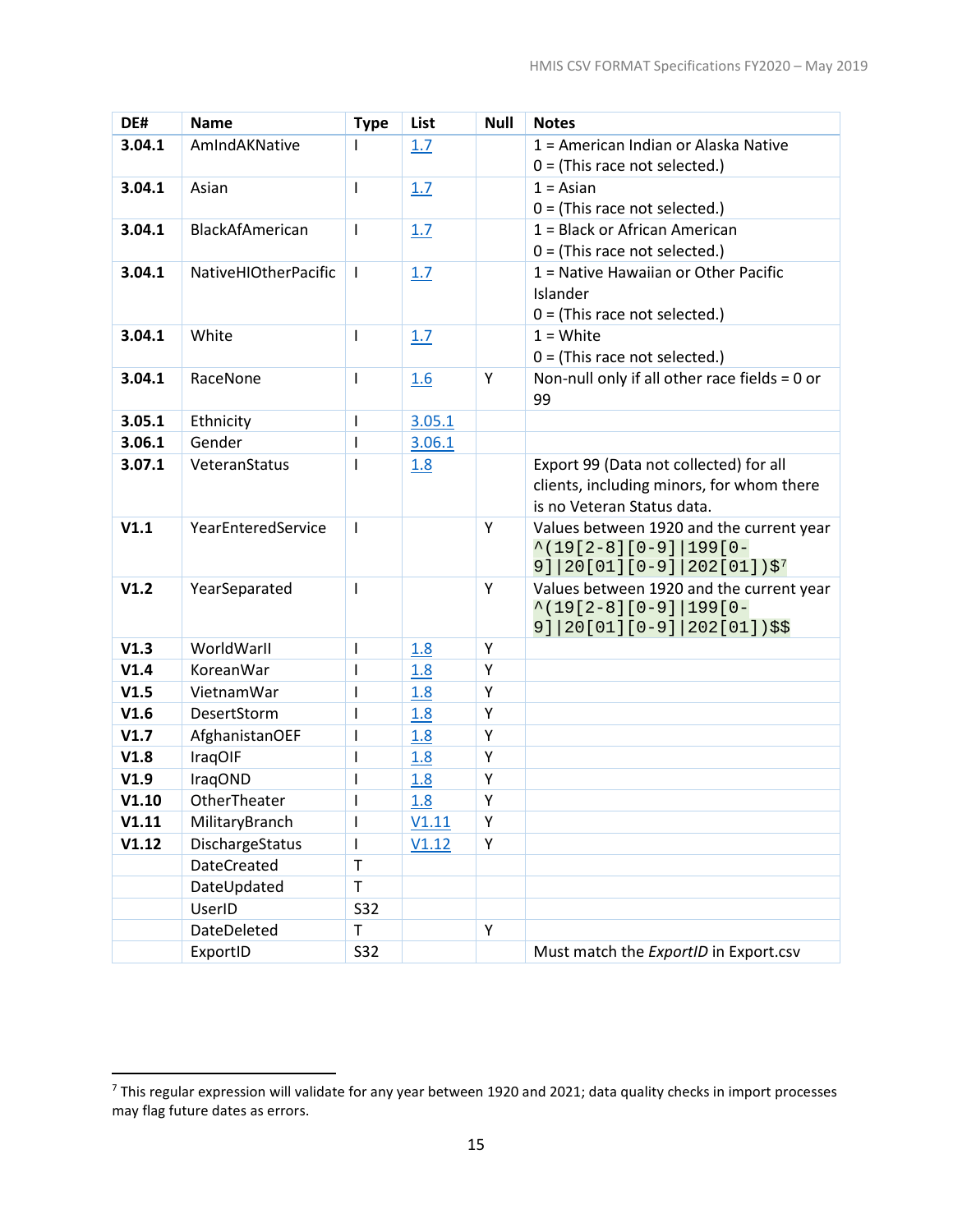# <span id="page-19-0"></span>Enrollment Files

An enrollment is the period in which a person is considered a client of a project. An enrollment begins on the date specified in **3.10 Project Start Date** (*EntryDate*) and ends on the date specified in **3.11 Project Exit Date**. Both are universal data elements required for all clients of all projects participating in an HMIS, regardless of project type or funder.

As defined by the HMIS Data Dictionary, all data elements in these files must be associated with **5.06 EnrollmentID** metadata. While an HMIS application may permit users to create records for some of these data elements without associating the records with a specific *EnrollmentID*, these data would fall outside of the scope of data collection defined by HUD, HHS, and VA in the data standards.

Enrollment.csv is the core for all enrollment data; the *EnrollmentID* in Enrollment.csv is used in all other enrollment-related files to link records to a specific enrollment. *PersonalID* is also repeated in each of the enrollment-related files.

Files that include a data collection stage should have no more than one record per *EnrollmentID* with a *DataCollectionStage* of 1 (project entry) or 3 (project exit). There may be multiple records for the same *EnrollmentID* where the data collection stage is 2 (project update) or 5 (annual assessment).

# <span id="page-19-1"></span>Enrollment.csv

The unique identifier for Enrollment.csv is **5.6 EnrollmentID**, which is used to associate data in other CSV files with a specific enrollment.

Data elements included in Enrollment.csv have one and only one value per enrollment and are collected prior to project exit:

- **3.08 Disabling Condition**
- **3.917 Prior Living Situation**
- **3.10 Project Start Date**
- **3.15 Relationship to Head of Household**
- **3.20 Housing Move-In Date**
- **4.13 Date of Engagement**
- **P3 PATH Status**
- **R2 RHY-BCP Status**
- **R3 Sexual Orientation**
- **R1 Referral Source**
- **R11 Formerly a Ward of Child Welfare/Foster Care Agency**
- **R12 Formerly a Ward of Juvenile Justice System**
- **R13 Family Critical Issues**
- **U1 Worst Housing Situation**
- **V4 Percent of AMI**
- **V5 Last Permanent Address**
- **V6 VAMC Station Number**
- **V7 SSVF HP Targeting Criteria**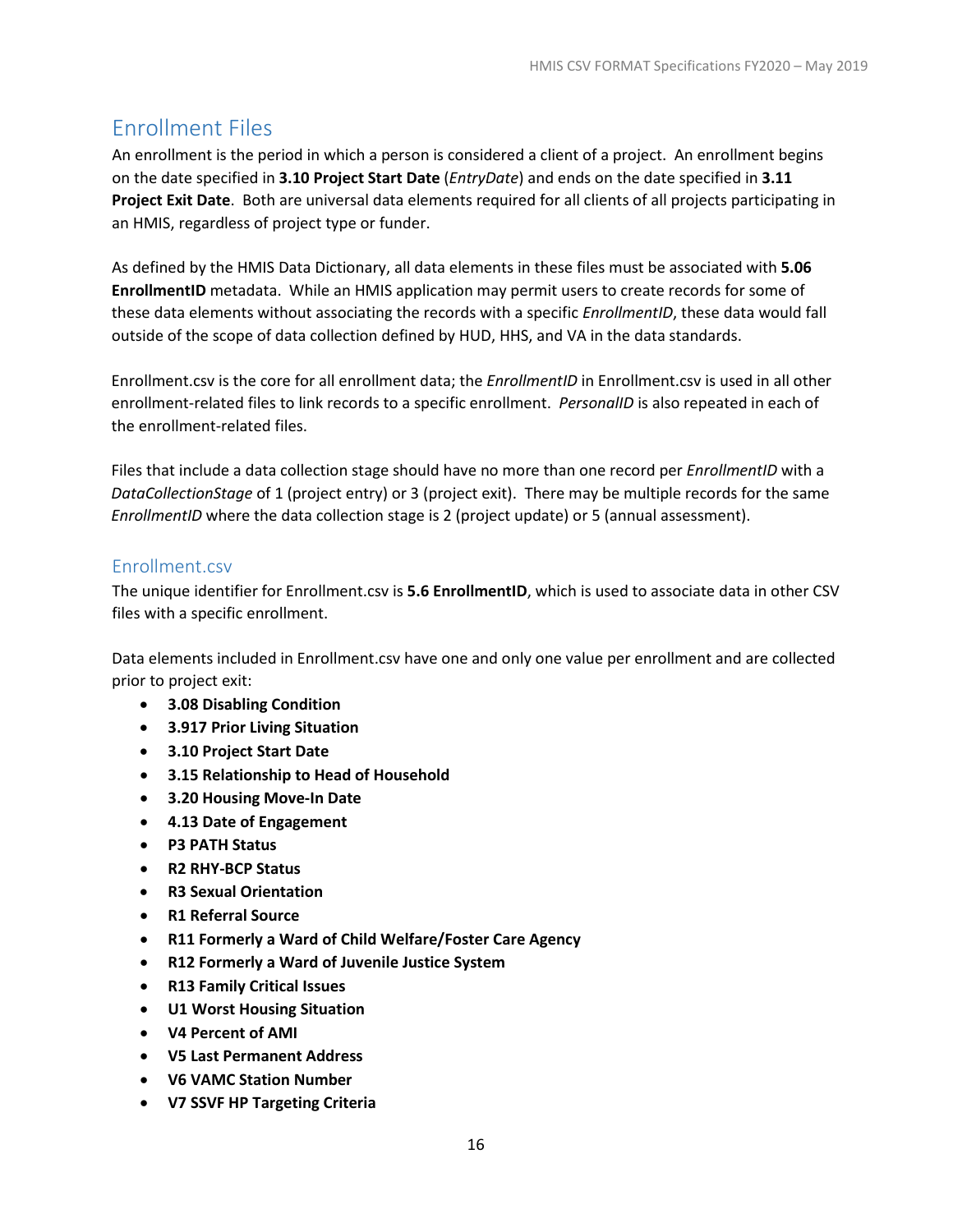While the HMIS Data Standards require metadata for each individual data element, the HMIS CSV includes only a single set of metadata for the data elements included in Enrollment.csv.

- *ProjectID and EnrollmentID* should be the metadata values associated with **3.10 Project Start Date**; other fields should be populated using data associated with the same *EnrollmentID*.
- *EntryDate* is considered the information date for the other fields in Enrollment.csv except for the following data elements:
	- o **4.13 Date of Engagement -** *DateOfEngagement*
	- o **3.20 Housing Move-In Date -** *MoveInDate*
	- o **P3 PATH Status -** *DateOfPATHStatus*
	- o **R2 RHY-BCP Status** *DateOfBCPStatus*
- *DateCreated* should be the *DateCreated* associated with **3.10 Project Start Date** (*EntryDate*) for the same EnrollmentID.
- *DateUpdated* should be the latest *DateUpdated* associated with any of the included data elements for the same *EnrollmentID*.
- *UserID* should be the *UserID* associated with the record with the latest *DateUpdated* for any of the included data elements.

Because each record in Enrollment.csv corresponds to data elements where only one value per enrollment is required, there may be no more than one record for any *PersonalID* with the same *EnrollmentID*. If there is more than one record for the same *PersonalID* with the same *EnrollmentID*, this represents an error in the CSV export algorithm. If there is more than one record for the same *PersonalID* with the same *EntryDate* but with different *EnrollmentIDs*, this is allowable but may represent an error in data entry (same record typed in twice) or error in CSV export algorithm.

The HMIS Data Dictionary requires identification of one and only one individual for whom *RelationshipToHoH* is 'Self (head of household)' for each project entry. Receiving systems may reject a data set in whole or in part if data are not consistent with this requirement.

| DE#              | <b>Name</b>                  | <b>Type</b> | List    | <b>Null</b> | <b>Notes</b>                             |
|------------------|------------------------------|-------------|---------|-------------|------------------------------------------|
| 5.06.1           | EnrollmentID                 | S32         |         |             | Unique identifier                        |
|                  | PersonalID                   | S32         |         |             |                                          |
|                  | ProjectID                    | S32         |         |             | Must match a ProjectID in<br>Project.csv |
| 3.10.1           | EntryDate                    | D           |         |             |                                          |
| 5.09.1           | HouseholdID                  | <b>S32</b>  |         |             |                                          |
| 3.15.1           | RelationshipToHoH            |             | 3.15.1  |             |                                          |
| 3.917.1          | LivingSituation              |             | 3.12    | Υ           |                                          |
| 3.917.2          | LengthOfStay                 |             | 3.917.2 | Υ           |                                          |
| 3.917.2A<br>& 2B | LOSUnderThreshold            |             | 1.7     | Υ           |                                          |
| 3.917.2C         | PreviousStreetESSH           |             | 1.7     | Υ           |                                          |
| 3.917.3          | <b>DateToStreetESSH</b>      | D           |         | Υ           |                                          |
| 3.917.4          | TimesHomelessPastThreeYears  |             | 3.917.4 | Υ           |                                          |
| 3.917.5          | MonthsHomelessPastThreeYears |             | 3.917.5 | Υ           |                                          |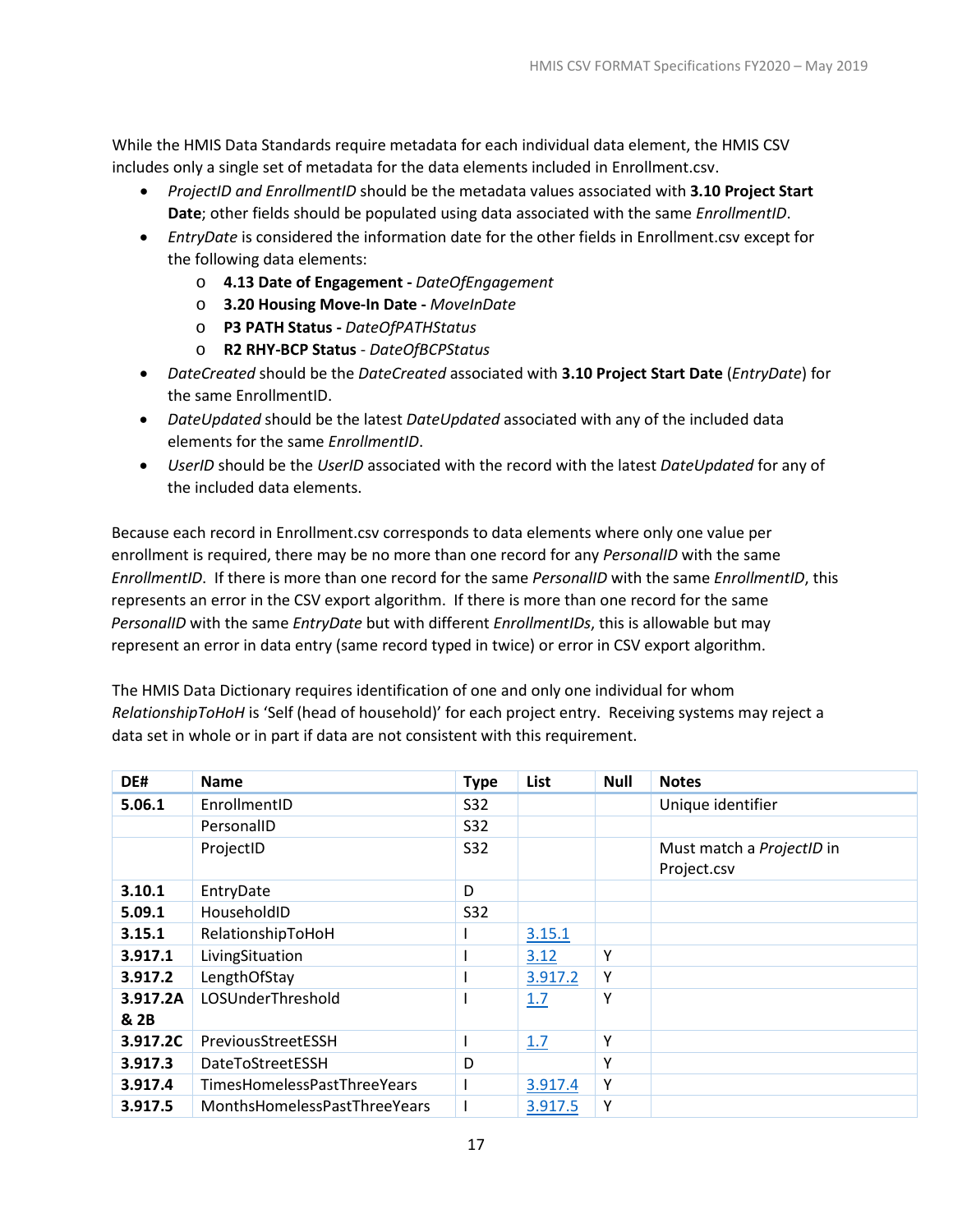| DE#                      | <b>Name</b>                              | <b>Type</b>                                                                                                                                                                                                                                                                                                                                                                                                    | List             | <b>Null</b> | <b>Notes</b>                        |
|--------------------------|------------------------------------------|----------------------------------------------------------------------------------------------------------------------------------------------------------------------------------------------------------------------------------------------------------------------------------------------------------------------------------------------------------------------------------------------------------------|------------------|-------------|-------------------------------------|
| 3.08                     | DisablingCondition                       |                                                                                                                                                                                                                                                                                                                                                                                                                | 1.8              |             | Export 99 (Data not collected) for  |
|                          |                                          |                                                                                                                                                                                                                                                                                                                                                                                                                |                  |             | any project entry where there is no |
|                          |                                          |                                                                                                                                                                                                                                                                                                                                                                                                                |                  |             | response.                           |
| 4.13.1                   | DateOfEngagement                         | D                                                                                                                                                                                                                                                                                                                                                                                                              |                  | Υ           |                                     |
| 3.20.1                   | MoveInDate                               | D                                                                                                                                                                                                                                                                                                                                                                                                              |                  | Υ           |                                     |
| P3.1                     | <b>DateOfPATHStatus</b>                  | D                                                                                                                                                                                                                                                                                                                                                                                                              |                  | Y           |                                     |
| P3.2                     | ClientEnrolledInPATH                     | L                                                                                                                                                                                                                                                                                                                                                                                                              | 1.7              | Υ           |                                     |
| <b>P3.A</b>              | ReasonNotEnrolled                        | T                                                                                                                                                                                                                                                                                                                                                                                                              | <b>P3.A</b>      | Υ           | Null unless $P3.2 = 0$              |
| U1.1                     | WorstHousingSituation                    |                                                                                                                                                                                                                                                                                                                                                                                                                | 1.8              | Υ           |                                     |
| V4.1                     | PercentAMI                               | T                                                                                                                                                                                                                                                                                                                                                                                                              | V4.1             | Υ           |                                     |
| V5.1                     | LastPermanentStreet                      | S100                                                                                                                                                                                                                                                                                                                                                                                                           |                  | Υ           |                                     |
| V <sub>5.2</sub>         | LastPermanentCity                        | <b>S50</b>                                                                                                                                                                                                                                                                                                                                                                                                     |                  | Υ           |                                     |
| V <sub>5.3</sub>         | LastPermanentState                       | S <sub>2</sub>                                                                                                                                                                                                                                                                                                                                                                                                 |                  | Υ           | $^{\wedge}$ [a-zA-Z]{2}\$           |
| V5.4                     | LastPermanentZIP <sup>8</sup>            | S <sub>5</sub>                                                                                                                                                                                                                                                                                                                                                                                                 |                  | Υ           | Must be 5 digits or null; do not    |
|                          |                                          |                                                                                                                                                                                                                                                                                                                                                                                                                |                  |             | export partial ZIP codes            |
|                          |                                          |                                                                                                                                                                                                                                                                                                                                                                                                                |                  |             | $^{\wedge}[0-9]\{5\}\$              |
| V5.5                     | AddressDataQuality                       | T                                                                                                                                                                                                                                                                                                                                                                                                              | V <sub>5.5</sub> | Υ           |                                     |
| R2.1<br>R <sub>2.2</sub> | <b>DateOfBCPStatus</b>                   | D                                                                                                                                                                                                                                                                                                                                                                                                              |                  | Y           |                                     |
|                          | EligibleForRHY                           |                                                                                                                                                                                                                                                                                                                                                                                                                | 1.7              | Υ           |                                     |
| <b>R2.A</b>              | ReasonNoServices                         | ı                                                                                                                                                                                                                                                                                                                                                                                                              | <b>R2.A</b>      | Υ           | Null unless $R2.2 = 0$              |
| <b>R2.B</b><br>R3.1      | RunawayYouth<br><b>SexualOrientation</b> | T                                                                                                                                                                                                                                                                                                                                                                                                              | 1.8              | Υ<br>Υ      | Null unless $R2.2 = 1$              |
| <b>R3.A</b>              | SexualOrientationOther                   | S100                                                                                                                                                                                                                                                                                                                                                                                                           | R3.1             | Y           | Null unless $R3.1 = 6$              |
| R11.1                    | FormerWardChildWelfare                   | ı                                                                                                                                                                                                                                                                                                                                                                                                              | 1.8              | Υ           |                                     |
| <b>R11.A</b>             | ChildWelfareYears                        |                                                                                                                                                                                                                                                                                                                                                                                                                | <b>R11.A</b>     | Υ           |                                     |
| <b>R11.B</b>             | ChildWelfareMonths                       |                                                                                                                                                                                                                                                                                                                                                                                                                |                  | Υ           |                                     |
| R12.1                    | FormerWardJuvenileJustice                |                                                                                                                                                                                                                                                                                                                                                                                                                | 1.8              | Υ           |                                     |
| <b>R12.A</b>             | <b>JuvenileJusticeYears</b>              | ı                                                                                                                                                                                                                                                                                                                                                                                                              | <b>R11.A</b>     | Υ           |                                     |
| <b>R12.B</b>             | JuvenileJusticeMonths                    |                                                                                                                                                                                                                                                                                                                                                                                                                |                  | Υ           |                                     |
| R13.9                    | UnemploymentFam                          |                                                                                                                                                                                                                                                                                                                                                                                                                | 1.7              | Υ           |                                     |
| R13.11                   | MentalHealthIssuesFam                    |                                                                                                                                                                                                                                                                                                                                                                                                                | 1.7              | Υ           |                                     |
| R13.15                   | PhysicalDisabilityFam                    | $\begin{array}{c} \rule{0pt}{2ex} \rule{0pt}{2ex} \rule{0pt}{2ex} \rule{0pt}{2ex} \rule{0pt}{2ex} \rule{0pt}{2ex} \rule{0pt}{2ex} \rule{0pt}{2ex} \rule{0pt}{2ex} \rule{0pt}{2ex} \rule{0pt}{2ex} \rule{0pt}{2ex} \rule{0pt}{2ex} \rule{0pt}{2ex} \rule{0pt}{2ex} \rule{0pt}{2ex} \rule{0pt}{2ex} \rule{0pt}{2ex} \rule{0pt}{2ex} \rule{0pt}{2ex} \rule{0pt}{2ex} \rule{0pt}{2ex} \rule{0pt}{2ex} \rule{0pt}{$ | 1.7              | Υ           |                                     |
| R13.21                   | AlcoholDrugAbuseFam                      |                                                                                                                                                                                                                                                                                                                                                                                                                | 1.7              | Υ           |                                     |
| R13.22                   | InsufficientIncome                       |                                                                                                                                                                                                                                                                                                                                                                                                                | 1.7              | Υ           |                                     |
| R13.24                   | IncarceratedParent                       |                                                                                                                                                                                                                                                                                                                                                                                                                | 1.7              | Υ           |                                     |
| R1.1                     | ReferralSource                           |                                                                                                                                                                                                                                                                                                                                                                                                                | R1.1             | Υ           |                                     |
| <b>R1.A</b>              | CountOutreachReferralApproaches          |                                                                                                                                                                                                                                                                                                                                                                                                                |                  | Υ           |                                     |
| V7.1                     | UrgentReferral                           |                                                                                                                                                                                                                                                                                                                                                                                                                | V7.1             | Υ           |                                     |
| V7.2                     | TimeToHousingLoss                        |                                                                                                                                                                                                                                                                                                                                                                                                                | V7.2             | Υ           |                                     |
| V7.3                     | ZeroIncome                               |                                                                                                                                                                                                                                                                                                                                                                                                                | V7.1             | Υ           |                                     |
| V7.4                     | AnnualPercentAMI                         |                                                                                                                                                                                                                                                                                                                                                                                                                | V7.4             | Υ           |                                     |
| V7.5                     | FinancialChange                          |                                                                                                                                                                                                                                                                                                                                                                                                                | V7.1             | Υ           |                                     |

<span id="page-21-0"></span><sup>&</sup>lt;sup>8</sup> LastPermanentZIP is a string field; values MUST be padded with double-quotes so that leading zeroes are not omitted.

 $\overline{\phantom{a}}$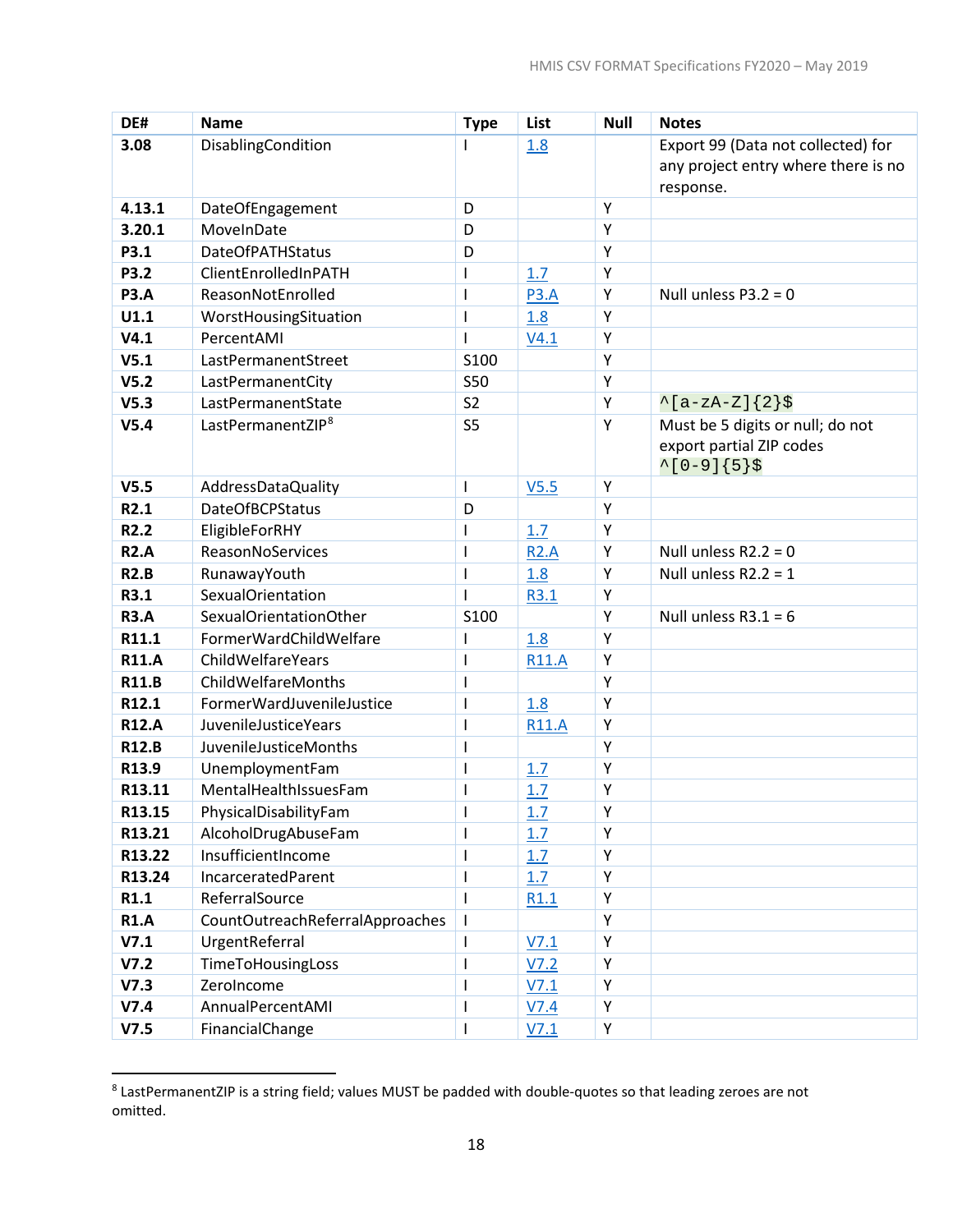| DE#   | <b>Name</b>            | <b>Type</b>    | List | <b>Null</b> | <b>Notes</b>                                                      |
|-------|------------------------|----------------|------|-------------|-------------------------------------------------------------------|
| V7.6  | HouseholdChange        |                | V7.1 | Y           |                                                                   |
| V7.7  | EvictionHistory        |                | V7.7 | Υ           |                                                                   |
| V7.8  | SubsidyAtRisk          |                | V7.1 | Y           |                                                                   |
| V7.9  | LiteralHomelessHistory |                | V7.9 | Υ           |                                                                   |
| V7.10 | DisabledHoH            |                | V7.1 | Υ           |                                                                   |
| V7.11 | CriminalRecord         |                | V7.1 | Y           |                                                                   |
| V7.12 | SexOffender            |                | V7.1 | Υ           |                                                                   |
| V7.13 | DependentUnder6        |                | V7.1 | Y           |                                                                   |
| V7.14 | SingleParent           |                | V7.1 | Y           |                                                                   |
| V7.15 | HH5Plus                |                | V7.1 | Υ           |                                                                   |
| V7.16 | IraqAfghanistan        |                | V7.1 | Υ           |                                                                   |
| V7.17 | FemVet                 |                | V7.1 | Y           |                                                                   |
| V7.20 | HPScreeningScore       |                |      | Y           |                                                                   |
| V7.21 | ThresholdScore         |                |      | Y           |                                                                   |
| V6.1  | VAMCStation            | S <sub>5</sub> | V6.1 | Υ           | List includes non-integer values;<br>data type is still a string. |
|       | <b>DateCreated</b>     | T              |      |             |                                                                   |
|       | DateUpdated            | т              |      |             |                                                                   |
|       | UserID                 | <b>S32</b>     |      |             |                                                                   |
|       | DateDeleted            | T.             |      | Y           |                                                                   |
|       | ExportID               | <b>S32</b>     |      |             | Must match ExportID in Export.csv                                 |

#### <span id="page-22-0"></span>EnrollmentCoC.csv

 $\overline{\phantom{a}}$ 

EnrollmentCoC.csv includes data from data element **3.16 Client Location**.

There must be one and only one record in EnrollmentCoC.csv with a *DataCollectionStage* of 1 for each *EnrollmentID* in Enrollment.csv where *RelationshipToHoH* is equal to 1. Additionally, there must be one and only one record in Enrollment.csv with a *DataCollectionStage* of 1 for each *HouseholdID* in Enrollment.csv. [9](#page-22-1)

There may be one or more additional records with a *DataCollectionStage* of 2 if a household relocates to a different CoC during an enrollment.

Not all export types require ProjectCoC.csv; for exports that include ProjectCoC.csv, both the *ProjectID* and *CoCCode* in EnrollmentCoC.csv must match a single record in ProjectCoC.csv.

| DE# | <b>Name</b>     | <b>Type</b> | List | <b>Null</b> | <b>Notes</b>                           |
|-----|-----------------|-------------|------|-------------|----------------------------------------|
|     | EnrollmentCoCID | S32         |      |             | Unique identifier                      |
|     | EnrollmentID    | S32         |      |             |                                        |
|     | HouseholdID     | S32         |      |             |                                        |
|     | ProjectID       | S32         |      |             | Must match ProjectID in ProjectCoC.csv |

<span id="page-22-1"></span><sup>9</sup> The HMIS Data Standards require a unique *Household ID* and identification of a single head of household per enrollment.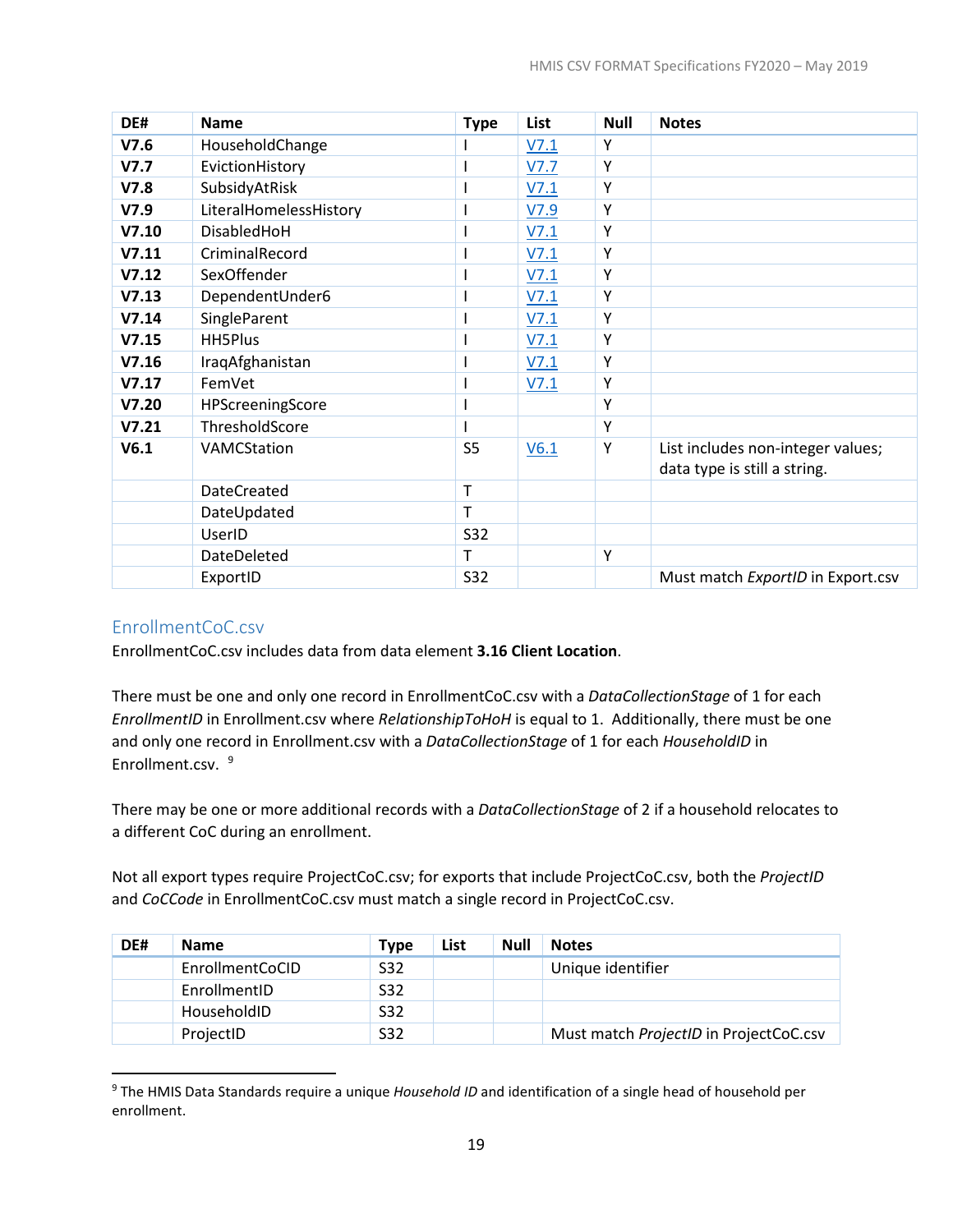| DE#    | <b>Name</b>                | <b>Type</b>    | List   | <b>Null</b> | <b>Notes</b>                                                                                    |
|--------|----------------------------|----------------|--------|-------------|-------------------------------------------------------------------------------------------------|
|        | PersonalID                 | S32            |        |             |                                                                                                 |
| 3.16.1 | <b>InformationDate</b>     | D              |        |             |                                                                                                 |
| 3.16.2 | CoCCode                    | S <sub>6</sub> |        |             | Must match a record in ProjectCoC.csv<br>with the same ProjectID<br>$\{A-Za-z\}$ {2}-(0-9){3}\$ |
|        | <b>DataCollectionStage</b> |                | 5.03.1 |             |                                                                                                 |
|        | <b>DateCreated</b>         |                |        |             |                                                                                                 |
|        | DateUpdated                |                |        |             |                                                                                                 |
|        | UserID                     | S32            |        |             |                                                                                                 |
|        | DateDeleted                | т              |        | Υ           |                                                                                                 |
|        | ExportID                   | <b>S32</b>     |        |             | Must match ExportID in Export.csv                                                               |

#### <span id="page-23-0"></span>Exit.csv

Exit.csv includes data from:

- **3.11 Project Exit Date**
- **3.12 Destination**
- **W5 Housing Assessment at Exit**
- **R15 Commercial Sexual Exploitation/Sex Trafficking**
- **R16 Labor Exploitation/Trafficking**
- **R17 Project Completion Status**
- **R18 Counseling**
- **R19 Safe and Appropriate Exit**
- **R20 Aftercare Plans**
- **V9 HUD-VASH Exit Information** (uses *ProjectCompletionStatus* field)

These data are not included in Enrollment.csv to preserve metadata such that it is possible to evaluate the timeliness of data entry for exit information.

There may be no more than one record in Exit.csv for any *EnrollmentID*.

*ExitID* is the unique identifier for Exit.csv. The *ExitID* may be the unique identifier associated with *Project Exit Date* in the exporting database or it may be the same as the *EnrollmentID*.

While the HMIS Data Standards require metadata for each individual data element, the HMIS CSV includes only a single set of metadata for the data elements included in the file.

- *DateCreated* should be the *DateCreated* associated with **3.11 Project Exit Date** (*ExitDate).*
- *ExitDate* is considered the information date for all fields in Exit.csv.
- *DateUpdated* should be the latest *DateUpdated* associated with any of the included data elements for the same *EnrollmentID*.
- *UserID* should be the *UserID* associated with the record with the latest *DateUpdated* associated with any of the included data elements for the same *EnrollmentID*.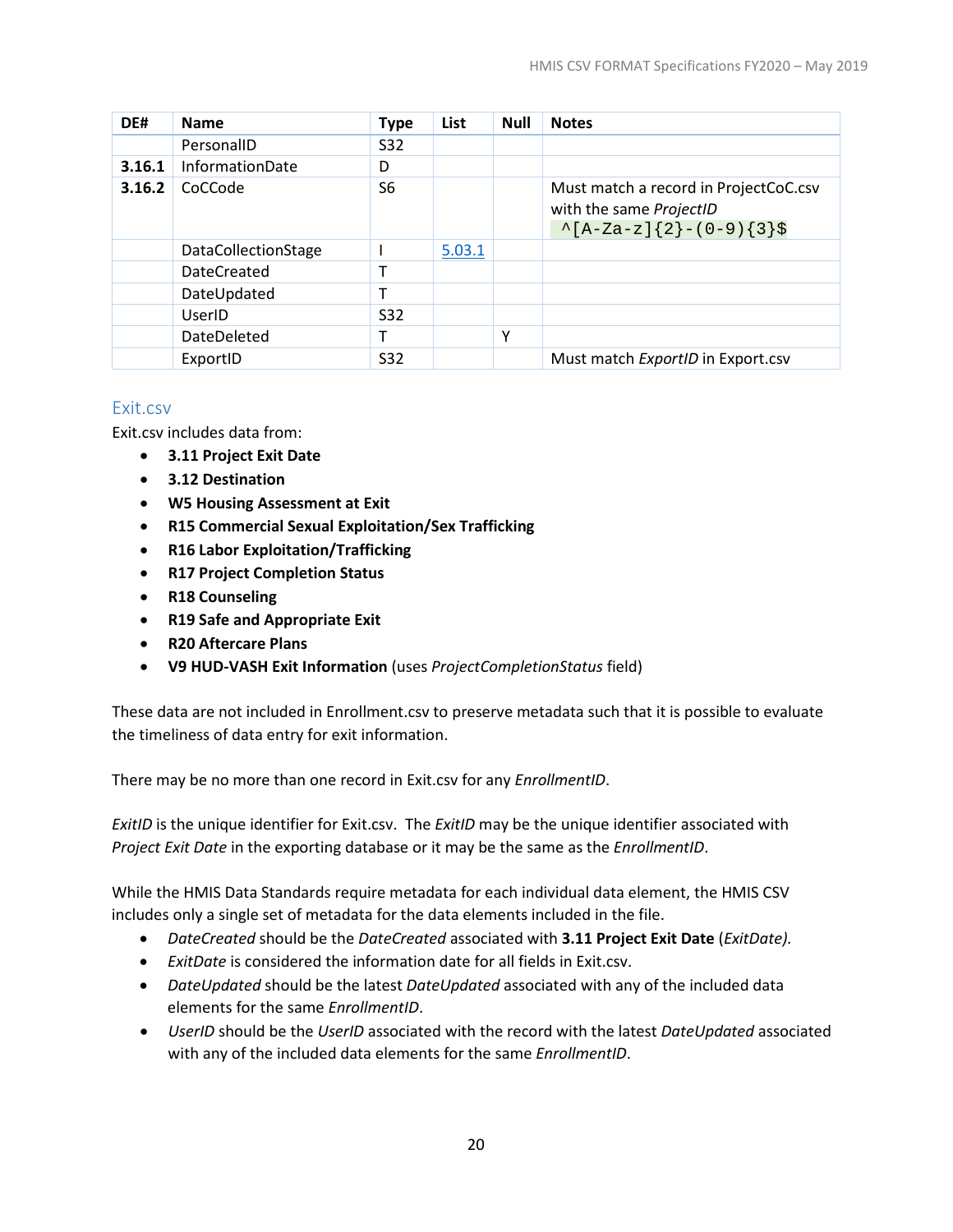In the HMIS Data Dictionary, **R20 Aftercare Plans** is structured such that the four methods of providing aftercare are in a single option list field (Dependent A) with instructions to allow users to select as many options as apply in a single field *or* to allow multiple records to be created. In the CSV, there is a separate Yes/No field for each method. Regardless of how the data element is implemented in HMIS:

- All R20 fields must be null in the CSV unless there is a record in HMIS:
	- o With a user-entered R20 Field 1 *Information Date* that is between the *ExitDate* and the *ExitDate + 180 days;* AND
	- o A user-entered response for R20 Field 2 *Aftercare was provided.*
- If there are multiple records in the appropriate date range, *AftercareDate* should reflect the most recent date in the range.
- If there are multiple records in the appropriate date range and responses to *Aftercare was provided* are different, populate the *AftercareProvided* field using the first of the following values that occurs in any record:
	- o Yes (1)
	- o Client refused (9)
	- o No (0)
- If *AftercareProvided* = 1, then:
	- o The value for the field for any method of provision identified on a record in the appropriate date range must be 1.
	- o The value for the field for any method not identified must be 0.
- If *AftercareProvided* <> 1, all fields for methods of provision must be null.

| DE#               | <b>Name</b>                                             | <b>Type</b>  | List              | <b>Null</b> | <b>Notes</b>                     |
|-------------------|---------------------------------------------------------|--------------|-------------------|-------------|----------------------------------|
|                   | ExitID                                                  | S32          |                   |             | Unique identifier                |
|                   | EnrollmentID                                            | S32          |                   |             |                                  |
|                   | PersonalID                                              | S32          |                   |             |                                  |
| 3.11.1            | ExitDate                                                | D            |                   |             |                                  |
| 3.12.1            | Destination                                             | T            | 3.12.1            | N           |                                  |
| 3.12.A            | OtherDestination                                        | <b>S50</b>   |                   | Υ           | Null unless Destination = 17     |
| W5.1              | HousingAssessment                                       |              | W5.1              | Y           |                                  |
| <b>W5.A</b>       | SubsidyInformation                                      | ı            | <b>W5.A</b>       | Y           | Includes data for W5.A and W5.B. |
| <b>&amp; .B</b>   |                                                         |              |                   |             |                                  |
| R <sub>17.1</sub> | ProjectCompletionStatus                                 | I            | R17.1             | Y           |                                  |
| <b>R17.A</b>      | EarlyExitReason                                         |              | <b>R17.A</b>      | Υ           | Null unless $R17.1 = 3$          |
| R <sub>15.1</sub> | <b>ExchangeForSex</b>                                   |              | 1.8               | Y           |                                  |
| <b>R15.A</b>      | ExchangeForSexPastThreeMo<br>nths                       | $\mathbf{I}$ | 1.8               | Υ           | Null unless $R15.1 = 1$          |
| <b>R15.B</b>      | CountOfExchangeForSex                                   | T            | R <sub>15.B</sub> | Y           | Null unless $R15.1 = 1$          |
| <b>R15.C</b>      | AskedOrForcedToExchangeFor<br>Sex                       | T            | 1.8               | Υ           | Null unless $R15.1 = 1$          |
| <b>R15.D</b>      | AskedOrForcedToExchangeFor<br><b>SexPastThreeMonths</b> | $\mathsf{I}$ | 1.8               | Y           | Null unless $R15.C = 1$          |
| R <sub>16.1</sub> | WorkPlaceViolenceThreats                                | T            | 1.8               | Υ           |                                  |
| R <sub>16.2</sub> | WorkplacePromiseDifference                              | $\mathbf{I}$ | 1.8               | Y           |                                  |
| <b>R16.A</b>      | CoercedToContinueWork                                   | ı            | <u>1.8</u>        | Υ           | Null unless R16.1 or R16.2 = 1   |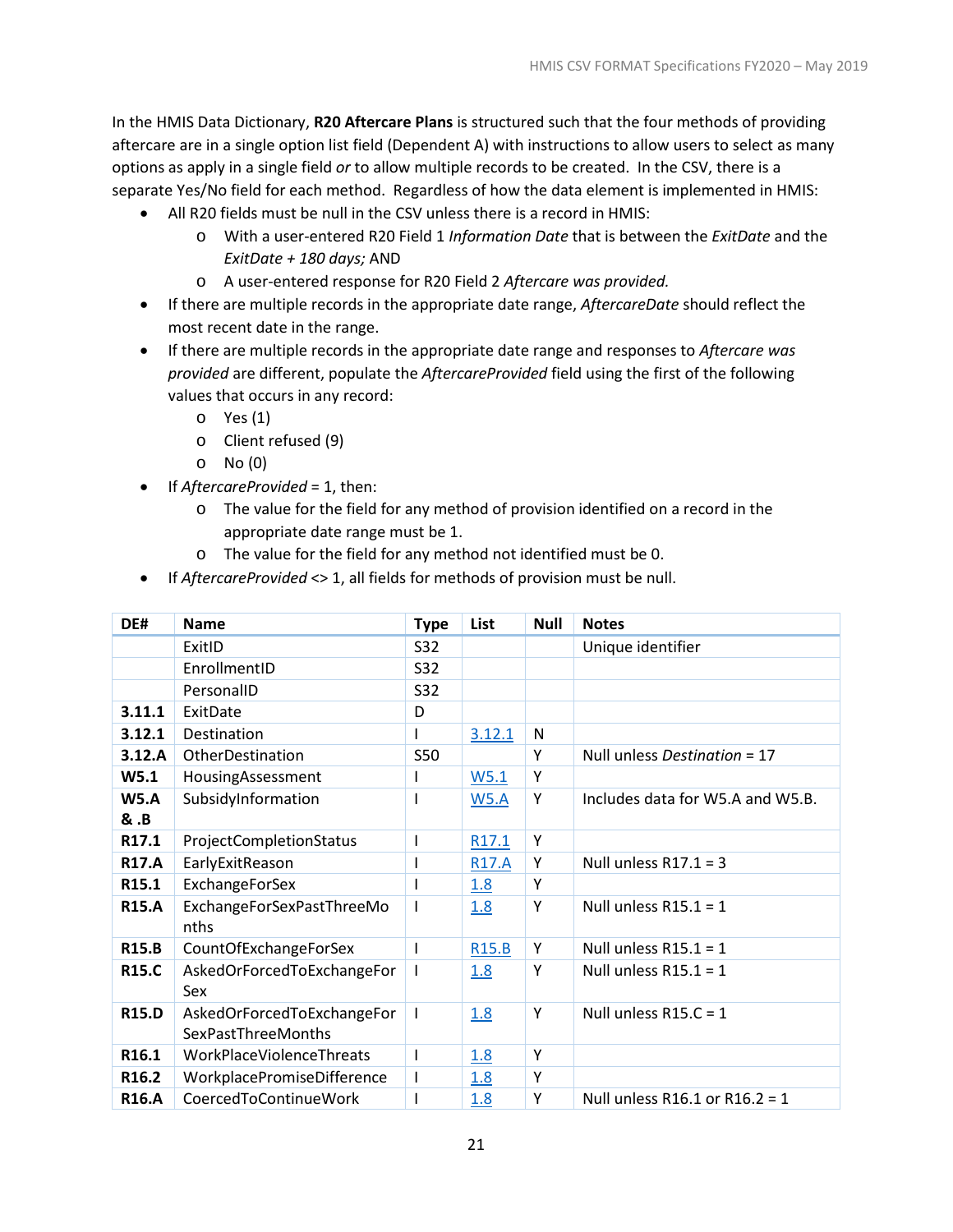| DE#               | <b>Name</b>                  | <b>Type</b>  | List         | <b>Null</b> | <b>Notes</b>                                                                                         |
|-------------------|------------------------------|--------------|--------------|-------------|------------------------------------------------------------------------------------------------------|
| <b>R16.B</b>      | LaborExploitPastThreeMonths  |              | 1.8          | Y           | Null unless R16.1 or R16.2 = 1                                                                       |
| R18.1             | CounselingReceived           | I            | 1.7          | Y           |                                                                                                      |
| <b>R18.A</b>      | IndividualCounseling         | T            | 1.7          | Υ           | Null unless $R18.1 = 1$                                                                              |
| <b>R18.A</b>      | FamilyCounseling             | $\mathsf I$  | 1.7          | Υ           | Null unless $R18.1 = 1$                                                                              |
| <b>R18.A</b>      | GroupCounseling              | T            | 1.7          | Y           | Null unless $R18.1 = 1$                                                                              |
| <b>R18.B</b>      | SessionCountAtExit           | T            |              | Y           | Null unless $R18.1 = 1$<br>Integer > 0                                                               |
| R <sub>18.3</sub> | PostExitCounselingPlan       | T            | 1.7          | Υ           |                                                                                                      |
| R18.2             | SessionsInPlan               | I            |              | Y           | Integer > 0                                                                                          |
| R19.1             | DestinationSafeClient        | I            | 1.8          | Y           |                                                                                                      |
| R <sub>19.2</sub> | <b>DestinationSafeWorker</b> | I            | 1.7          | Y           |                                                                                                      |
| R19.3             | PosAdultConnections          | $\mathsf{l}$ | <b>R19.A</b> | Y           |                                                                                                      |
| R19.4             | PosPeerConnections           | T            | <b>R19.A</b> | Υ           |                                                                                                      |
| R19.5             | PosCommunityConnections      | I            | <b>R19.A</b> | Υ           |                                                                                                      |
| R20.1             | AftercareDate                | D            |              | Y           | Null unless date is between<br>ExitDate and ExitDate + 180 days<br>AND AftercareProvided is not null |
| R20.2             | <b>AftercareProvided</b>     | T            | R20.2        | Y           | Null unless AftercareDate is<br>between ExitDate and ExitDate +<br>180 days                          |
| <b>R20.A</b>      | EmailSocialMedia             | T            | 1.7          | Y           | Null unless $R20.2 = 1$                                                                              |
| <b>R20.A</b>      | Telephone                    | T            | 1.7          |             | Null unless $R20.2 = 1$                                                                              |
| <b>R20.A</b>      | InPersonIndividual           | T            | 1.7          |             | Null unless $R20.2 = 1$                                                                              |
| <b>R20.A</b>      | InPersonGroup                | I            | 1.7          |             | Null unless $R20.2 = 1$                                                                              |
| V9.1              | CMExitReason                 | T            | V9.1         | Y           |                                                                                                      |
|                   | <b>DateCreated</b>           | $\mathsf{T}$ |              |             |                                                                                                      |
|                   | DateUpdated                  | $\mathsf{T}$ |              |             |                                                                                                      |
|                   | UserID                       | <b>S32</b>   |              |             |                                                                                                      |
|                   | DateDeleted                  | $\mathsf{T}$ |              | Y           |                                                                                                      |
|                   | ExportID                     | <b>S32</b>   |              |             | Must match ExportID in Export.csv                                                                    |

#### <span id="page-25-0"></span>IncomeBenefits.csv

IncomeBenefits.csv includes data from data elements

- **4.02 Income and Sources**
- **4.03 Non-Cash Benefits**
- **4.04 Health Insurance**
- **P4 Connection with SOAR**
- **W3 Medical Assistance**

This file may include:

- No more than one record per *EnrollmentID* with a *DataCollectionStage* of 1 (entry). The *InformationDate* should match the entry date.
- No more than one record per *EnrollmentID* with a *DataCollectionStage* of 3 (exit). The *InformationDate* should match the exit date.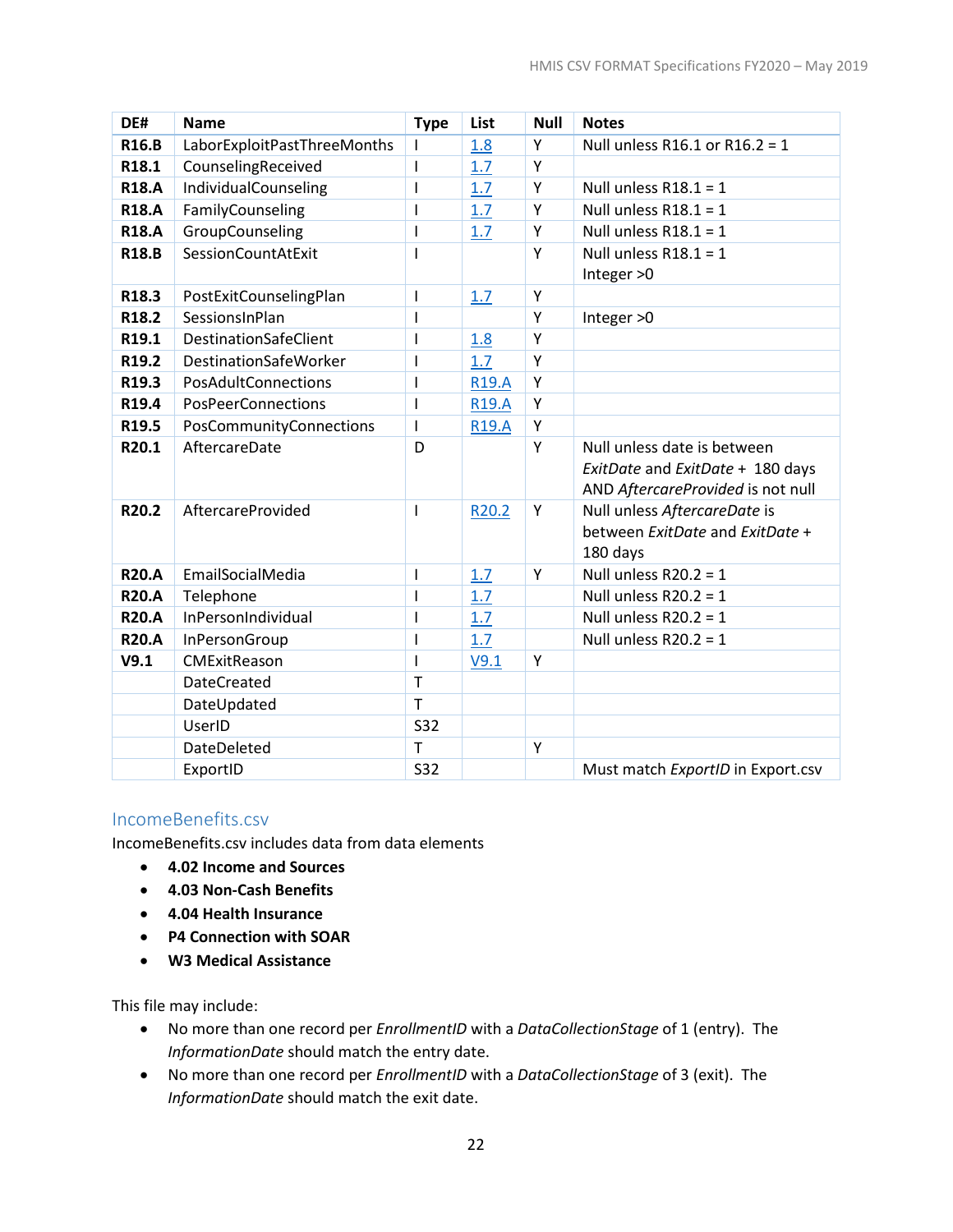• Multiple records per *EnrollmentID* with a *DataCollectionStage* of 2 (update) or 5 (annual assessment $10$ ).

Data for individual data elements that share the same data collection stage and information date should be combined into a single record in which:

- *IncomeBenefitsID* is the lowest value associated with any of the included data elements in the exporting database.
- *DateCreated* is the earliest *DateCreated* associated with the included data elements for the given *InformationDate* and *DataCollectionStage*.
- *DateUpdated* is the latest *DateUpdated* associated with the included data elements for the given *InformationDate* and *DataCollectionStage*.
- *UserID* is the *UserID* associated with the record with the latest *DateUpdated* for the included data elements.
- Fields associated with data elements for which there is no data with the same data collection stage and information date are left null.

| DE#     | <b>Name</b>                  | <b>Type</b> | List | <b>Null</b> | <b>Notes</b>      |
|---------|------------------------------|-------------|------|-------------|-------------------|
|         | IncomeBenefitsID             | <b>S32</b>  |      |             | Unique identifier |
|         | EnrollmentID                 | S32         |      |             |                   |
|         | PersonalID                   | <b>S32</b>  |      |             |                   |
| $4.*$   | InformationDate              | D           |      |             |                   |
| 4.02.2  | IncomeFromAnySource          |             | 1.8  | Υ           |                   |
| 4.02.18 | TotalMonthlyIncome           | $M+$        |      | Υ           |                   |
| 4.02.3  | Earned                       |             | 1.7  | Y           |                   |
| 4.02.A  | EarnedAmount                 | $M+$        |      | Y           |                   |
| 4.02.4  | Unemployment                 |             | 1.7  | Υ           |                   |
| 4.02.B  | <b>UnemploymentAmount</b>    | M+          |      | Y           |                   |
| 4.02.5  | <b>SSI</b>                   |             | 1.7  | Y           |                   |
| 4.02.C  | SSIAmount                    | $M+$        |      | Y           |                   |
| 4.02.6  | <b>SSDI</b>                  |             | 1.7  | Υ           |                   |
| 4.02.D  | SSDIAmount                   | $M+$        |      | Υ           |                   |
| 4.02.7  | VADisabilityService          |             | 1.7  | Υ           |                   |
| 4.02.E  | VADisabilityServiceAmount    | M+          |      | Υ           |                   |
| 4.02.8  | VADisabilityNonService       | т           | 1.7  | Υ           |                   |
| 4.02.F  | VADisabilityNonServiceAmount | $M+$        |      | Υ           |                   |
| 4.02.9  | PrivateDisability            | ı           | 1.7  | Υ           |                   |
| 4.02.G  | PrivateDisabilityAmount      | M+          |      | Y           |                   |
| 4.02.10 | WorkersComp                  | ı           | 1.7  | Υ           |                   |
| 4.02.H  | WorkersCompAmount            | M+          |      | Υ           |                   |
| 4.02.11 | <b>TANF</b>                  |             | 1.7  | Υ           |                   |
| 4.02.1  | <b>TANFAmount</b>            | $M+$        |      | Υ           |                   |

<span id="page-26-0"></span><sup>&</sup>lt;sup>10</sup> Records for 4.39 Medical Assistance with a data collection stage of 2 may be combined with records for data elements 4.2, 4.3, and 4.4 with a data collection stage of 5 as long as the information date is the same. The *DataCollectionStage* for the exported record should be 5.

l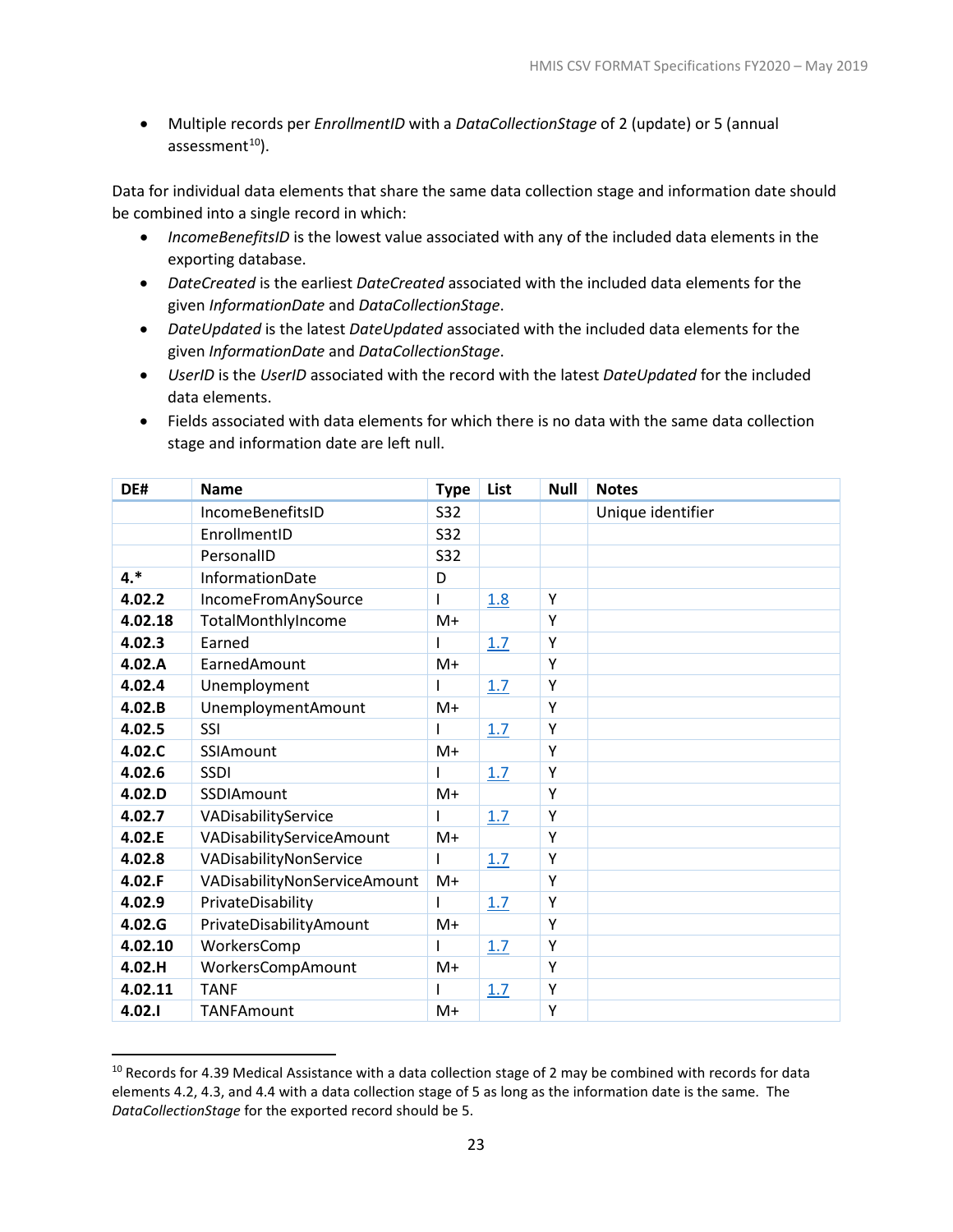| DE#         | <b>Name</b>                  | <b>Type</b>              | List           | <b>Null</b> | <b>Notes</b>             |
|-------------|------------------------------|--------------------------|----------------|-------------|--------------------------|
| 4.02.12     | GA                           |                          | 1.7            | Y           |                          |
| 4.02.J      | GAAmount                     | $M+$                     |                | Υ           |                          |
| 4.02.13     | SocSecRetirement             | ı                        | 1.7            | Υ           |                          |
| 4.02.K      | SocSecRetirementAmount       | $M+$                     |                | Y           |                          |
| 4.02.14     | Pension                      | ı                        | 1.7            | Υ           |                          |
| 4.02.L      | PensionAmount                | $M+$                     |                | Y           |                          |
| 4.02.15     | ChildSupport                 | ı                        | 1.7            | Y           |                          |
| 4.02.M      | ChildSupportAmount           | $M+$                     |                | Υ           |                          |
| 4.02.16     | Alimony                      | ı                        | 1.7            | Υ           |                          |
| 4.02.N      | AlimonyAmount                | M+                       |                | Υ           |                          |
| 4.02.17     | OtherIncomeSource            | ı                        | 1.7            | Y           |                          |
| 4.02.0      | OtherIncomeAmount            | $M+$                     |                | Υ           |                          |
| 4.02.P      | OtherIncomeSourceIdentify    | <b>S50</b>               |                | Y           | Null unless $4.2.17 = 1$ |
| 4.03.2      | BenefitsFromAnySource        | I                        | 1.8            | Y           |                          |
| 4.03.3      | <b>SNAP</b>                  | $\mathsf{l}$             | 1.7            | y           |                          |
| 4.03.4      | <b>WIC</b>                   | ı                        | 1.7            | Υ           |                          |
| 4.03.5      | TANFChildCare                | $\overline{\phantom{a}}$ | 1.7            | Y           |                          |
| 4.03.6      | TANFTransportation           | I                        | 1.7            | Y           |                          |
| 4.03.7      | OtherTANF                    | 1                        | 1.7            | Y           |                          |
| 4.03.9      | OtherBenefitsSource          | ı                        | 1.7            | Y           |                          |
| 4.03.9A     | OtherBenefitsSourceIdentify  | <b>S50</b>               |                | Y           | Null unless $4.3.9 = 1$  |
| 4.04.2      | InsuranceFromAnySource       | ı                        | 1.8            | Υ           |                          |
| 4.04.3      | Medicaid                     | I                        | 1.7            | Y           |                          |
| 4.04.3A     | NoMedicaidReason             | $\mathsf{l}$             | 4.04.A         | Y           | Null unless $4.4.3 = 0$  |
| 4.04.4      | Medicare                     | $\mathsf{l}$             | 1.7            | Y           |                          |
| 4.04.4A     | NoMedicareReason             | $\overline{\phantom{a}}$ | 4.04.A         | Y           | Null unless $4.4.4 = 0$  |
| 4.04.5      | <b>SCHIP</b>                 | $\mathsf{l}$             | 1.7            | Y           |                          |
| 4.04.5A     | NoSCHIPReason                | $\overline{\phantom{a}}$ | 4.4.A          | Y           | Null unless $4.4.5 = 0$  |
| 4.04.6      | VAMedicalServices            | I                        | 1.7            | Y           |                          |
| 4.04.6A     | NoVAMedReason                | ı                        | 4.04.A         | Υ           | Null unless $4.4.6 = 0$  |
| 4.04.7      | <b>EmployerProvided</b>      | $\overline{\phantom{a}}$ | 1.7            | Υ           |                          |
| 4.04.7A     | NoEmployerProvidedReason     | I.                       | 4.04.A         | Υ           | Null unless $4.4.7 = 0$  |
| 4.04.8      | <b>COBRA</b>                 |                          | 1.7            | Υ           |                          |
| 4.04.8A     | NoCOBRAReason                | $\mathsf{l}$             | 4.04.A         | Υ           | Null unless $4.4.8 = 0$  |
| 4.04.9      | PrivatePay                   | I                        | 1.7            | Υ           |                          |
| 4.04.9A     | NoPrivatePayReason           | 1                        | 4.04.A         | Υ           | Null unless $4.4.9 = 0$  |
| 4.04.10     | StateHealthIns               | ı                        | 1.7            | Υ           |                          |
| 4.04.10A    | NoStateHealthInsReason       | $\mathsf{l}$             | 4.04.A         | Υ           | Null unless $4.4.10 = 0$ |
| 4.04.11     | IndianHealthServices         | I                        | 1.7            | Υ           |                          |
| 4.04.11A    | NoIndianHealthServicesReason |                          | 4.04.A         | Υ           | Null unless $4.4.11 = 0$ |
| 4.04.12     | OtherInsurance               |                          | 1.7            | Υ           |                          |
| 4.04.12A    | OtherInsuranceIdentify       | <b>S50</b>               |                | Υ           | Null unless $4.4.12 = 1$ |
| W3.2        | HIVAIDSAssistance            | I                        | 1.8            | Υ           |                          |
| <b>W3.A</b> | NoHIVAIDSAssistanceReason    | I                        | W <sub>3</sub> | Υ           | Null unless $W3.2 = 0$   |
| W3.3        | ADAP                         | ı                        | 1.8            | Υ           |                          |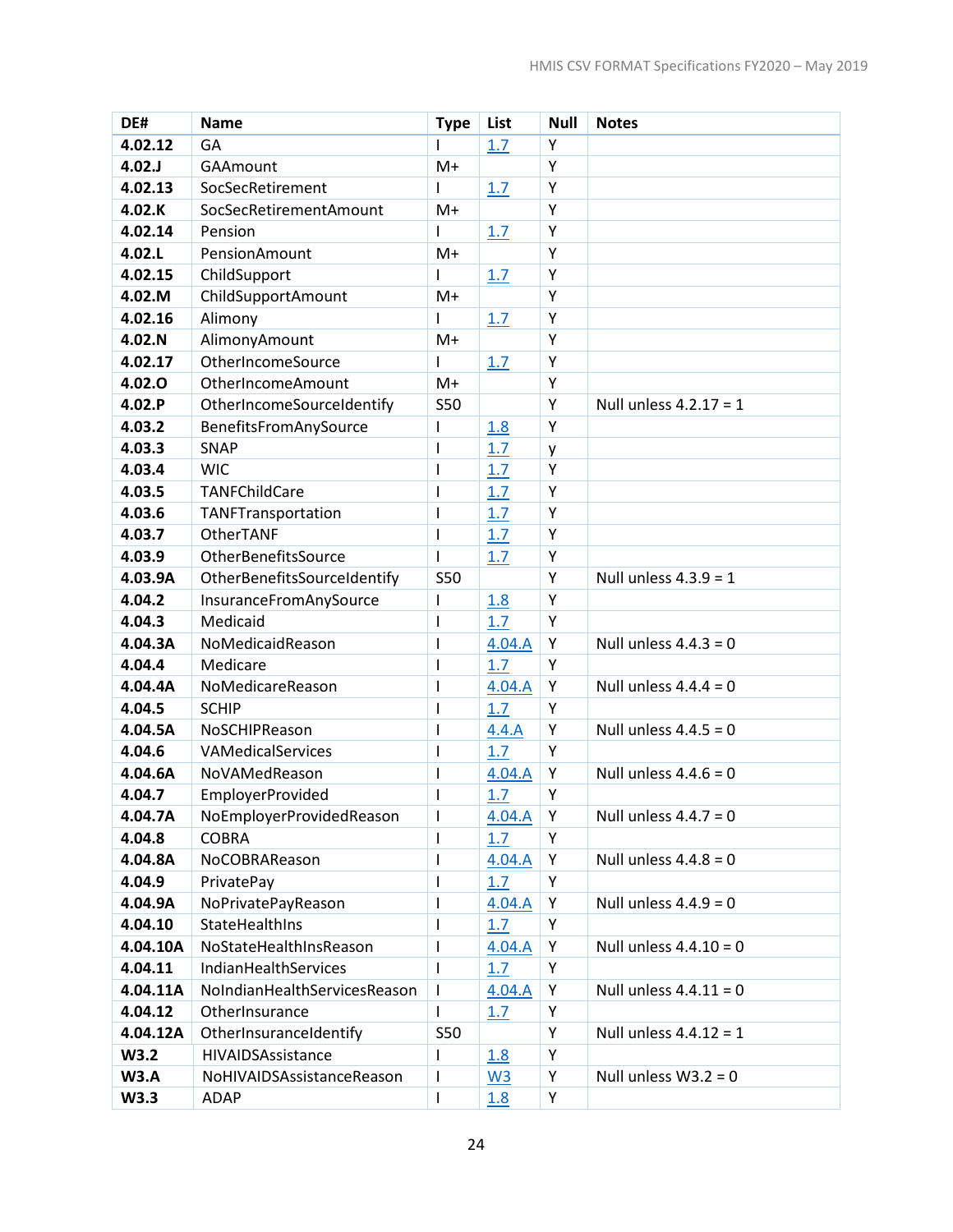| DE#  | <b>Name</b>                | <b>Type</b> | List             | <b>Null</b> | <b>Notes</b>                         |
|------|----------------------------|-------------|------------------|-------------|--------------------------------------|
| W3.B | <b>NoADAPReason</b>        |             | $\underline{W3}$ | Υ           | Null unless $W3.3 = 0$               |
| P4.1 | <b>ConnectionWithSOAR</b>  |             | 1.8              | ٧           |                                      |
|      | <b>DataCollectionStage</b> |             | 5.03.1           |             |                                      |
|      | DateCreated                |             |                  |             |                                      |
|      | DateUpdated                |             |                  |             |                                      |
|      | <b>UserID</b>              | <b>S32</b>  |                  |             |                                      |
|      | DateDeleted                |             |                  | v           |                                      |
|      | ExportID                   | <b>S32</b>  |                  |             | Must match ExportID in<br>Export.csv |

## <span id="page-28-0"></span>HealthAndDV.csv

HealthAndDV.csv includes data elements:

- **4.11 Domestic Violence**
- **R7 General Health Status**
- **R8 Dental Health Status**
- **R9 Mental Health Status**
- **R10 Pregnancy Status**

For each *EnrollmentID* this file may include:

- No more than one record per *EnrollmentID* with a *DataCollectionStage* of 1 (entry). The *InformationDate* should match the entry date.
- No more than one record per *EnrollmentID* with a *DataCollectionStage* of 3 (exit). The *InformationDate* should match the exit date.
- Multiple records per *EnrollmentID* with a *DataCollectionStage* of 2 (update).

Data for individual data elements that share the same data collection stage and information date should be combined into a single record in which:

- *HealthAndDVID* is the lowest value associated with any of the included data elements in the exporting database.
- *DateCreated* is the earliest *DateCreated* associated with the included data elements for the given *InformationDate* and *DataCollectionStage*.
- *DateUpdated* should be the latest *DateUpdated* associated with the included data elements for the given *InformationDate* and *DataCollectionStage*.
- *UserID* should be the *UserID* associated with the record with the latest *DateUpdated* for the included data elements.
- Fields associated with data elements for which there is no data with the same data collection stage and information date are left null.

| DE#       | <b>Name</b>            | <b>Type</b> | List | <b>Null</b> | <b>Notes</b>      |
|-----------|------------------------|-------------|------|-------------|-------------------|
|           | HealthAndDVID          | S32         |      |             | Unique identifier |
|           | EnrollmentID           | S32         |      |             |                   |
|           | PersonalID             | S32         |      |             |                   |
| $^\ast.1$ | <b>InformationDate</b> |             |      |             |                   |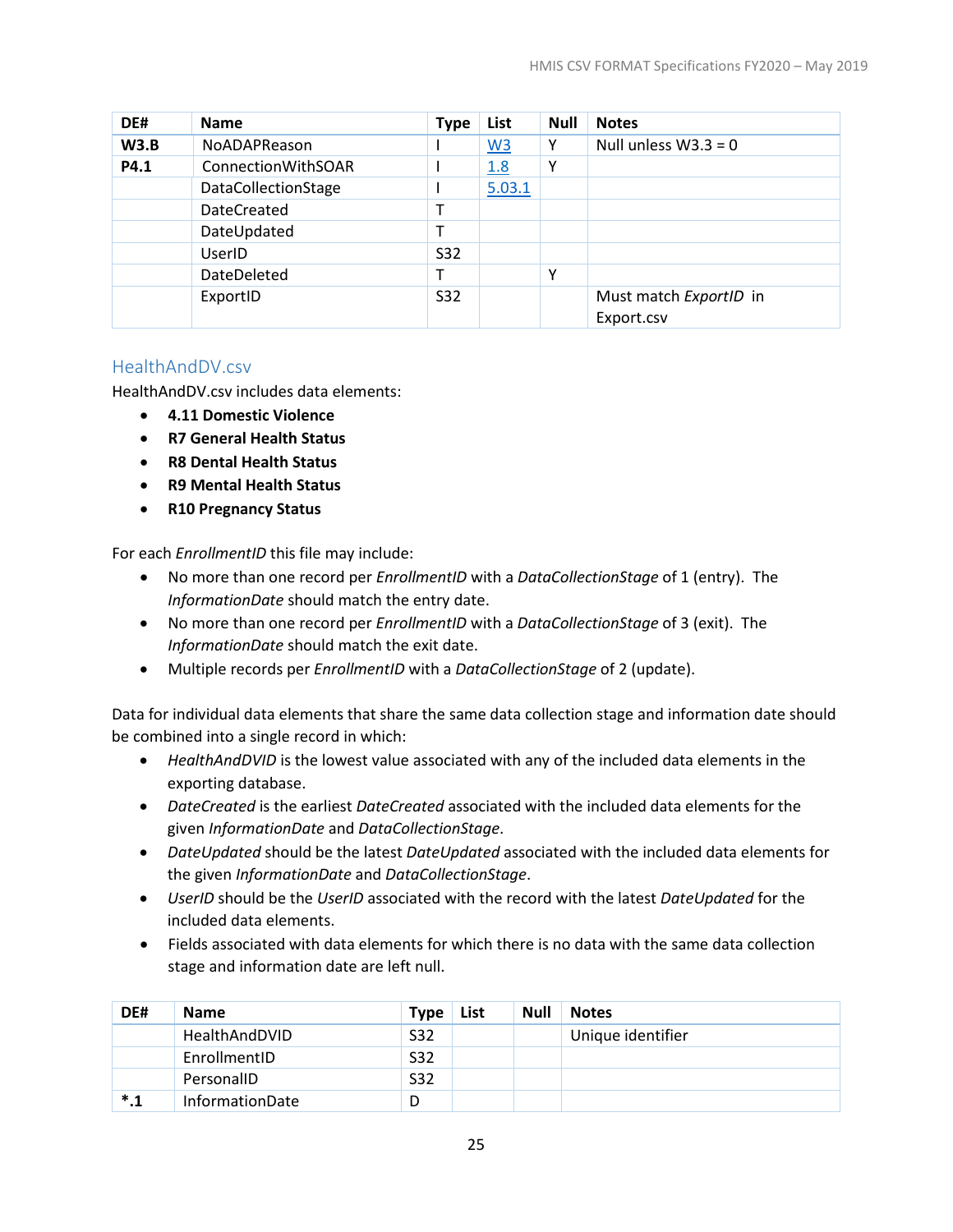| DE#               | <b>Name</b>                | <b>Type</b> | List   | <b>Null</b> | <b>Notes</b>                      |
|-------------------|----------------------------|-------------|--------|-------------|-----------------------------------|
| 4.11.2            | DomesticViolenceVictim     |             | 1.8    | Υ           |                                   |
| 4.11.A            | <b>WhenOccurred</b>        |             | 4.11.A | Υ           | Null unless $4.11.2 = 1$          |
| 4.11.B            | CurrentlyFleeing           |             | 1.8    | Υ           | Null unless $4.11.2 = 1$          |
| R7.1              | GeneralHealthStatus        |             | R7.1   | Y           |                                   |
| R8.1              | DentalHealthStatus         |             | R7.1   | Υ           |                                   |
| R9.1              | MentalHealthStatus         |             | R7.1   | Y           |                                   |
| R <sub>10.1</sub> | PregnancyStatus            |             | 1.8    | Y           |                                   |
| <b>R10.A</b>      | <b>DueDate</b>             | D           |        | Y           | Null unless $R10.1 = 1$           |
|                   | <b>DataCollectionStage</b> |             | 5.03.1 |             |                                   |
|                   | <b>DateCreated</b>         |             |        |             |                                   |
|                   | DateUpdated                |             |        |             |                                   |
|                   | UserID                     | S32         |        |             |                                   |
|                   | DateDeleted                | т           |        | Y           |                                   |
|                   | ExportID                   | S32         |        |             | Must match ExportID in Export.csv |

# <span id="page-29-0"></span>EmploymentEducation.csv

EmploymentEducation.csv includes data from data elements

- **R4 Last Grade Completed**
- **R5 School Status**
- **R6 Employment Status**

This file may include:

- No more than one record per *EnrollmentID* with a *DataCollectionStage* of 1 (entry). The *InformationDate* should match the entry date.
- No more than one record per *EnrollmentID* with a *DataCollectionStage* of 3 (exit). The *InformationDate* should match the exit date.
- Multiple records per *EnrollmentID* with a *DataCollectionStage* of 2 (update) or 5 (annual assessment).

Data for individual data elements that share the same data collection stage and information date should be combined into a single record in which:

- *EmploymentEducationID* is the lowest value associated with any of the included data elements in the exporting database.
- *DateCreated* is the earliest *DateCreated* associated with the included data elements for the given *InformationDate* and *DataCollectionStage*.
- *DateUpdated* should be the latest *DateUpdated* associated with the included data elements for the given *InformationDate* and *DataCollectionStage*.
- *UserID* should be the *UserID* associated with the record with the latest *DateUpdated* for the included data elements.
- Fields associated with data elements for which there is no data with the same data collection stage and information date are left null.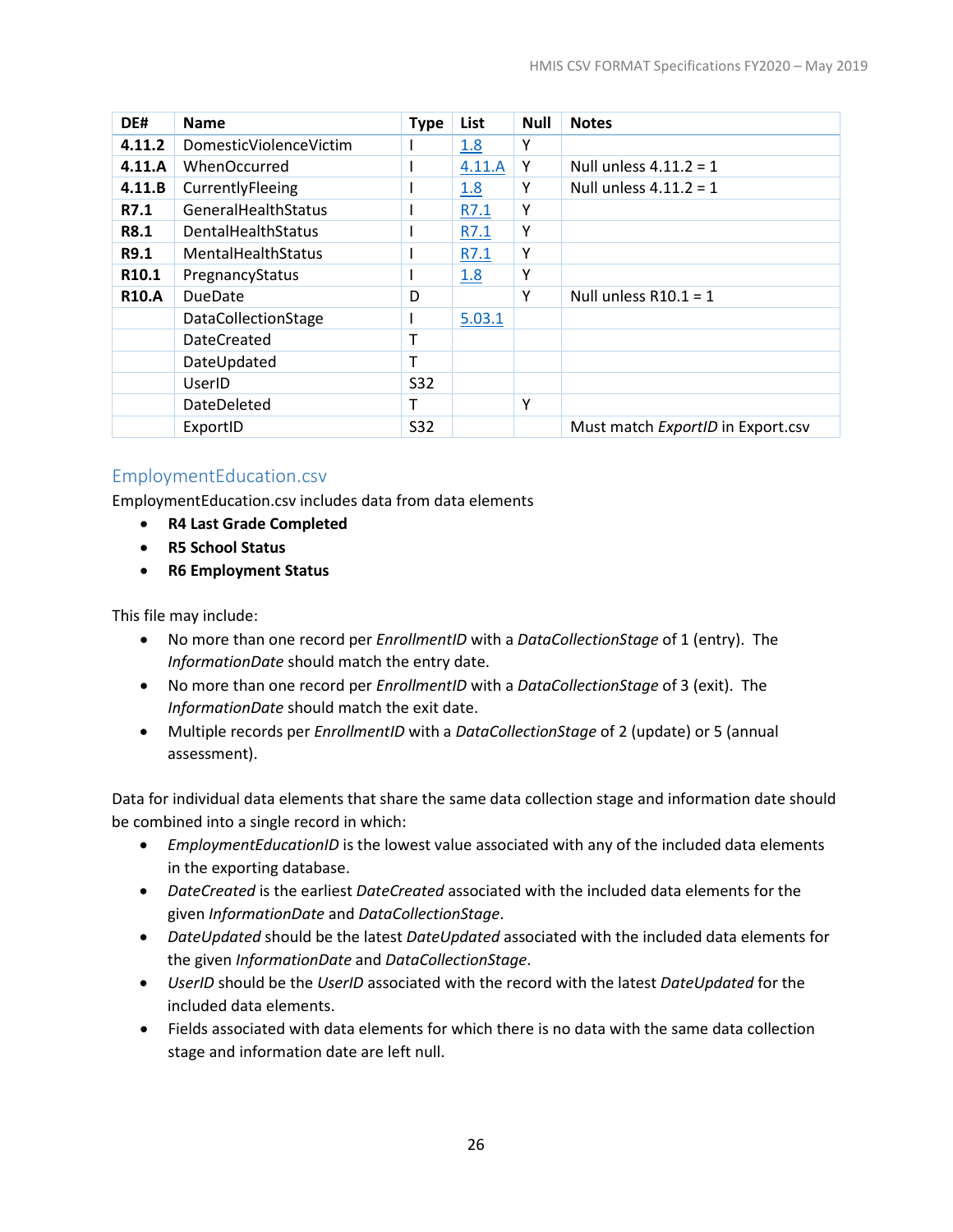| DE#         | <b>Name</b>            | <b>Type</b> | List        | <b>Null</b> | <b>Notes</b>                    |
|-------------|------------------------|-------------|-------------|-------------|---------------------------------|
|             | EmploymentEducationID  | <b>S32</b>  |             |             | Unique identifier               |
|             | EnrollmentID           | S32         |             |             |                                 |
|             | PersonalID             | <b>S32</b>  |             |             |                                 |
| $R^*$ .1    | <b>InformationDate</b> | D           |             |             |                                 |
| R4.1        | LastGradeCompleted     |             | R4.1        | Υ           |                                 |
| R5.1        | <b>SchoolStatus</b>    |             | R5.1        | Υ           |                                 |
| <b>R6.2</b> | Employed               |             | 1.8         | Υ           |                                 |
| <b>R6.A</b> | EmploymentType         |             | <b>R6.A</b> | Υ           | Null unless $R6.2 = 1$          |
| <b>R6.B</b> | NotEmployedReason      |             | <b>R6.B</b> | Y           | Null unless $R6.2 = 0$          |
|             | DataCollectionStage    |             | 5.03.1      |             |                                 |
|             | <b>DateCreated</b>     | т           |             |             |                                 |
|             | DateUpdated            | т           |             |             |                                 |
|             | UserID                 | <b>S32</b>  |             |             |                                 |
|             | DateDeleted            | Т           |             | Υ           |                                 |
|             | ExportID               | <b>S32</b>  |             |             | Must match record in Export.csv |

#### <span id="page-30-0"></span>Disabilities.csv

Disabilities.csv includes data for the following data elements:

- **4.05 Physical Disability** (*DisabilityType* 5)
- **4.06 Developmental Disability** (*DisabilityType* 6)
- **4.07 Chronic Health Condition** (*DisabilityType* 7)
- **4.08 HIV/AIDS** (*DisabilityType* 8)
- **4.09 Mental Health Problem** (*DisabilityType* 9)
- **4.10 Substance Abuse** (*DisabilityType* 10)
- **W4 T-Cell (CD4) and Viral Load**

The *DisabilityType* field is used to identify the data element for each record; values correspond to the second part of the data element number. For example, the *DisabilityType* for a **4.10 Substance Abuse** record is 10.

*DisabilitiesID* is the unique identifier for Disabilities.csv. In the event that data for multiple disabilities share the same unique identifier in the exporting database, append the first letter of the data element name (e.g., 'P' for Physical disability) to the identifier in order to ensure that they are unique as required in the exported file.

For each distinct *DisabilityType*, this file may include:

- No more than one record per *EnrollmentID* with a *DataCollectionStage* of 1 (entry). The *InformationDate* should match the entry date.
- No more than one record per *EnrollmentID* with a *DataCollectionStage* of 3 (exit). The *InformationDate* should match the exit date.
- Multiple records per *EnrollmentID* with a *DataCollectionStage* of 2 (update) or 5 (annual assessment).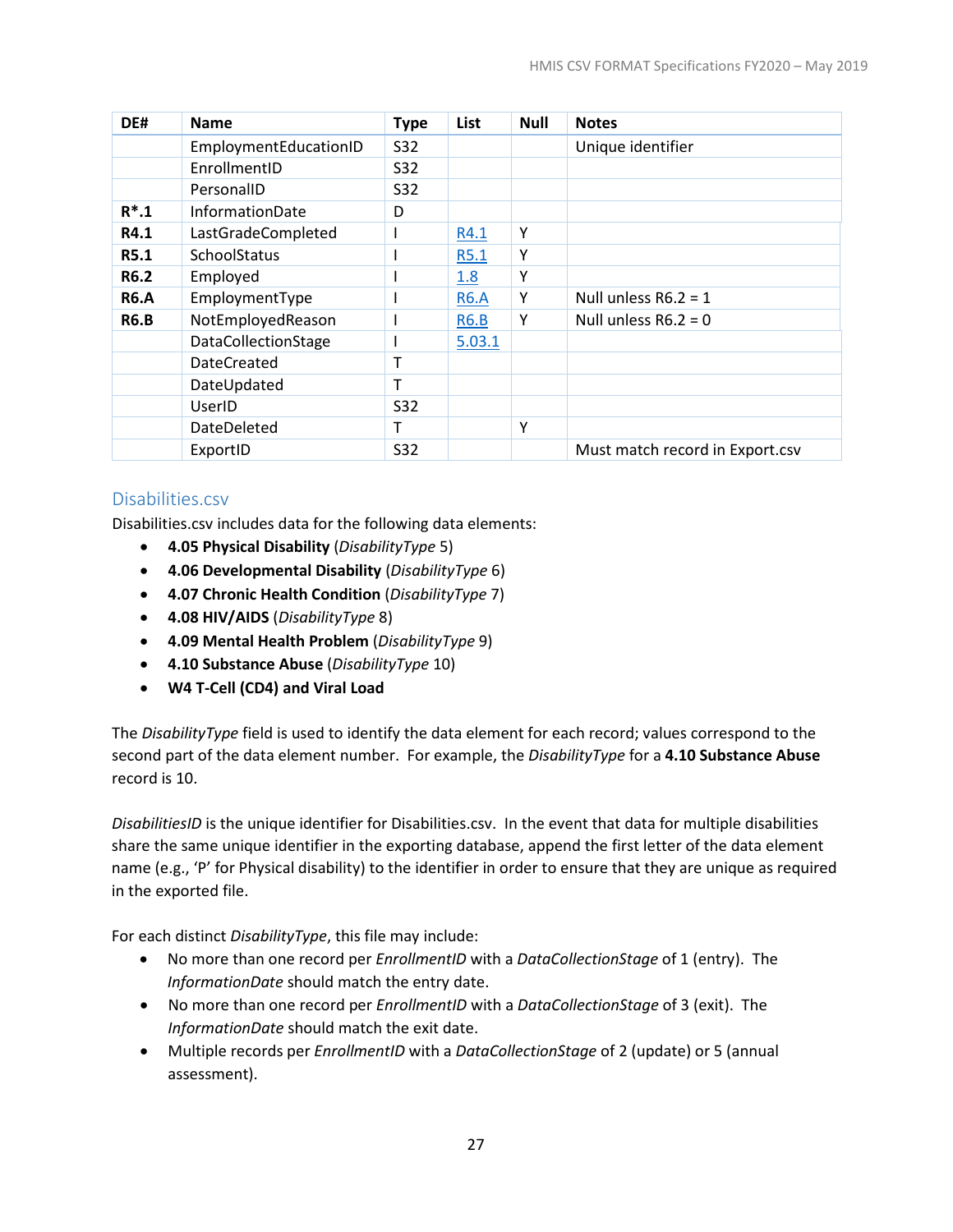| DE#         | <b>Name</b>                 | <b>Type</b>  | List   | <b>Null</b> | <b>Notes</b>                             |
|-------------|-----------------------------|--------------|--------|-------------|------------------------------------------|
|             | DisabilitiesID              | S32          |        |             | Unique identifier                        |
|             | EnrollmentID                | <b>S32</b>   |        |             |                                          |
|             | PersonalID                  | S32          |        |             |                                          |
|             | InformationDate             | D            |        |             |                                          |
|             | DisabilityType              |              | 1.3    |             |                                          |
|             | DisabilityResponse          |              | (see   |             | For DisabilityType                       |
|             |                             |              | note)  |             | 10 (Substance abuse) - list<br>$\bullet$ |
|             |                             |              |        |             | 4.10.2                                   |
|             |                             |              |        |             | Any other $-$ list $1.8$                 |
|             | <b>IndefiniteAndImpairs</b> |              | 1.8    | Y           |                                          |
| W4.2        | <b>TCellCountAvailable</b>  |              | 1.8    | Y           | Null unless <i>DisabilityType</i> = $8$  |
| <b>W4.A</b> | <b>TCellCount</b>           |              |        | Υ           | Null unless $W4.2 = 1$                   |
| W4.B        | <b>TCellSource</b>          |              | W4.B   | Υ           | Null unless W4.A is not null             |
| W4.3        | ViralLoadAvailable          |              | W4.3   | Υ           | Null unless DisabilityType = 8           |
| <b>W4.C</b> | ViralLoad                   |              |        | Y           | Null unless $W4.3 = 1$                   |
| <b>W4.D</b> | ViralLoadSource             |              | W4.B   | Y           | Null unless W4.C is not null             |
|             | DataCollectionStage         |              | 5.03.1 |             |                                          |
|             | <b>DateCreated</b>          | $\mathsf{T}$ |        |             |                                          |
|             | DateUpdated                 | т            |        |             |                                          |
|             | UserID                      | S32          |        |             |                                          |
|             | <b>DateDeleted</b>          | T            |        | Υ           |                                          |
|             | ExportID                    | S32          |        |             | Must match ExportID in Export.csv        |

#### <span id="page-31-0"></span>Services.csv

 $\overline{\phantom{a}}$ 

Services.csv includes data for the following data elements:

- **4.14 Bed Night** (*RecordType* 200)
- **P1 Services Provided – PATH** (*RecordType* 141)
- **P2 Referrals Provided – PATH** (*RecordType* 161)
- **R14 RHY Service Connections** (*RecordType* 142)
- **W1 Services Provided – HOPWA** (*RecordType* 143)
- **W2 Financial Assistance – HOPWA** (*RecordType* 151)
- **V2 Services Provided – SSVF** (*RecordType* 144)
- **V3 Financial Assistance – SSVF** (*RecordType* 152)
- **V8 HUD-VASH Voucher Tracking** (*RecordType* 210)[11](#page-31-1)

This file may include a theoretically unlimited number of records per *EnrollmentID*. The *DateProvided* is considered the information date for all records in this file.

The *RecordType* field is used to identify the data element for each record; values are in parentheses after each of the data elements listed above. For example, the *RecordType* for a PATH referral is 161.

<span id="page-31-1"></span><sup>&</sup>lt;sup>11</sup> Data element not defined in the HMIS Data Standards; relevant only in communities exporting HUD-VASH OTH data from HMIS for upload to the VA Repository.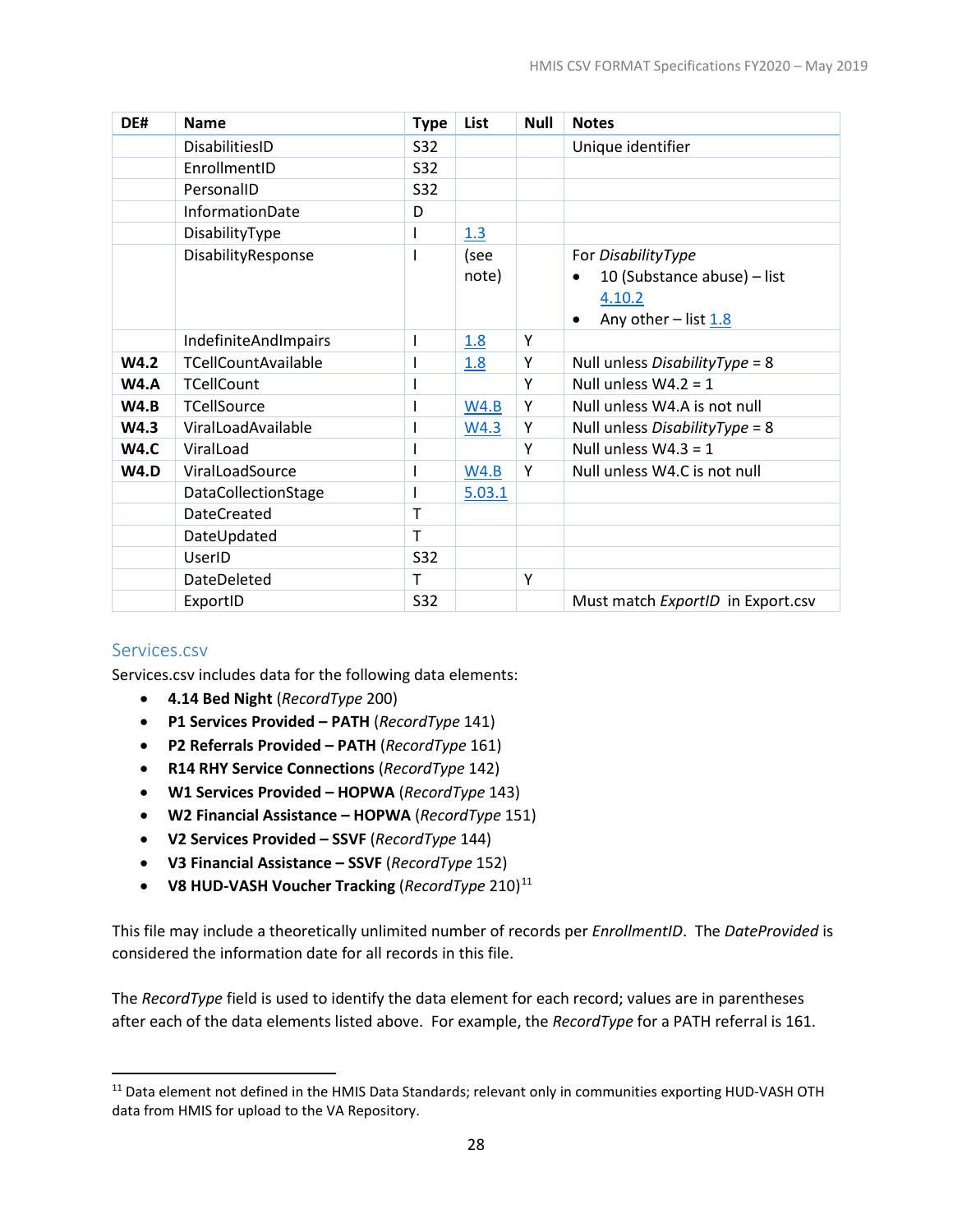*ServicesID* is the unique identifier for Services.csv. The structure is based on the data elements as they are defined in the HMIS Data Dictionary and assumes that each record in the exporting database includes one service. In the event that data for multiple services share the same unique identifier in the exporting database, the export process must ensure that the value in *ServicesID* is unique as required in the exported file.

When systems that permit multiple services per record are engaged in ongoing data exchange in which the export directive is 'Delta,' the exporting database must ensure that:

- a. Each separate service is associated with the same unique ID every time it is exported; and
- b. In the event that a user edits a record to delete one or more (but not all) previously transmitted services associated with the same unique ID in the exporting database, a record will be included in the export that reflects the deletion.

Records of bed nights should only be present for *EnrollmentIDs* in emergency shelters that use the nightby-night method of tracking shelter utilization. For these shelters:

- There should be a record of a bed night with a *DateProvided* that corresponds to the *EntryDate* in Enrollment.csv.
- Any record of a bed night should have a *DateProvided* that is between the *EntryDate* and the day before the *ExitDate* (if there is one) for the *EnrollmentID* in the Services.csv record.

| DE#            | <b>Name</b>         | <b>Type</b> | List  | <b>Null</b> | <b>Notes</b>                     |
|----------------|---------------------|-------------|-------|-------------|----------------------------------|
|                | ServicesID          | S32         |       |             | Unique identifier                |
|                | EnrollmentID        | S32         |       |             |                                  |
|                | PersonalID          | S32         |       |             |                                  |
|                | <b>DateProvided</b> | D           |       |             |                                  |
|                | RecordType          |             | 1.4   |             |                                  |
|                | TypeProvided        |             | (see  |             | For RecordType                   |
|                |                     |             | note) |             | $•141 - list P1.2$               |
|                |                     |             |       |             | $•142 - list R14.2$              |
|                |                     |             |       |             | $•143 - list W1.2$               |
|                |                     |             |       |             | $•144$ - list V2.2               |
|                |                     |             |       |             | $•151 - list W2.3$               |
|                |                     |             |       |             | • $152 - list$ V3.3              |
|                |                     |             |       |             | • $161 -$ list $P2.2$            |
|                |                     |             |       |             | •200 – list $4.14$               |
|                |                     |             |       |             | •210 - list V8.1                 |
| V <sub>2</sub> | OtherTypeProvided   | <b>S50</b>  |       | Υ           | Null unless RecordType = 144 and |
|                |                     |             |       |             | $TypeProvided = 6$               |
| V <sub>2</sub> | SubTypeProvided     |             | (see  | Υ           | Null unless RecordType = 144 and |
|                |                     |             | note) |             | TypeProvided = $3, 4$ , or $5.$  |
|                |                     |             |       |             | For TypeProvided:                |
|                |                     |             |       |             | $-3$ – list V2.3                 |
|                |                     |             |       |             | $•4$ – list $V2.4$               |
|                |                     |             |       |             | $•5$ – list $V2.5$               |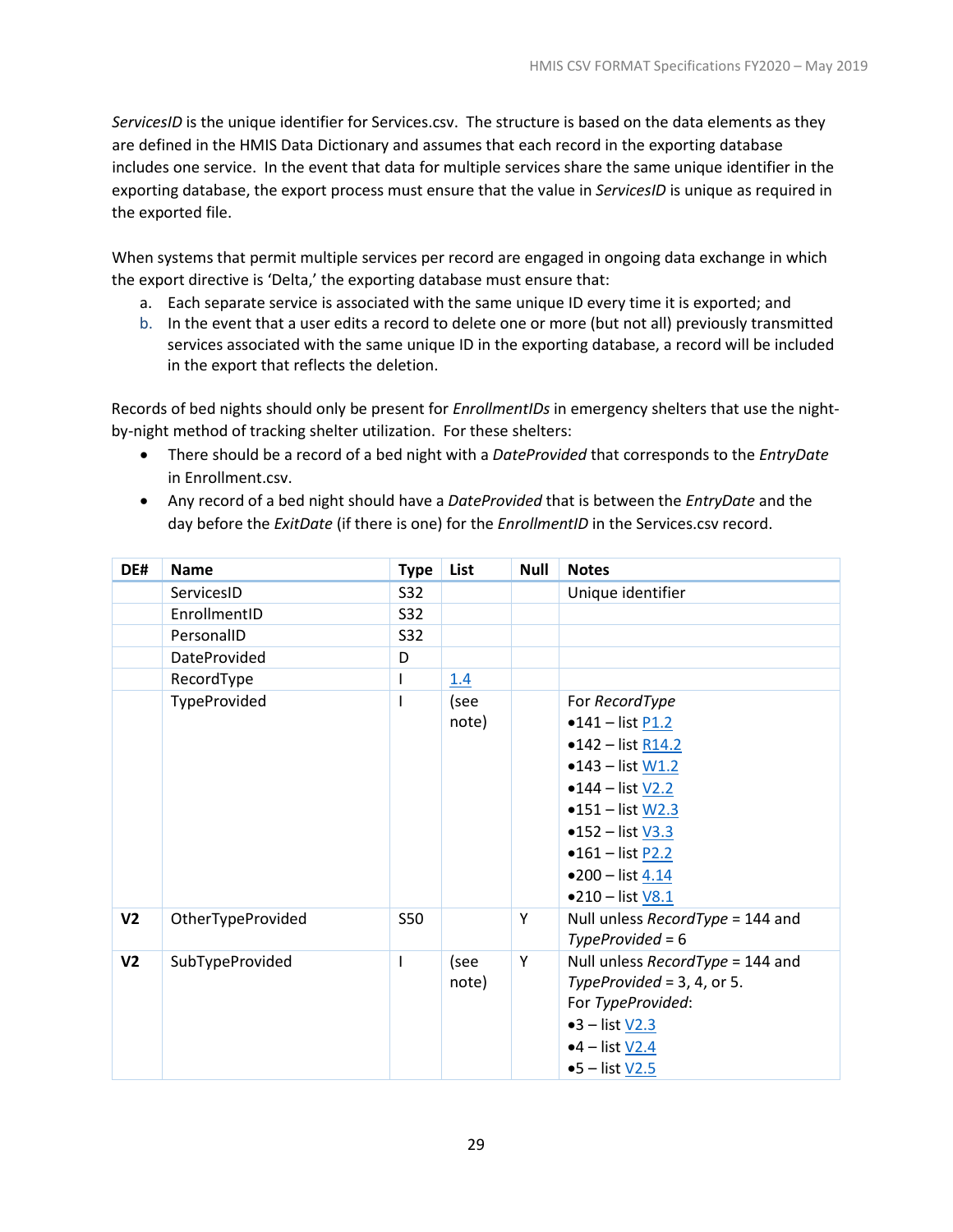| DE#            | <b>Name</b>        | <b>Type</b> | List | <b>Null</b> | <b>Notes</b>                        |
|----------------|--------------------|-------------|------|-------------|-------------------------------------|
| W <sub>2</sub> | FAAmount           | M           |      | Y           | Null unless RecordType = 151 or 152 |
| &              |                    |             |      |             |                                     |
| V3             |                    |             |      |             |                                     |
| P <sub>2</sub> | ReferralOutcome    |             | P2.A | Y           | Null unless RecordType = 161        |
|                | <b>DateCreated</b> |             |      |             |                                     |
|                | DateUpdated        |             |      |             |                                     |
|                | UserID             | <b>S32</b>  |      |             |                                     |
|                | DateDeleted        |             |      | Υ           |                                     |
|                | ExportID           | <b>S32</b>  |      |             | Must match ExportID in Export.csv   |

#### <span id="page-33-0"></span>CurrentLivingSituation.csv

CurrentLivingSituation.csv contains data exclusively for element 4.12 which was previously reported as contact events in Services.csv. This element now contains additional information and therefore requires a separate file.

| DE#    | <b>Name</b>            | <b>Type</b> | List | <b>Null</b> | <b>Notes</b>                                                                                                                    |
|--------|------------------------|-------------|------|-------------|---------------------------------------------------------------------------------------------------------------------------------|
|        | CurrentLivingSitID     | <b>S32</b>  |      |             | Unique identifier                                                                                                               |
|        | EnrollmentID           | <b>S32</b>  |      |             |                                                                                                                                 |
|        | PersonalID             | <b>S32</b>  |      |             |                                                                                                                                 |
| 4.12.1 | InformationDate        | D           |      |             |                                                                                                                                 |
| 4.12.2 | CurrentLivingSituation | L           | 3.12 |             |                                                                                                                                 |
| 4.12.3 | VerifiedBy             | <b>S50</b>  |      | Y           | Null unless ProjectType = 14                                                                                                    |
| 4.12.A | LeaveSituation14Days   |             | 1.8  | Y           | Null unless CurrentLivingSituation in<br>15, 6, 7, 25, 4, 5, 29, 14, 2, 31, 32,<br>33, 34, 36, 35, 28, 19, 3, 10, 20, 21,<br>11 |
| 4.12.B | SubsequentResidence    | I           | 1.8  | Y           | Null unless LoseHousing14Days = 1                                                                                               |
| 4.12.C | ResourcesToObtain      | ı           | 1.8  | Y           | Null unless LoseHousing14Days = 1                                                                                               |
| 4.12.D | LeaseOwn60Day          |             | 1.8  | Y           | Null unless LoseHousing14Days = 1                                                                                               |
| 4.12.E | MovedTwoOrMore         |             | 1.8  | Y           | Null unless LoseHousing14Days = 1                                                                                               |
| 4.12.4 | LocationDetails        | S250        |      | Y           |                                                                                                                                 |
|        | <b>DateCreated</b>     | т           |      |             |                                                                                                                                 |
|        | DateUpdated            | T           |      |             |                                                                                                                                 |
|        | UserID                 | S32         |      |             |                                                                                                                                 |
|        | DateDeleted            | T           |      | Y           |                                                                                                                                 |
|        | ExportID               | <b>S32</b>  |      |             | Must match ExportID in Export.csv                                                                                               |

#### <span id="page-33-1"></span>Assessment.csv

Assessment.csv contains *part* of data element 4.19, Coordinated Entry Assessment. Because each assessment has some standard information exported in this file, but also any number of non-standard questions, responses, and results, the latter data are reported separately in AssessmentQuestions.csv and AssessmentResults.csv. This allows for the number of questions/responses and results to be a variable number, though there must be at least 1 row each in AssessmentQuestions.csv and AssessmentResults.csv for each row in Assessment.csv.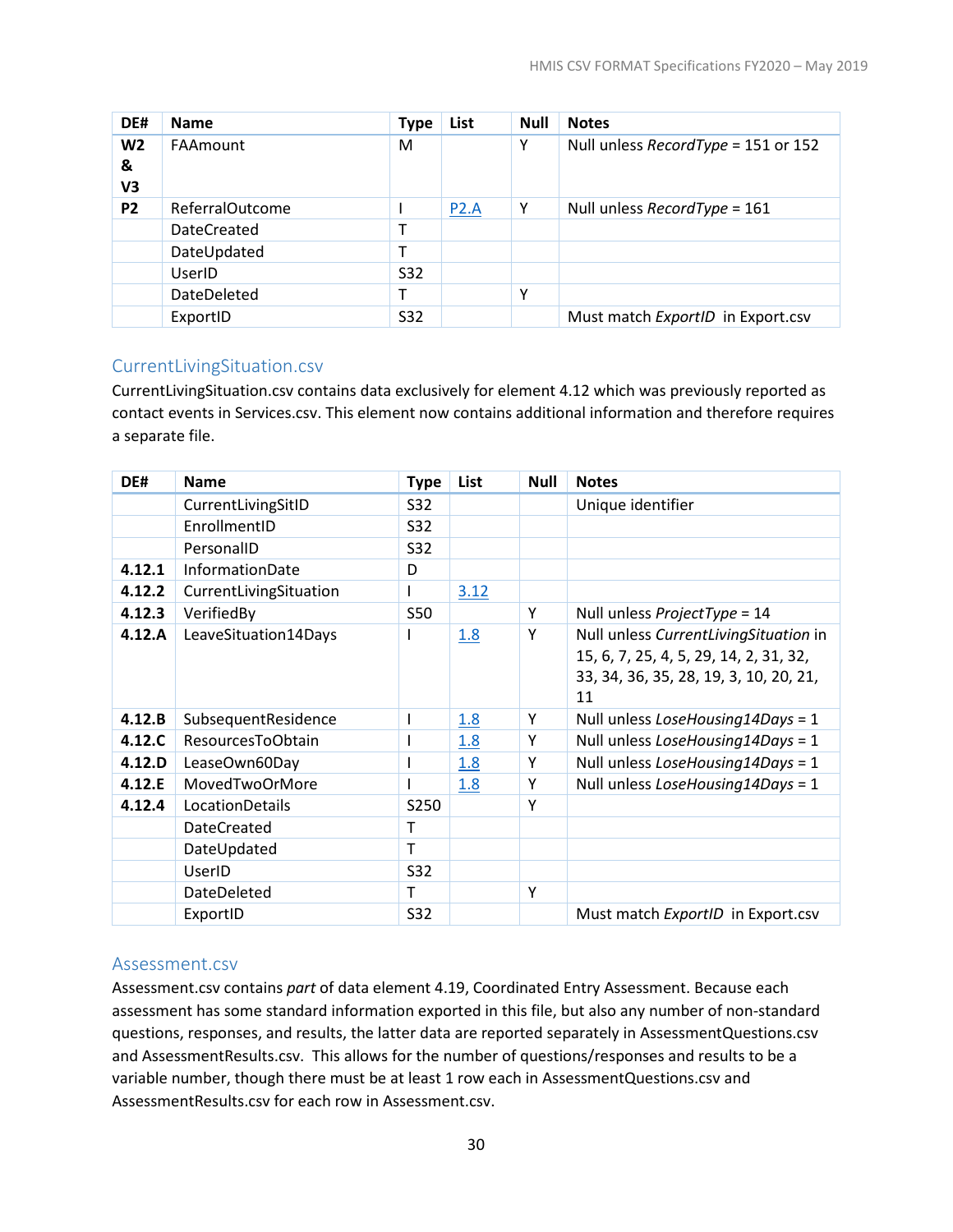| DE#    | <b>Name</b>          | <b>Type</b> | List   | <b>Null</b> | <b>Notes</b>                      |
|--------|----------------------|-------------|--------|-------------|-----------------------------------|
|        | AssessmentID         | S32         |        |             | Unique identifier                 |
|        | EnrollmentID         | S32         |        |             |                                   |
|        | PersonalID           | S32         |        |             |                                   |
| 4.19.1 | AssessmentDate       | D           |        |             |                                   |
| 4.19.2 | AssessmentLocation   | S250        |        |             |                                   |
| 4.19.3 | AssessmentType       |             | 4.19.3 |             |                                   |
| 4.19.4 | AssessmentLevel      |             | 4.19.4 |             |                                   |
| 4.19.7 | PrioritizationStatus |             | 4.19.7 |             |                                   |
|        | <b>DateCreated</b>   | т           |        |             |                                   |
|        | DateUpdated          | т           |        |             |                                   |
|        | UserID               | S32         |        |             |                                   |
|        | DateDeleted          | т           |        | Υ           |                                   |
|        | ExportID             | S32         |        |             | Must match ExportID in Export.csv |

#### <span id="page-34-0"></span>AssessmentQuestions.csv

For each row in Assessment.csv, there must be at least 1 row in AssessmentQuestions.csv, i.e. every assessment must have at least one question and answer. There are no standard options for questions or answers, so the fields in this file are primarily text. AssessmentQuestionGroup is optional and can be used to group questions together, e.g. "Housing history" or "Family status". AssessmentQuestionOrder is also optional and can be used to preserve the sequence of questions. Two parties exchanging CSV data should understand what will be communicated in the file and how it will be stored in the target system.

| DE#    | <b>Name</b>               | <b>Type</b> | List   | <b>Null</b> | <b>Notes</b>                      |
|--------|---------------------------|-------------|--------|-------------|-----------------------------------|
|        | AssessmentQuestionID      | S32         |        |             | Unique identifier                 |
|        | AssessmentID              | S32         |        |             |                                   |
|        | EnrollmentID              | <b>S32</b>  |        |             |                                   |
|        | PersonalID                | S32         |        |             |                                   |
|        | AssessmentQuestionGroup   | S250        |        | Υ           | Locally determined                |
|        | AssessmentQuestionOrder   |             |        | Υ           | Locally determined                |
| 4.19.5 | <b>AssessmentQuestion</b> | S250        | $\ast$ | $\ast$      | Locally determined                |
| 4.19.A | AssessmentAnswer          | S250        | $\ast$ | $\ast$      | Locally determined                |
|        | <b>DateCreated</b>        |             |        |             |                                   |
|        | DateUpdated               |             |        |             |                                   |
|        | UserID                    | <b>S32</b>  |        |             |                                   |
|        | DateDeleted               | т           |        | Υ           |                                   |
|        | ExportID                  | <b>S32</b>  |        |             | Must match ExportID in Export.csv |

#### <span id="page-34-1"></span>AssessmentResults.csv

For each row in Assessment.csv, there must be at least 1 row in AssessmentResults.csv, i.e. every assessment must have at least one result. There are no standard options for results, so the field in this file is simply text. Two parties exchanging CSV data should understand what will be communicated in the file and how it will be stored in the target system.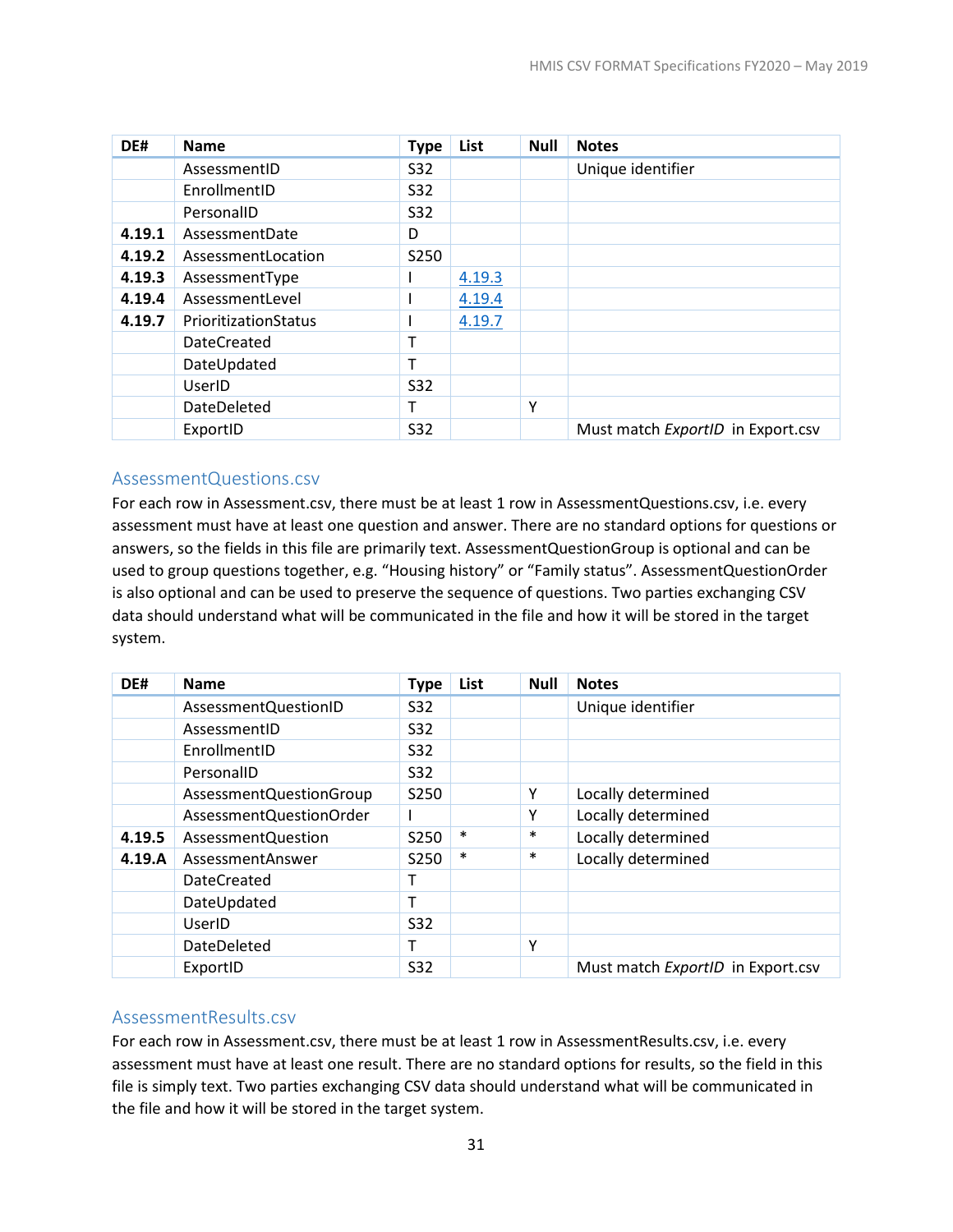| DE#    | <b>Name</b>          | <b>Type</b> | List   | <b>Null</b> | <b>Notes</b>                      |
|--------|----------------------|-------------|--------|-------------|-----------------------------------|
|        | AssessmentResultID   | <b>S32</b>  |        |             | Unique identifier                 |
|        | AssessmentID         | <b>S32</b>  |        |             |                                   |
|        | EnrollmentID         | <b>S32</b>  |        |             |                                   |
|        | PersonalID           | S32         |        |             |                                   |
| 4.19.6 | AssessmentResultType | S250        |        |             | Locally determined                |
| 4.19.B | AssessmentResult     | S250        | $\ast$ | $\ast$      | Locally determined                |
|        | <b>DateCreated</b>   |             |        |             |                                   |
|        | DateUpdated          | т           |        |             |                                   |
|        | UserID               | <b>S32</b>  |        |             |                                   |
|        | DateDeleted          | т           |        | Υ           |                                   |
|        | ExportID             | S32         |        |             | Must match ExportID in Export.csv |

# <span id="page-35-0"></span>Event.csv

Event.csv contains data exclusively for element 4.20, Coordinated Entry Event.

<span id="page-35-1"></span>

| DE#    | <b>Name</b>               | <b>Type</b> | List   | <b>Null</b> | <b>Notes</b>                        |
|--------|---------------------------|-------------|--------|-------------|-------------------------------------|
|        | EventID                   | S32         |        |             | Unique identifier                   |
|        | EnrollmentID              | S32         |        |             |                                     |
|        | PersonalID                | <b>S32</b>  |        |             |                                     |
| 4.20.1 | EventDate                 | D           |        |             |                                     |
| 4.20.2 | Event                     |             | 4.20.2 |             |                                     |
| 4.20.A | ProbSolDivRRResult        |             | 1.7    |             |                                     |
| 4.20.B | ReferralCaseManageAfter   |             | 1.7    |             |                                     |
| 4.20.C | LocationCrisisorPHHousing | S250        |        |             |                                     |
| 4.20.D | ReferralResult            |             | 4.20.D |             |                                     |
| 4.20.E | ResultDate                | D           |        |             | Null unless ReferralResult not null |
|        | <b>DateCreated</b>        |             |        |             |                                     |
|        | DateUpdated               | т           |        |             |                                     |
|        | UserID                    | <b>S32</b>  |        |             |                                     |
|        | DateDeleted               | т           |        | γ           |                                     |
|        | ExportID                  | S32         |        |             | Must match ExportID in Export.csv   |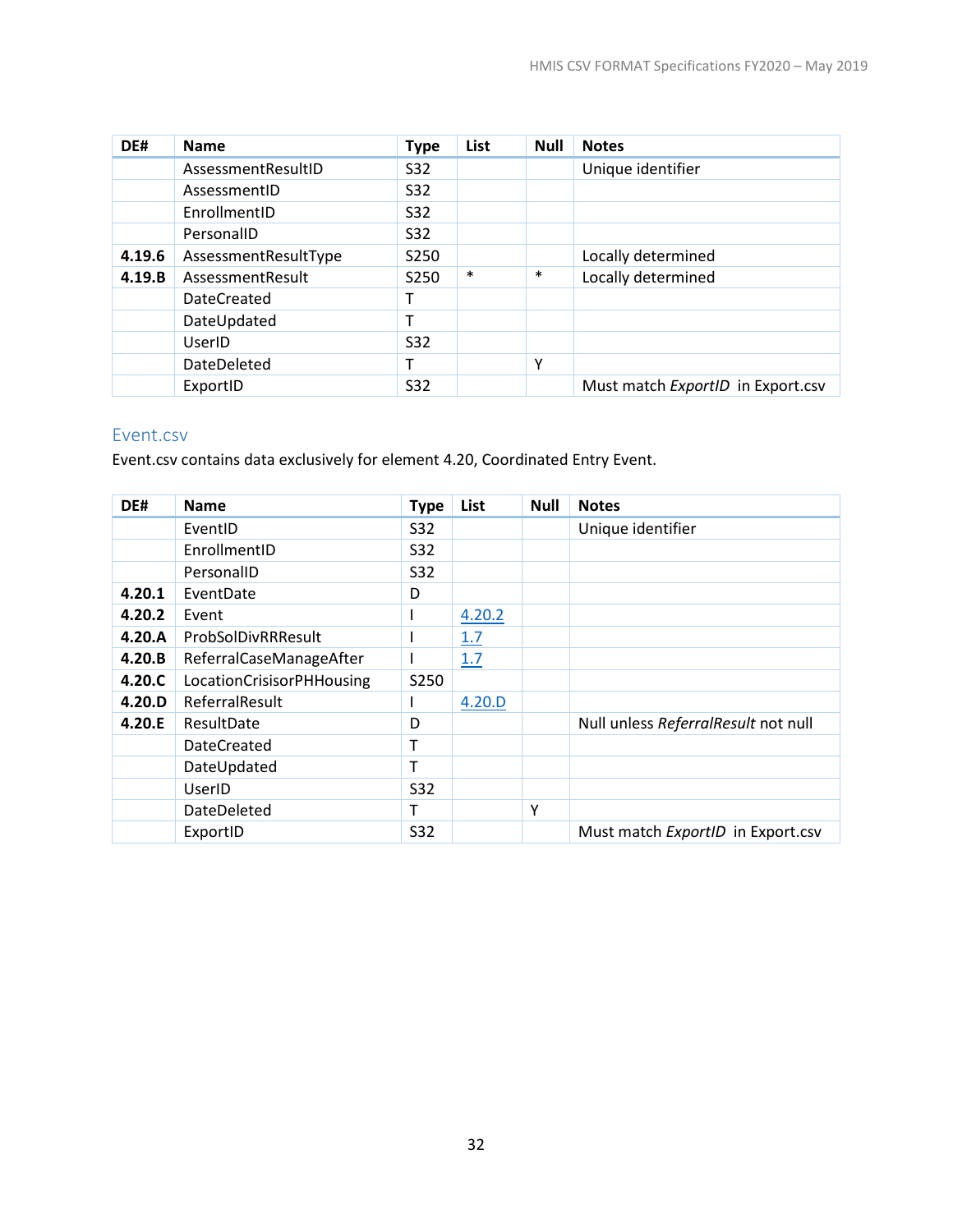| #              | <b>Data Element Name</b>            | <b>File Location</b>          |
|----------------|-------------------------------------|-------------------------------|
| 2.01           | Organization Information            | Organization.csv              |
| 2.02           | Project Information                 | Project.csv, Affiliation.csv, |
| 2.03           | Continuum of Care Information       | ProjectCoC.csv                |
| 2.06           | <b>Funding Sources</b>              | Funder.csv                    |
| 2.07           | Bed and Unit Inventory Information  | Inventory.csv                 |
| 3.01           | Name                                | Client.csv                    |
| 3.02           | <b>Social Security Number</b>       | Client.csv                    |
| 3.03           | Date of Birth                       | Client.csv                    |
| 3.04           | Race                                | Client.csv                    |
| 3.05           | Ethnicity                           | Client.csv                    |
| 3.06           | Gender                              | Client.csv                    |
| 3.07           | Veteran Status                      | Client.csv                    |
| 3.08           | <b>Disabling Condition</b>          | Enrollment.csv                |
| 3.10           | Project Start Date                  | Enrollment.csv                |
| 3.11           | Project Exit Date                   | Exit.csv                      |
| 3.12           | Destination                         | Exit.csv                      |
| 3.15           | Relationship to Head of Household   | Enrollment.csv                |
| 3.16           | <b>Client Location</b>              | EnrollmentCoC.csv             |
| 3.20           | Housing Move-In Date                | Enrollment.csv                |
| 3.917          | <b>Prior Living Situation</b>       | Enrollment.csv                |
| 4.02           | <b>Income and Sources</b>           | IncomeBenefits.csv            |
| 4.03           | Non-Cash Benefits                   | IncomeBenefits.csv            |
| 4.04           | <b>Health Insurance</b>             | IncomeBenefits.csv            |
| 4.05           | <b>Physical Disability</b>          | Disabilities.csv              |
| 4.06           | <b>Developmental Disability</b>     | Disabilities.csv              |
| 4.07           | <b>Chronic Health Condition</b>     | Disabilities.csv              |
| 4.08           | HIV/AIDS                            | Disabilities.csv              |
| 4.09           | <b>Mental Health Problem</b>        | Disabilities.csv              |
| 4.10           | <b>Substance Abuse</b>              | Disabilities.csv              |
| 4.11           | <b>Domestic Violence</b>            | HealthAndDV.csv               |
| 4.12           | <b>Current Living Situation</b>     | CurrentLivingSituation.csv    |
| 4.13           | Date of Engagement                  | Enrollment.csv                |
| 4.14           | <b>Bed Night Date</b>               | Services.csv                  |
| 4.19           | <b>Coordinated Entry Assessment</b> | Assessment.csv,               |
|                |                                     | AssessmentQuestions.csv       |
|                |                                     | AssessmentResults.csv         |
| 4.20           | <b>Coordinated Entry Event</b>      | Event.csv                     |
| P1             | Services Provided - PATH            | Services.csv                  |
| P <sub>2</sub> | Referrals Provided - PATH           | Services.csv                  |
| P3             | <b>PATH Status</b>                  | Enrollment.csv                |

# <span id="page-36-0"></span>Appendix A - List of Data Elements and Associated CSV Files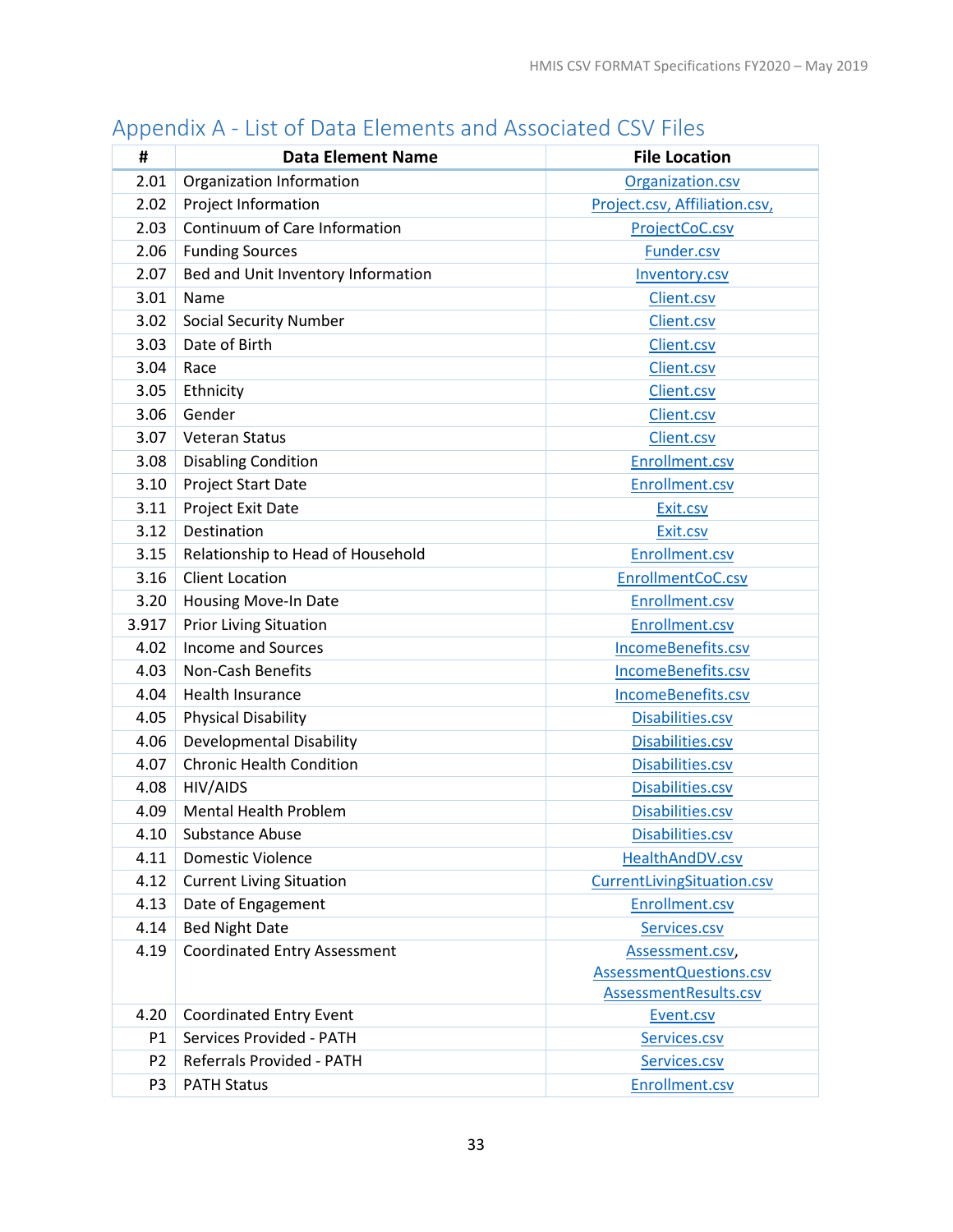| P4              | <b>Connection with SOAR</b>                            | IncomeBenefits.csv             |
|-----------------|--------------------------------------------------------|--------------------------------|
| R1              | <b>Referral Source</b>                                 | Enrollment.csv                 |
| R <sub>10</sub> | <b>Pregnancy Status</b>                                | HealthAndDV.csv                |
| R11             | Formerly a Ward of Child Welfare/Foster Care<br>Agency | Enrollment.csv                 |
| R <sub>12</sub> | Formerly a Ward of Juvenile Justice System             | Enrollment.csv                 |
| R <sub>13</sub> | <b>Family Critical Issues</b>                          | Enrollment.csv                 |
| R <sub>14</sub> | <b>RHY Service Connections</b>                         | Services.csv                   |
| R <sub>15</sub> | <b>Commercial Sexual Exploitation/Sex Trafficking</b>  | Exit.csv                       |
| R <sub>16</sub> | Labor Exploitation/Trafficking                         | Exit.csv                       |
| R17             | <b>Project Completion Status</b>                       | Exit.csv                       |
| R <sub>18</sub> | Counseling                                             | Exit.csv                       |
| R <sub>19</sub> | Safe and Appropriate Exit                              | Exit.csv                       |
| R <sub>2</sub>  | <b>RHY-BCP Status</b>                                  | Enrollment.csv                 |
| R <sub>20</sub> | <b>Aftercare Plans</b>                                 | Exit.csv                       |
| R <sub>3</sub>  | <b>Sexual Orientation</b>                              | Enrollment.csv                 |
| R4              | Last Grade Completed                                   | <b>EmploymentEducation.csv</b> |
| R <sub>5</sub>  | <b>School Status</b>                                   | <b>EmploymentEducation.csv</b> |
| R <sub>6</sub>  | <b>Employment Status</b>                               | <b>EmploymentEducation.csv</b> |
| R7              | <b>General Health Status</b>                           | HealthAndDV.csv                |
| R8              | <b>Dental Health Status</b>                            | HealthAndDV.csv                |
| R9              | <b>Mental Health Status</b>                            | HealthAndDV.csv                |
| U1              | <b>Worst Housing Situation</b>                         | <b>Enrollment.csv</b>          |
| V1              | Veteran's Information                                  | Client.csv                     |
| V <sub>2</sub>  | Services Provided - SSVF                               | Services.csv                   |
| V3              | <b>Referrals Provided - SSVF</b>                       | Services.csv                   |
| V <sub>4</sub>  | Percent of AMI                                         | Enrollment.csv                 |
| V5              | <b>Last Permanent Address</b>                          | Enrollment.csv                 |
| V <sub>6</sub>  | <b>VAMC Station Code</b>                               | Enrollment.csv                 |
| V7              | <b>SSVF HP Targeting Criteria</b>                      | <b>Enrollment.csv</b>          |
| V8              | <b>HUD-VASH Voucher Tracking</b>                       | Services.csv                   |
| V9              | <b>HUD-VASH Exit Information</b>                       | Exit.csv                       |
| W1              | Services Provided - HOPWA                              | Services.csv                   |
| W <sub>2</sub>  | Financial Assistance - HOPWA                           | Services.csv                   |
| W <sub>3</sub>  | <b>Medical Assistance</b>                              | IncomeBenefits.csv             |
| W4              | T-Cell (CD4) and Viral Load                            | Disabilities.csv               |
| W <sub>5</sub>  | Housing Assessment at Exit                             | Exit.csv                       |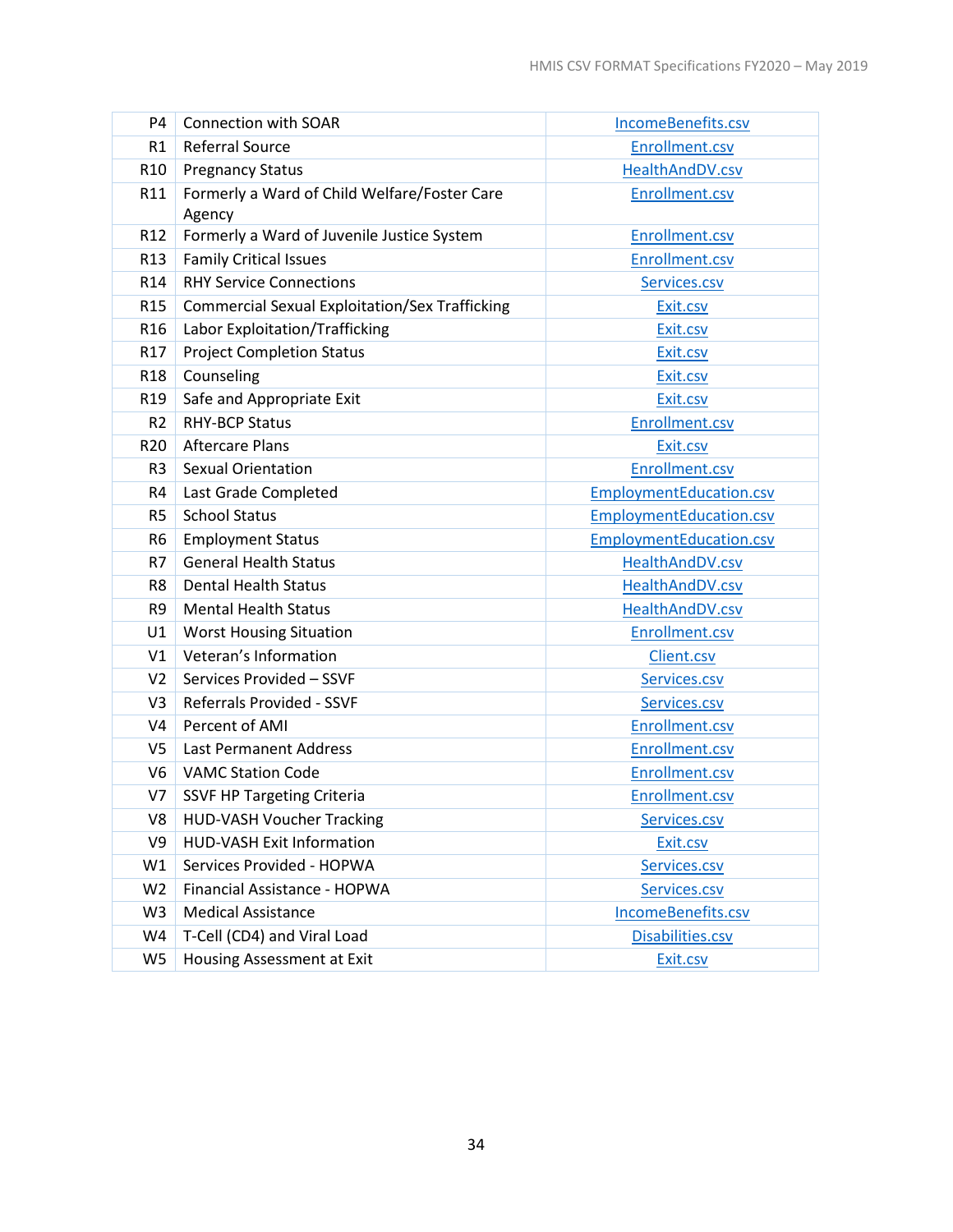# <span id="page-38-0"></span>Appendix B - Lists

## <span id="page-38-1"></span>**Notes**

These lists are included as a reference for values considered valid in the HMIS CSV and text 'translations.' As such, they are presented in order of the numeric export value; the order may differ from that shown in the HMIS Data Dictionary, which shows HUD's preferred order in an HMIS user interface.

Aside from the order, valid values are intended to match the HMIS Data Dictionary, which is the definitive authority on HMIS data collection requirements. Except for the 'Data not collected' exception discussed in the following paragraph and in list W5.A, any difference between the Dictionary values and the values included here should be resolved in favor of the Dictionary. Discrepancies may be reported via [Ask A Question](https://www.hudexchange.info/get-assistance/my-question/) on the HUD Exchange.

The HMIS Data Dictionary explicitly includes a 'Data not collected' response for most option list fields. In addition, the [HMIS Data Dictionary](https://www.hudexchange.info/resources/documents/HMIS-Data-Dictionary.pdf) requires that an HMIS must allow users to record 'Data not collected' in any field that forces a user to select a value to be able to "move forward in the system." Consistent with that requirement, the lists in this document include 99 (Data not collected) as a valid value for some fields defined in the Universal and Program-Specific Data Elements even in cases where it was not specifically included in the HMIS Data Dictionary.

The 'Data not collected' option has not been included and is not considered valid in the HMIS CSV in instances where a record would not exist in the absence of a valid response. (For example, the list of PATH Services in list 4.14A does not include a 'Data not collected' response because a record of a service that does not identify the service is meaningless.)

# <span id="page-38-2"></span>1.1 ExportPeriodType

| Value        | $\overline{\phantom{a}}$ Text |
|--------------|-------------------------------|
| $\mathbf{1}$ | Updated                       |
|              | 2 Effective                   |
|              | <b>3</b> Reporting period     |
|              | Other                         |

#### <span id="page-38-3"></span>1.2 ExportDirective

| Value | Text            |
|-------|-----------------|
|       | 1 Delta refresh |
|       | 2 Full refresh  |
|       | Other           |

#### <span id="page-38-4"></span>1.3 DisabilityType

| Value | Text                              |
|-------|-----------------------------------|
|       | <b>5</b> Physical disability      |
|       | 6 Developmental disability        |
|       | <b>7</b> Chronic health condition |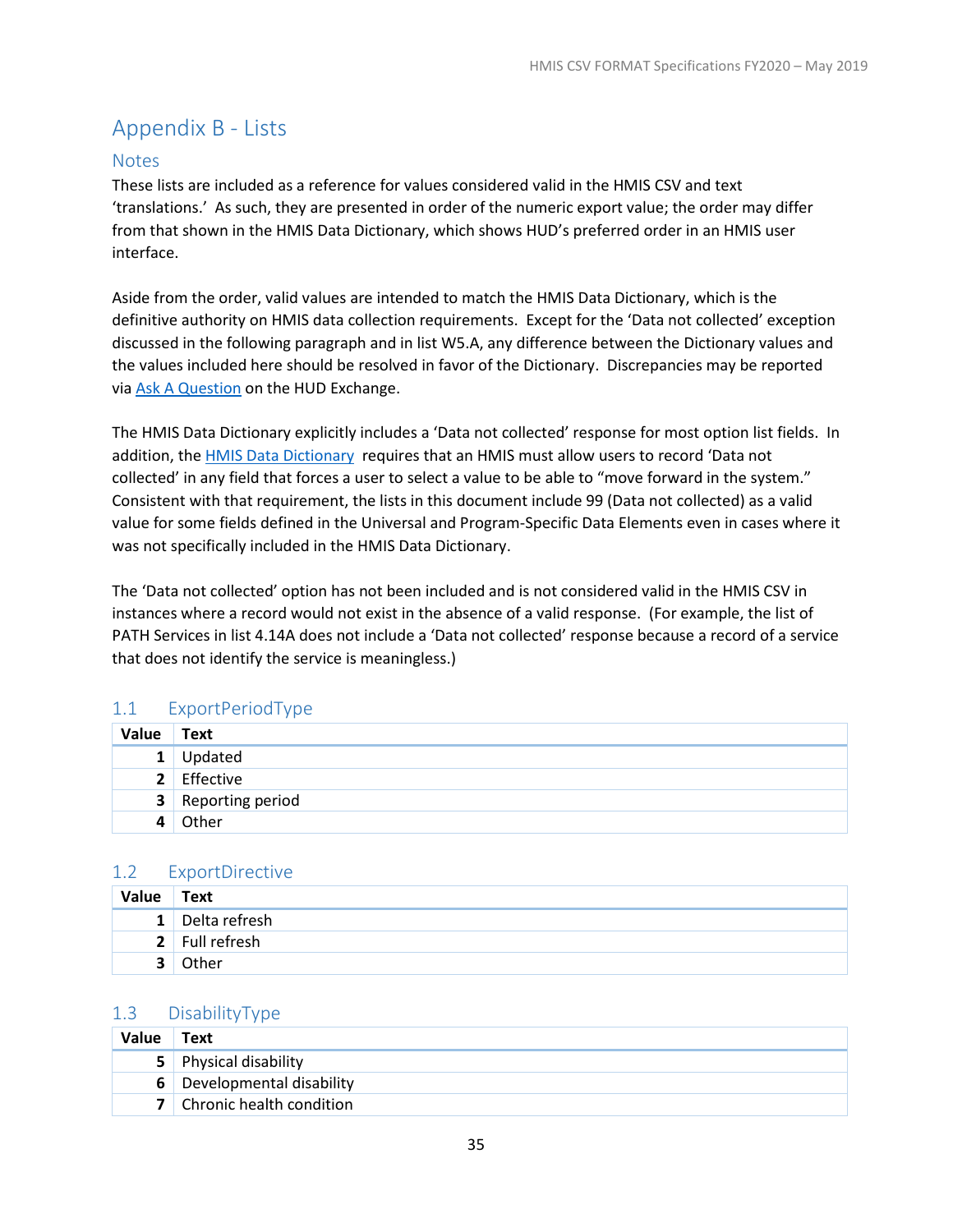| 8  | HIV/AIDS                |
|----|-------------------------|
|    | 9 Mental health problem |
| 10 | Substance abuse         |

# <span id="page-39-4"></span>1.4 RecordType

| Value | <b>Text</b>                       | <b>Corresponding DE#</b> |
|-------|-----------------------------------|--------------------------|
| 141   | <b>PATH service</b>               | P1                       |
| 142   | RHY service connections           | R <sub>14</sub>          |
| 143   | <b>HOPWA</b> service              | W1                       |
| 144   | <b>SSVF</b> service               | V <sub>2</sub>           |
| 151   | <b>HOPWA financial assistance</b> | W <sub>2</sub>           |
| 152   | SSVF financial assistance         | V3                       |
| 161   | <b>PATH</b> referral              | P <sub>2</sub>           |
| 200   | Bed night                         | 4.14                     |
| 210   | HUD-VASH OTH voucher tracking     | V8                       |

# <span id="page-39-0"></span>1.5 HashStatus

| Value | Text                                            |
|-------|-------------------------------------------------|
|       | Unhashed                                        |
|       | 2   SHA-1 (no longer used for federal purposes) |
| 3     | Hashed – other                                  |
|       | $4$ SHA-256 (RHY)                               |

# <span id="page-39-2"></span>1.6 RaceNone

| Value Text      |                       |
|-----------------|-----------------------|
|                 | 8 Client doesn't know |
|                 | 9 Client refused      |
| 99 <sup>1</sup> | Data not collected    |

# <span id="page-39-1"></span>1.7 No/Yes/Missing

| Value | Text                |
|-------|---------------------|
| 0     | No                  |
|       | Yes                 |
| 99    | Data not collected* |

# <span id="page-39-3"></span>1.8 No/Yes/Reasons for Missing Data

| Value | Text                  |
|-------|-----------------------|
| 0     | No                    |
| 1     | Yes                   |
|       | 8 Client doesn't know |
|       | 9 Client refused      |
| 99    | Data not collected    |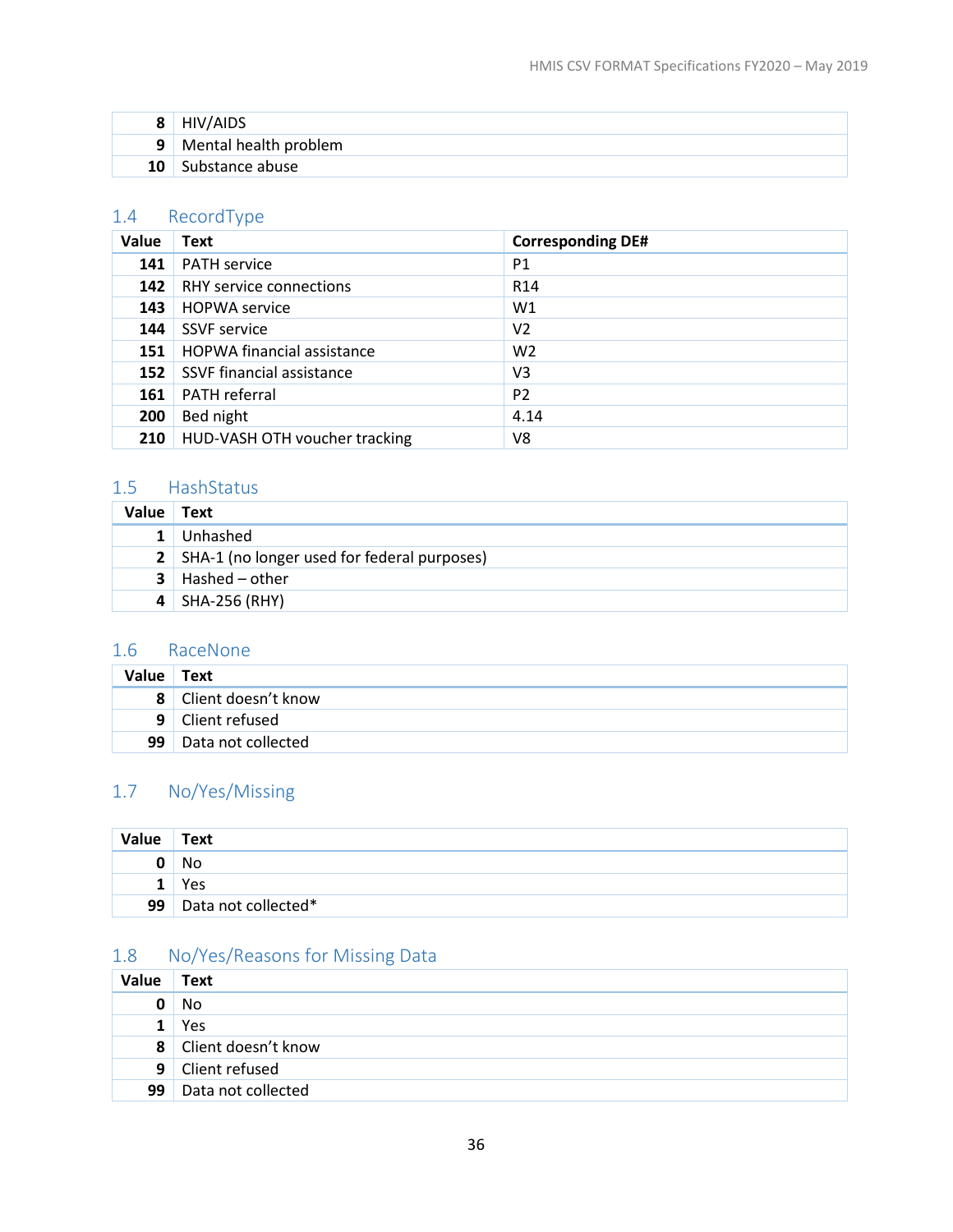# 1.9 SourceType

| Value        | Text                                     |
|--------------|------------------------------------------|
| $\mathbf{1}$ | CoC HMIS                                 |
|              | 2 Standalone/agency-specific application |
| 3            | Data warehouse                           |
|              | Other                                    |

# <span id="page-40-1"></span>2.02.6 ProjectType

| Value        | Text                                                          |
|--------------|---------------------------------------------------------------|
| 1            | <b>Emergency Shelter</b>                                      |
| $\mathbf{2}$ | <b>Transitional Housing</b>                                   |
| 3            | PH - Permanent Supportive Housing                             |
| 4            | <b>Street Outreach</b>                                        |
| 6            | Services Only                                                 |
| 7            | Other                                                         |
| 8            | Safe Haven                                                    |
| 9            | PH – Housing Only                                             |
| 10           | PH – Housing with Services (no disability required for entry) |
| 11           | Day Shelter                                                   |
| 12           | <b>Homelessness Prevention</b>                                |
| 13           | PH - Rapid Re-Housing                                         |
| 14           | <b>Coordinated Entry</b>                                      |

# <span id="page-40-2"></span>2.02.C TrackingMethod

| Value          | Text                     |
|----------------|--------------------------|
|                | <b>0</b> Entry/Exit Date |
| 3 <sup>1</sup> | Night-by-Night           |

# <span id="page-40-0"></span>2.06.1 FundingSource

| Value        | <b>Text</b>                                                        |
|--------------|--------------------------------------------------------------------|
| $\mathbf{1}$ | HUD: CoC - Homelessness Prevention (High Performing Comm. Only)    |
| $\mathbf{2}$ | HUD: CoC - Permanent Supportive Housing                            |
| 3            | HUD: CoC - Rapid Re-Housing                                        |
| 4            | HUD: CoC - Supportive Services Only                                |
| 5.           | HUD: CoC - Transitional Housing                                    |
| 6            | HUD: CoC - Safe Haven                                              |
| 7            | HUD: CoC - Single Room Occupancy (SRO)                             |
| 8            | HUD: ESG - Emergency Shelter (operating and/or essential services) |
| 9            | HUD: ESG - Homelessness Prevention                                 |
| 10           | HUD: ESG - Rapid Rehousing                                         |
| 11           | HUD: ESG - Street Outreach                                         |
| 12           | HUD: Rural Housing Stability Assistance Program                    |
| 13           | HUD: HOPWA - Hotel/Motel Vouchers                                  |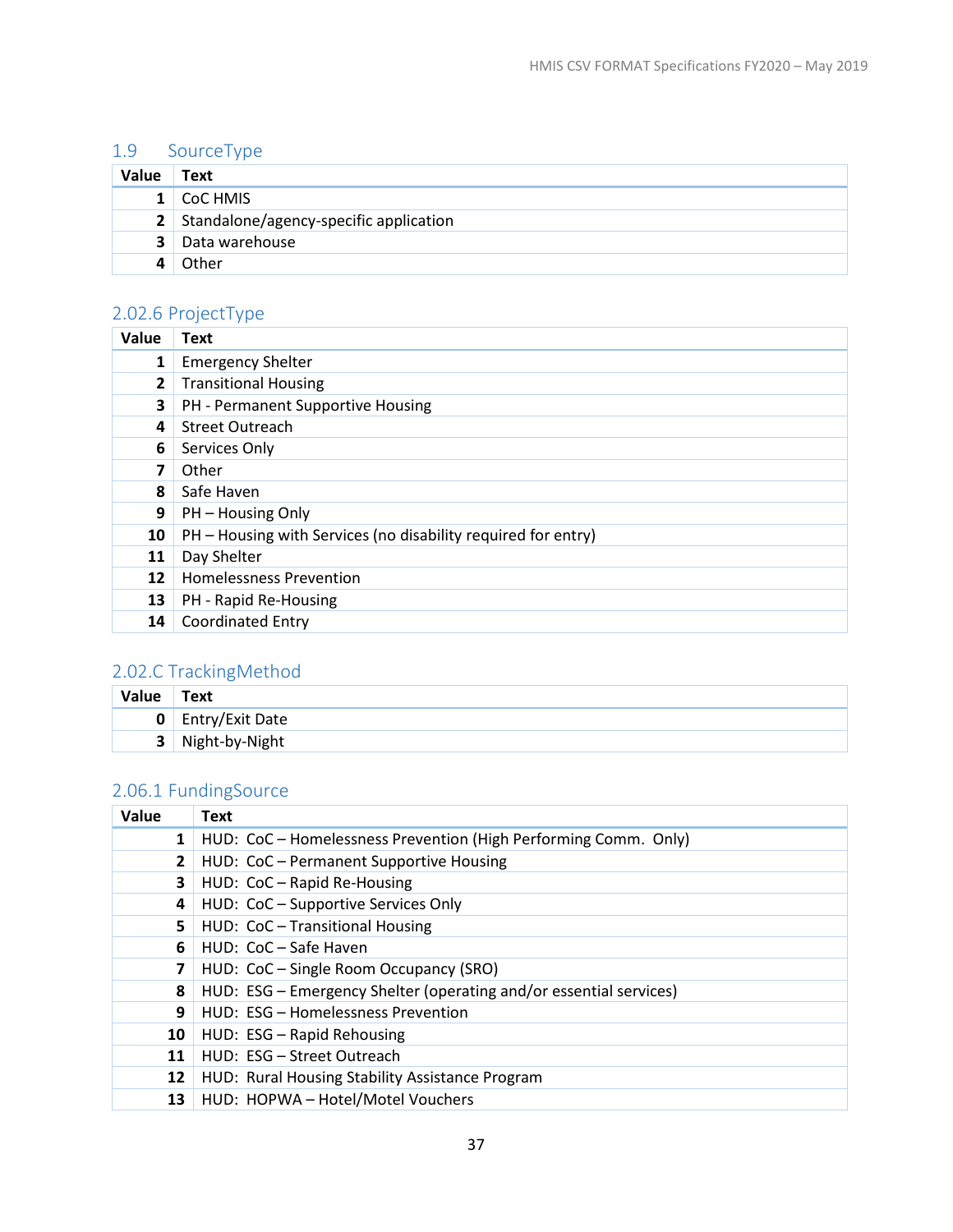| 14 | HUD: HOPWA - Housing Information                                 |
|----|------------------------------------------------------------------|
| 15 | HUD: HOPWA - Permanent Housing (facility based or TBRA)          |
| 16 | HUD: HOPWA - Permanent Housing Placement                         |
| 17 | HUD: HOPWA - Short-Term Rent, Mortgage, Utility assistance       |
| 18 | HUD: HOPWA - Short-Term Supportive Facility                      |
| 19 | HUD: HOPWA - Transitional Housing (facility based or TBRA)       |
| 20 | HUD: HUD/VASH                                                    |
| 21 | HHS: PATH - Street Outreach & Supportive Services Only           |
| 22 | HHS: RHY - Basic Center Program (prevention and shelter)         |
| 23 | HHS: RHY - Maternity Group Home for Pregnant and Parenting Youth |
| 24 | HHS: RHY - Transitional Living Program                           |
| 25 | HHS: RHY - Street Outreach Project                               |
| 26 | HHS: RHY - Demonstration Project                                 |
| 27 | VA: CRS Contract Residential Services                            |
| 30 | VA: Community Contract Safe Haven Program                        |
| 33 | VA: Supportive Services for Veteran Families                     |
| 34 | N/A                                                              |
| 35 | HUD: Pay for Success                                             |
| 36 | HUD: Public and Indian Housing (PIH) Programs                    |
| 37 | VA: Grant Per Diem - Bridge Housing                              |
| 38 | VA: Grant Per Diem - Low Demand                                  |
| 39 | VA: Grant Per Diem - Hospital to Housing                         |
| 40 | VA: Grant Per Diem - Clinical Treatment                          |
| 41 | VA: Grant Per Diem - Service Intensive Transitional Housing      |
| 42 | VA: Grant Per Diem - Transition in Place                         |
| 43 | HUD: CoC - Youth Homeless Demonstration Program (YHDP)           |
| 44 | HUD: CoC - Joint Component TH/RRH                                |
| 45 | VA: Grant Per Diem - Case Management/Housing Retention           |
| 46 | Local or Other Funding Source (Please Specify)                   |

# <span id="page-41-0"></span>2.07.4 HouseholdType

| <b>Value</b> | Text                                                 |
|--------------|------------------------------------------------------|
|              | 1 Households without children                        |
|              | 3   Households with at least one adult and one child |
|              | 4 Households with only children                      |

# <span id="page-41-2"></span>2.07.7 BedType

| Value Text |                       |
|------------|-----------------------|
|            | 1 Facility-based beds |
|            | 2 Voucher beds        |
| ર          | Other beds            |

# <span id="page-41-1"></span>2.07.8 Availability

**Value Text**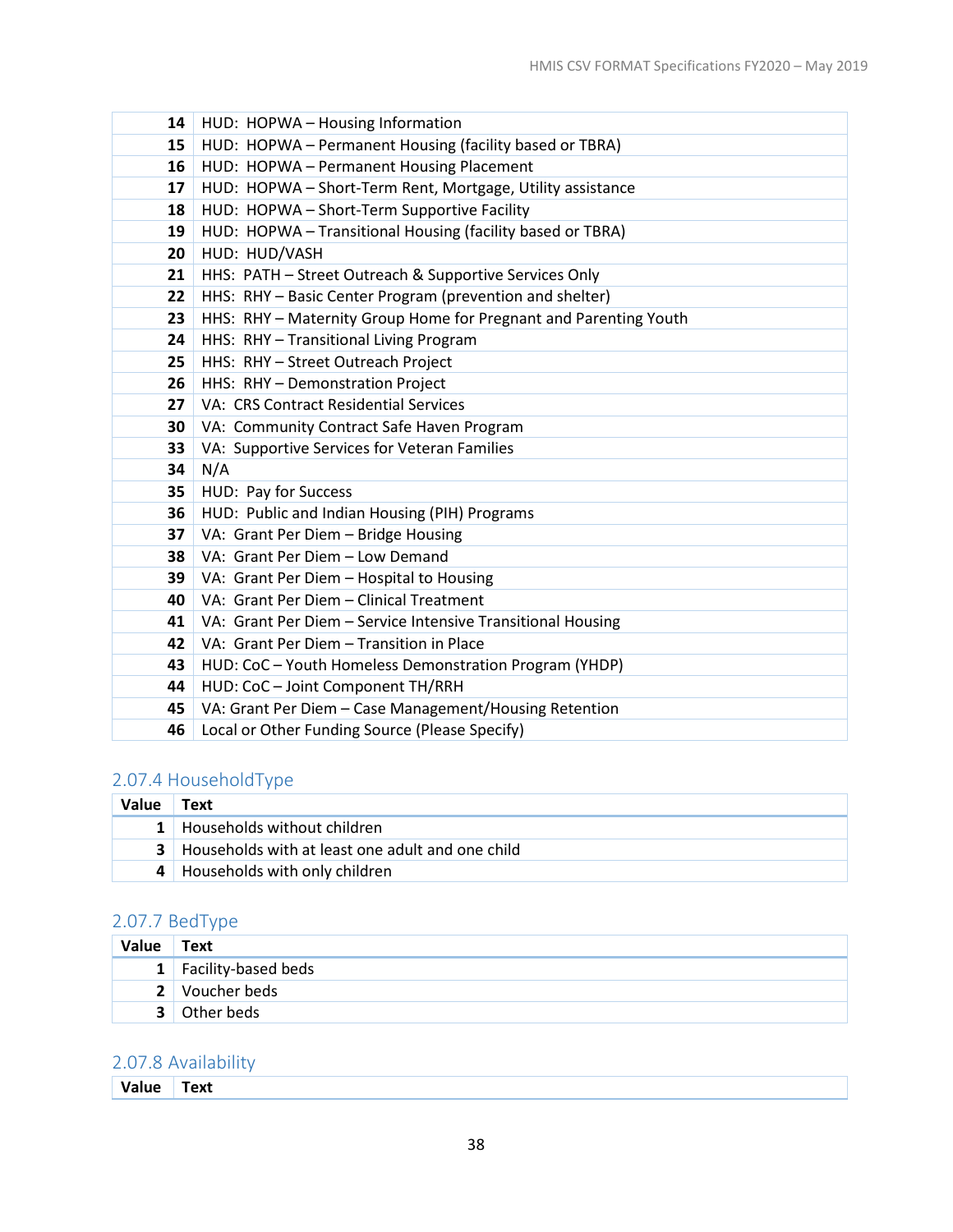| $\overline{ }$ | Year-round      |
|----------------|-----------------|
| -<br>-         | Seasonal        |
| ◠<br>-         | <b>Dverflow</b> |

# <span id="page-42-1"></span>2.07.5 TargetPopulation

| Value | Text                            |
|-------|---------------------------------|
|       | 1 DV: Domestic violence victims |
|       | 3   HIV: Persons with HIV/AIDS  |
|       | NA: Not applicable              |

# <span id="page-42-0"></span>2.03.4 GeographyType

| Value Text     |                                   |
|----------------|-----------------------------------|
| 1 <sup>1</sup> | Urban                             |
|                | 2 Suburban                        |
|                | 3 Rural                           |
|                | 99   Unknown / data not collected |

## <span id="page-42-2"></span>2.07.6 HousingType

| <b>Value</b> | Text                                             |
|--------------|--------------------------------------------------|
|              | <b>1</b> Site-based – single site                |
|              | <b>2</b> Site-based – clustered / multiple sites |
|              | 3 Tenant-based - scattered site                  |

# <span id="page-42-3"></span>3.01.5 NameDataQuality

| Value        | Text                                          |
|--------------|-----------------------------------------------|
|              | 1 Full name reported                          |
|              | 2 Partial, street name, or code name reported |
|              | 8 Client doesn't know                         |
| $\mathsf{q}$ | Client refused                                |
| 99           | Data not collected                            |

# <span id="page-42-4"></span>3.02.2 SSNDataQuality

| Value          | <b>Text</b>                           |
|----------------|---------------------------------------|
| 1 <sup>1</sup> | Full SSN reported                     |
|                | 2 Approximate or partial SSN reported |
| $\mathbf{8}$   | Client doesn't know                   |
| 9              | Client refused                        |
| 99             | Data not collected                    |

# <span id="page-42-5"></span>3.03.2 DOBDataQuality

| Value | Text                                    |
|-------|-----------------------------------------|
|       | 1 Full DOB reported                     |
|       | 2   Approximate or partial DOB reported |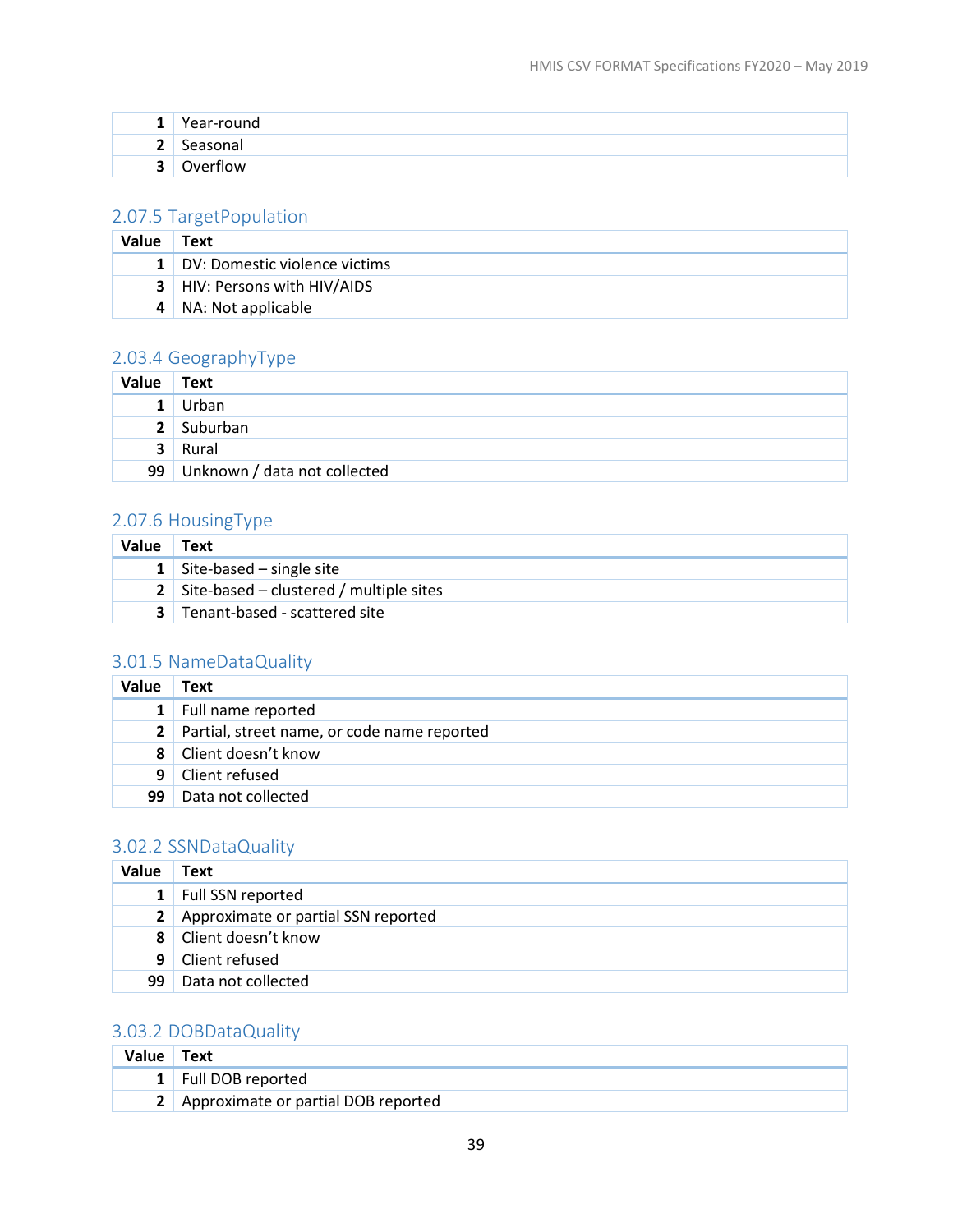| 8  | Client doesn't know |
|----|---------------------|
| q  | Client refused      |
| 99 | Data not collected  |

# <span id="page-43-0"></span>3.05.1 Ethnicity

| Value        | Text                    |
|--------------|-------------------------|
| 0            | Non-Hispanic/Non-Latino |
| $\mathbf{1}$ | Hispanic/Latino         |
|              | 8 Client doesn't know   |
| 9            | Client refused          |
| 99           | Data not collected      |

#### <span id="page-43-1"></span>3.06.1 Gender

| Value          | Text                                                        |
|----------------|-------------------------------------------------------------|
| 0              | Female                                                      |
|                | Male                                                        |
| 2 <sup>1</sup> | Trans Female (MTF or Male to Female)                        |
| 3              | Trans Male (FTM or Female to Male)                          |
| 4              | Gender non-conforming (i.e. not exclusively male or female) |
| 8              | Client doesn't know                                         |
| 9              | Client refused                                              |
| 99             | Data not collected                                          |

## <span id="page-43-2"></span>3.12.1 Living Situation Option List

This common option list is used by elements 3.12, 3.917, and 4.12. The columns at the right indicate which options are applicable to each element.

| Value        | Response                                                                                                                               | <b>Prior Living</b><br><b>Situation</b><br>(3.917) | <b>Current Living</b><br><b>Situation</b><br>(4.12) | <b>Destination</b><br>(3.12) |
|--------------|----------------------------------------------------------------------------------------------------------------------------------------|----------------------------------------------------|-----------------------------------------------------|------------------------------|
| 16           | Place not meant for habitation (e.g., a<br>vehicle, an abandoned building,<br>bus/train/subway station/airport or<br>anywhere outside) | x                                                  | X                                                   | X                            |
| $\mathbf{1}$ | Emergency shelter, including hotel or motel<br>paid for with emergency shelter voucher, or<br>RHY-funded Host Home shelter             | X                                                  | X                                                   | X                            |
| 18           | Safe Haven                                                                                                                             | X                                                  | X                                                   | X                            |
| 15           | Foster care home or foster care group home                                                                                             | X                                                  | X                                                   | X                            |
| 6            | Hospital or other residential non-psychiatric<br>medical facility                                                                      | X                                                  | X                                                   | X                            |
| 7            | Jail, prison or juvenile detention facility                                                                                            | X                                                  | X                                                   | X                            |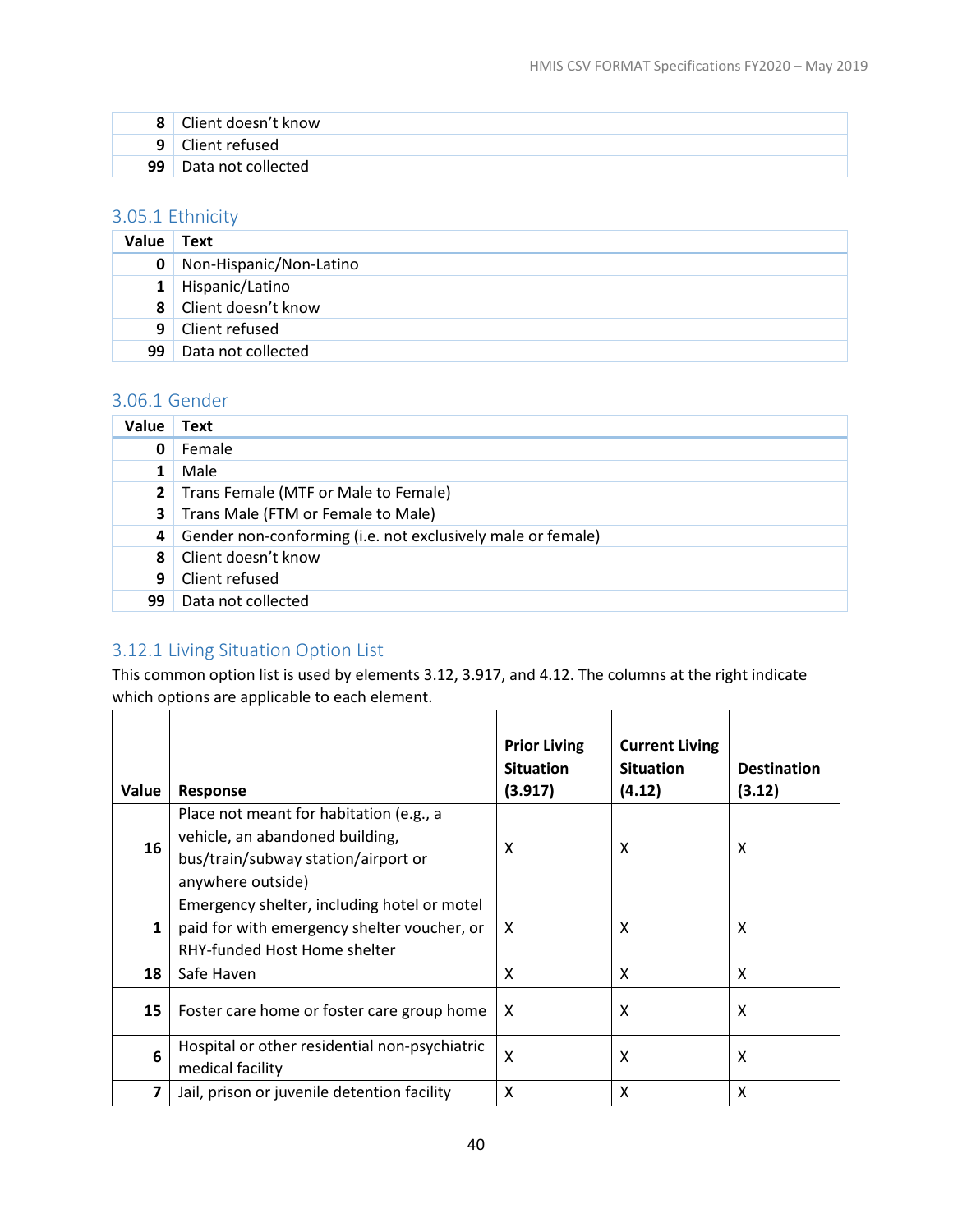| 25             | Long-term care facility or nursing home                           | Χ                  | Χ                  | X                  |
|----------------|-------------------------------------------------------------------|--------------------|--------------------|--------------------|
| 4              | Psychiatric hospital or other psychiatric                         | X                  | X                  | X                  |
|                | facility                                                          |                    |                    |                    |
| 5              | Substance abuse treatment facility or detox                       | X                  | Χ                  | X                  |
|                | center                                                            |                    |                    |                    |
| 29             | Residential project or halfway house with<br>no homeless criteria | X                  | Χ                  | X                  |
|                | Hotel or motel paid for without emergency                         |                    |                    |                    |
| 14             | shelter voucher                                                   | X                  | X                  | X                  |
|                | Transitional housing for homeless persons                         |                    |                    |                    |
| $\overline{2}$ | (including homeless youth)                                        | X                  | Χ                  | X                  |
| 32             | Host Home (non-crisis)                                            | X                  | X                  | X                  |
|                | Staying or living with friends, temporary                         |                    |                    |                    |
| 13             | tenure (e.g. room apartment or house)                             |                    |                    | X                  |
| 36             | Staying or living in a friend's room,                             | X                  | X                  |                    |
|                | apartment or house                                                |                    |                    |                    |
| 12             | Staying or living with family, temporary                          |                    |                    | X                  |
|                | tenure (e.g. room, apartment or house)                            |                    |                    |                    |
| 22             | Staying or living with family, permanent                          |                    |                    | X                  |
|                | tenure                                                            |                    |                    |                    |
| 35             | Staying or living in a family member's room,                      | X                  | X                  |                    |
|                | apartment or house<br>Staying or living with friends, permanent   |                    |                    |                    |
| 23             | tenure                                                            |                    |                    | X                  |
|                | Moved from one HOPWA funded project to                            |                    |                    |                    |
| 26             | <b>HOPWA PH</b>                                                   |                    |                    | X                  |
| 27             | Moved from one HOPWA funded project to                            |                    |                    | X                  |
|                | <b>HOPWATH</b>                                                    |                    |                    |                    |
| 28             | Rental by client, with GPD TIP housing                            | X                  | X                  | Χ                  |
|                | subsidy                                                           |                    |                    |                    |
| 19             | Rental by client, with VASH housing subsidy                       | $\pmb{\mathsf{X}}$ | $\pmb{\mathsf{X}}$ | $\pmb{\mathsf{X}}$ |
| 3              | Permanent housing (other than RRH) for                            | X                  | X                  | X                  |
|                | formerly homeless persons                                         |                    |                    |                    |
| 31             | Rental by client, with RRH or equivalent<br>subsidy               | X                  | X                  | X                  |
|                | Rental by client, with HCV voucher (tenant                        |                    |                    |                    |
| 33             | or project based)                                                 | X                  | X                  | X                  |
| 34             | Rental by client in a public housing unit                         | X                  | $\pmb{\mathsf{X}}$ | X                  |
| 10             | Rental by client, no ongoing housing subsidy                      | X                  | X                  | X                  |
|                | Rental by client, with other ongoing housing                      |                    |                    |                    |
| 20             | subsidy                                                           | X                  | X                  | X                  |
| 21             | Owned by client, with ongoing housing                             | X                  | X                  | X                  |
|                | subsidy                                                           |                    |                    |                    |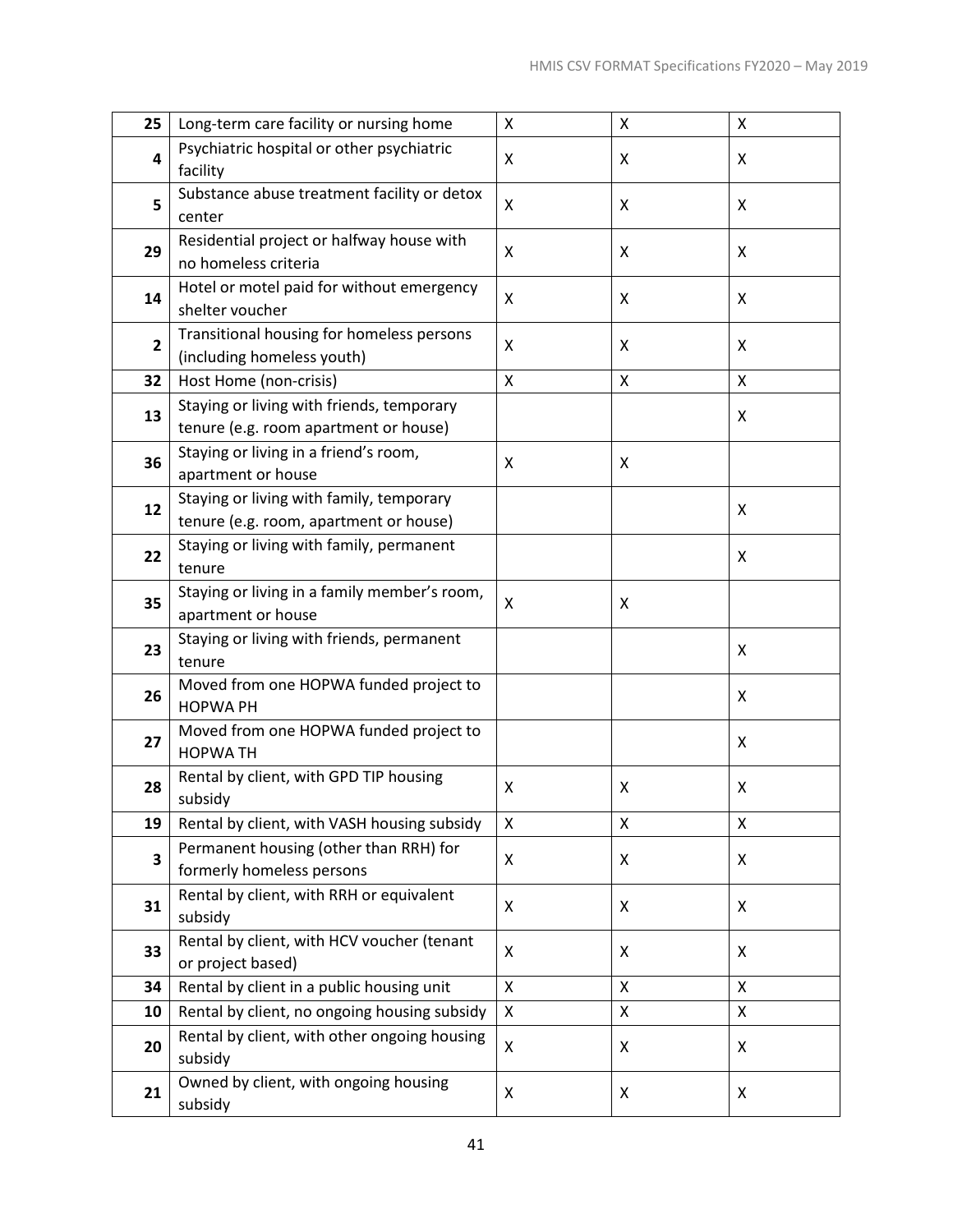| 11 | Owned by client, no ongoing housing<br>subsidy | х | Χ | х |
|----|------------------------------------------------|---|---|---|
| 30 | No exit interview completed                    |   |   | х |
| 17 | Other                                          |   | х | Χ |
| 24 | Deceased                                       |   |   | х |
| 37 | Worker unable to determine                     |   | Χ |   |
| 8  | Client doesn't know                            | χ | х | χ |
| 9  | Client refused                                 | χ | Χ | χ |
| 99 | Data not collected                             | Χ | х | х |

# <span id="page-45-0"></span>3.15.1 RelationshipToHoH

| Value          | Text                                      |
|----------------|-------------------------------------------|
|                | Self (head of household)                  |
| 2 <sup>1</sup> | Head of household's Child                 |
| 3.             | Head of household's spouse or partner     |
| 4              | Head of household's other relation member |
| 5.             | Other: non-relation member                |
| 99             | Data not collected                        |

# <span id="page-45-1"></span>3.917.2 LengthOfStay

| Value        | Text                                      |
|--------------|-------------------------------------------|
| $\mathbf{2}$ | One week or more, but less than one month |
| 3            | One month or more, but less than 90 days  |
| 4            | 90 days or more but less than one year    |
| 5.           | One year or longer                        |
| 8            | Client doesn't know                       |
| 9            | Client refused                            |
| 10           | One night or less                         |
| 11           | Two to six nights                         |
| 99           | Data not collected                        |

# <span id="page-45-2"></span>3.917.4 TimesHomelessPastThreeYears

| Value          | <b>Text</b>          |
|----------------|----------------------|
| $\mathbf{1}$   | One time             |
| 2 <sup>1</sup> | Two times            |
| 3 <sup>1</sup> | Three times          |
|                | 4 Four or more times |
| 8              | Client doesn't know  |
| 9 <sup>1</sup> | Client refused       |
| 99             | Data not collected   |

# <span id="page-45-3"></span>3.917.5 MonthsHomelessPastThreeYears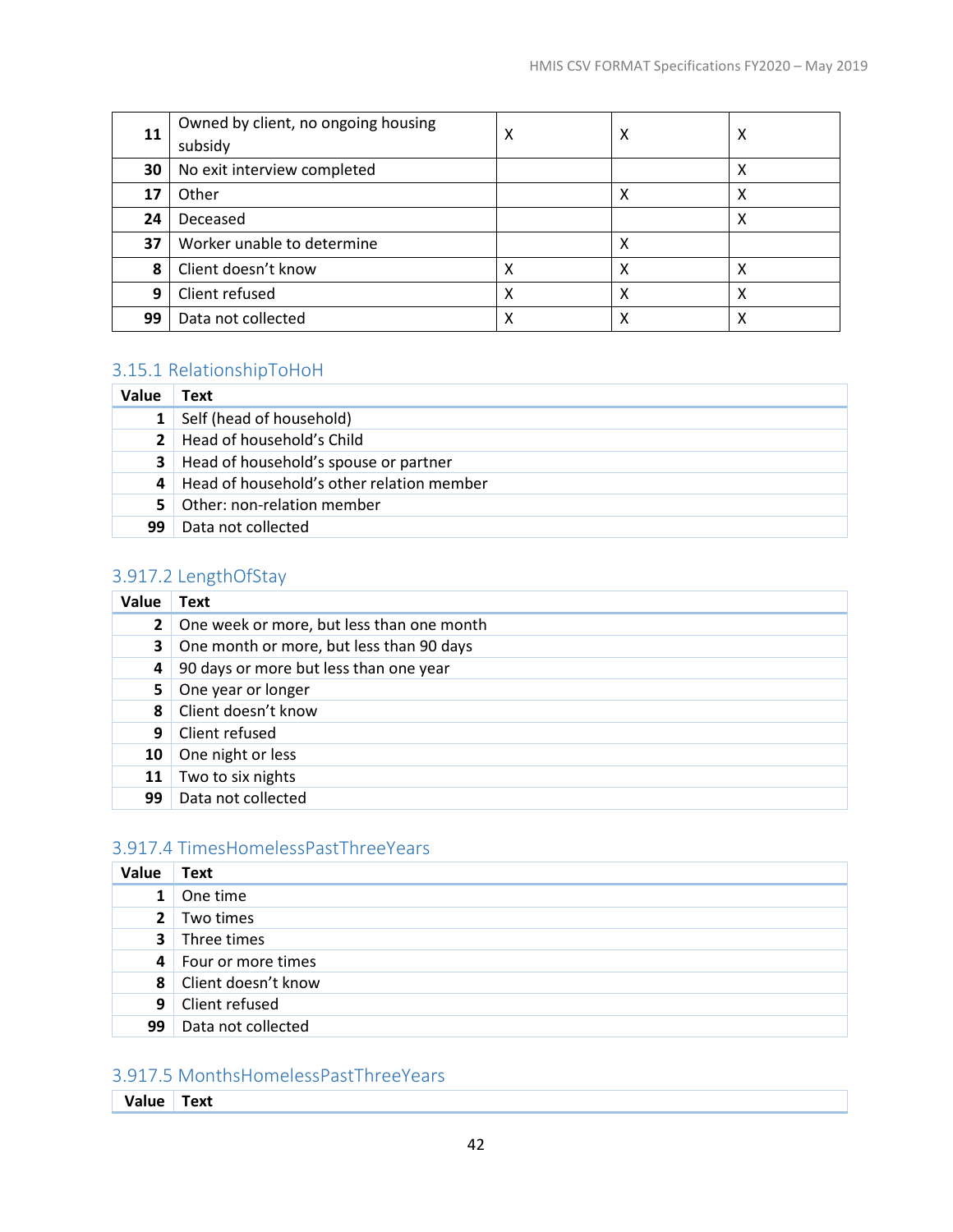| 8   | Client doesn't know |
|-----|---------------------|
| 9   | Client refused      |
| 99  | Data not collected  |
| 101 | 1                   |
| 102 | $\overline{2}$      |
| 103 | $\overline{3}$      |
| 104 | $\overline{4}$      |
| 105 | 5                   |
| 106 | 6                   |
| 107 | $\overline{7}$      |
| 108 | 8                   |
| 109 | 9                   |
| 110 | 10                  |
| 111 | 11                  |
| 112 | 12                  |
| 113 | More than 12 months |

#### <span id="page-46-0"></span>4.04.A ReasonNotInsured

| Value        | <b>Text</b>                        |
|--------------|------------------------------------|
|              | Applied; decision pending          |
| $\mathbf{2}$ | Applied; client not eligible       |
|              | <b>3</b> Client did not apply      |
| 4            | Insurance type n/a for this client |
| 8            | Client doesn't know                |
| -9           | Client refused                     |
| 99           | Data not collected                 |

# <span id="page-46-2"></span>4.10.2 DisabilityResponse

Used in Disabilities.csv if *DisabilityType* = 10 (Substance Abuse).

| Value          | <b>Text</b>                 |
|----------------|-----------------------------|
| 0              | No                          |
| 1 <sup>1</sup> | Alcohol abuse               |
| $2^{\circ}$    | Drug abuse                  |
| $\mathbf{3}$   | Both alcohol and drug abuse |
|                | 8 Client doesn't know       |
| 9              | Client refused              |
| 99             | Data not collected          |

# <span id="page-46-1"></span>4.11.A WhenDVOccurred

| Value          | Text                                                            |
|----------------|-----------------------------------------------------------------|
|                | <b>1</b> Within the past three months                           |
|                | <b>2</b> Three to six months ago (excluding six months exactly) |
| 3 <sup>1</sup> | Six months to one year ago (excluding one year exactly)         |
|                | One year or more                                                |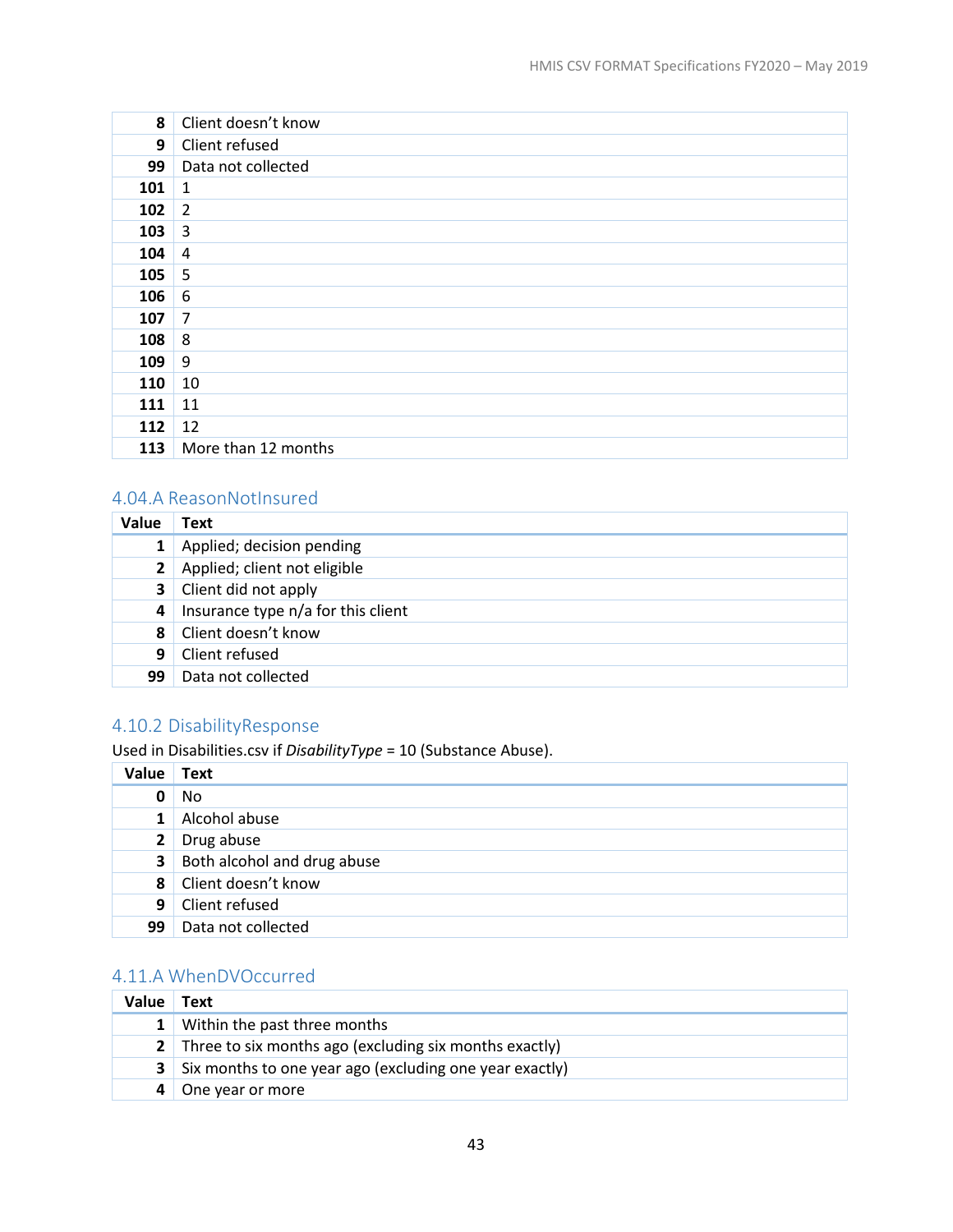|                | Client doesn't know |
|----------------|---------------------|
| 9 <sup>1</sup> | Client refused      |
| 99.            | Data not collected  |

## <span id="page-47-0"></span>4.14 BedNight

| Value | Text     |
|-------|----------|
| 200   | BedNight |

# <span id="page-47-1"></span>4.19.3 AssessmentType

| Value | <b>Text</b> |
|-------|-------------|
|       | Phone       |
| 2     | Virtual     |
| 3     | In Person   |

## <span id="page-47-2"></span>4.19.4 AssessmentLevel

| Value | Text                            |
|-------|---------------------------------|
|       | <b>Crisis Needs Assessment</b>  |
|       | <b>Housing Needs Assessment</b> |

# <span id="page-47-3"></span>4.19.7 PrioritizationStatus

| Value | Text                              |
|-------|-----------------------------------|
|       | Placed on prioritization list     |
|       | Not placed on prioritization list |

# <span id="page-47-4"></span>4.20.2 Event

| Value | <b>Text</b>                                                               |
|-------|---------------------------------------------------------------------------|
| 1     | Referral to Prevention Assistance project                                 |
| 2     | Problem Solving/Diversion/Rapid Resolution intervention or service        |
| 3     | Referral to scheduled Coordinated Entry Crisis Needs Assessment           |
| 4     | Referral to scheduled Coordinated Entry Housing Needs Assessment          |
| 5     | Referral to Post-placement/ follow-up case management                     |
| 6     | Referral to Street Outreach project or services                           |
| 7     | Referral to Housing Navigation project or services                        |
| 8     | Referral to Non-continuum services: Ineligible for continuum services     |
| 9     | Referral to Non-continuum services: No availability in continuum services |
| 10    | Referral to Emergency Shelter bed opening                                 |
| 11    | Referral to Transitional Housing bed/unit opening                         |
| 12    | Referral to Joint TH-RRH project/unit/resource opening                    |
| 13    | Referral to RRH project resource opening                                  |
| 14    | Referral to PSH project resource opening                                  |
| 15    | Referral to Other PH project resource opening                             |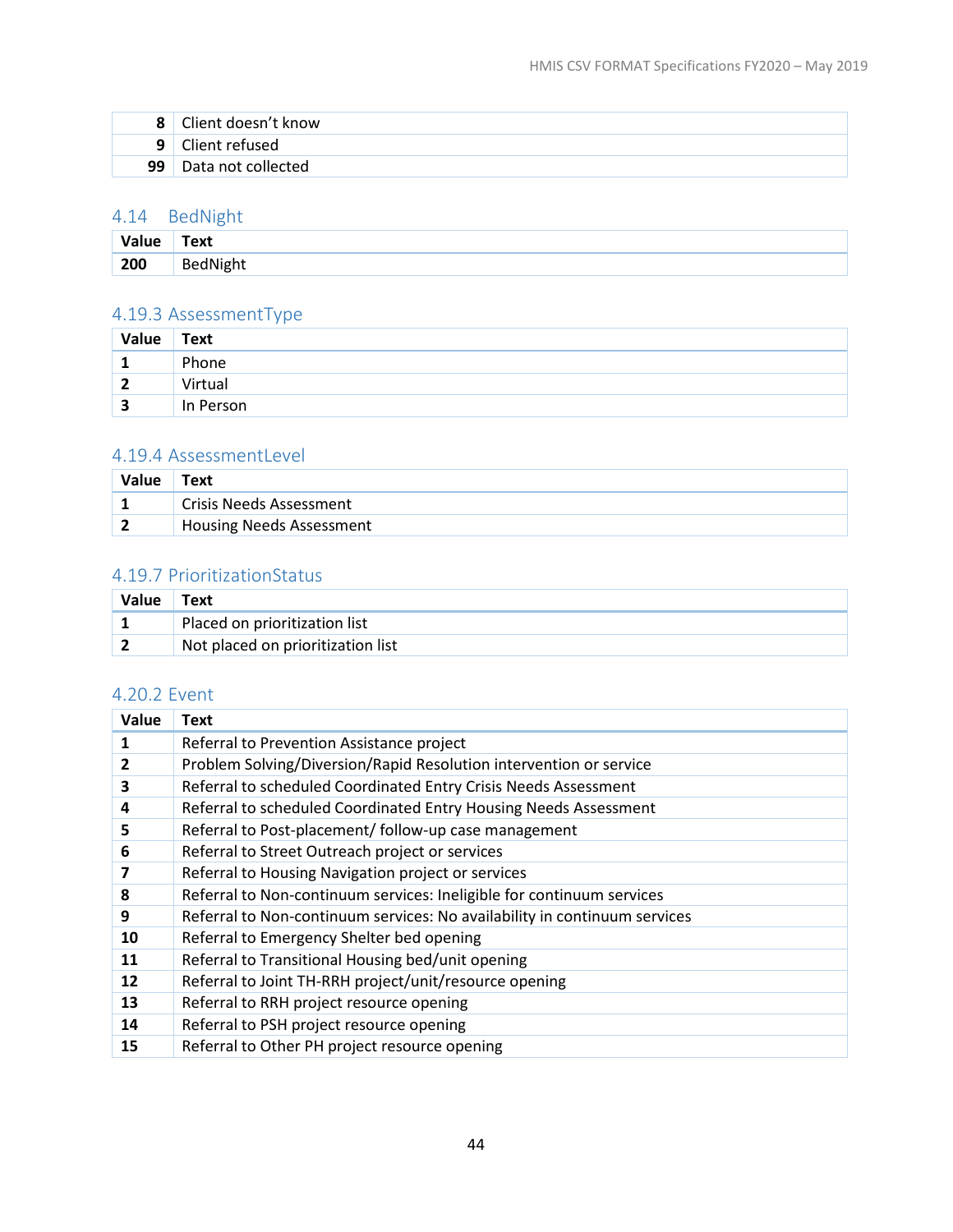# <span id="page-48-4"></span>4.20.D ReferralResult

| Value | Text                                     |
|-------|------------------------------------------|
|       | Successful referral: client accepted     |
|       | Unsuccessful referral: client rejected   |
|       | Unsuccessful referral: provider rejected |

# <span id="page-48-1"></span>5.03.1 DataCollectionStage

| Value          | Text                            |
|----------------|---------------------------------|
| $\mathbf{1}$   | Project entry                   |
| 2 <sup>1</sup> | Update                          |
|                | 3 Project exit                  |
| 5              | Annual assessment               |
|                | 6   Post-exit (not used in CSV) |

#### <span id="page-48-2"></span><span id="page-48-0"></span>P1.2 PATHServices

Used in Services.csv when RecordType = 141 (PATH service).

| Value        | <b>Text</b>                           |
|--------------|---------------------------------------|
| 1            | Re-engagement                         |
| $\mathbf{2}$ | Screening                             |
| 3            | Habilitation/rehabilitation           |
| 4            | Community mental health               |
| 5.           | Substance use treatment               |
| 6            | Case management                       |
| 7            | Residential supportive services       |
| 8            | Housing minor renovation              |
| 9            | Housing moving assistance             |
| 10           | Housing eligibility determination     |
| 11           | Security deposits                     |
| 12           | One-time rent for eviction prevention |
| 14           | Clinical assessment                   |

# <span id="page-48-3"></span>P2.2 PATHReferral

Used in Services.csv when RecordType = 161 (PATH referral).

| Value        | Text                         |
|--------------|------------------------------|
| $\mathbf{1}$ | Community mental health      |
| $\mathbf{2}$ | Substance use treatment      |
| 3            | Primary health/dental care   |
| 4            | Job training                 |
| 5.           | <b>Educational services</b>  |
| 6            | Housing services             |
| 7            | Permanent housing            |
| 8            | Income assistance            |
| 9            | <b>Employment assistance</b> |
| 10           | Medical insurance            |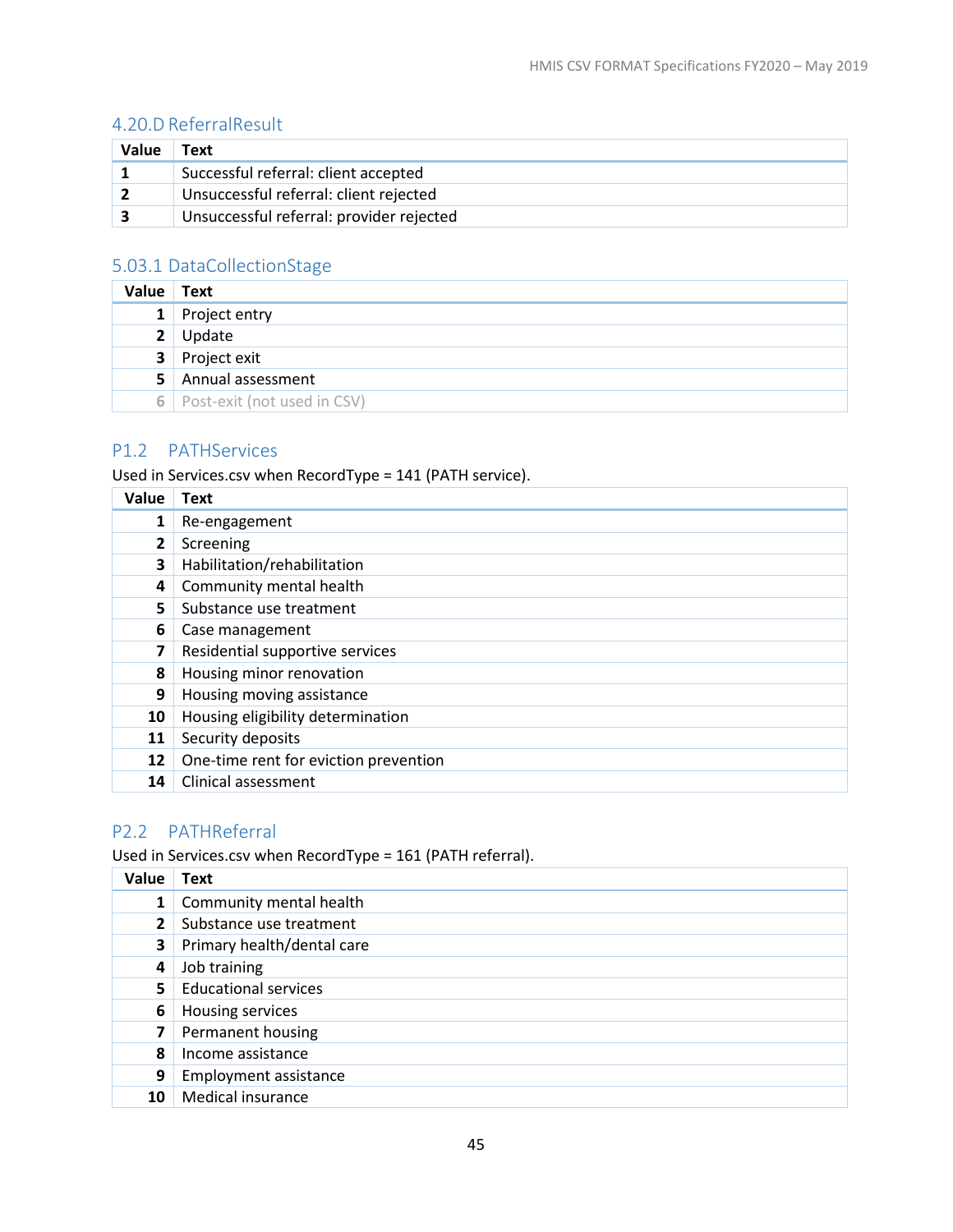| -4<br><b>TT</b> |  |  |  |
|-----------------|--|--|--|

# <span id="page-49-4"></span>P2.A PATHReferralOutcome

| <b>Value</b>   | <b>Text</b>    |
|----------------|----------------|
| 1 <sup>1</sup> | Attained       |
|                | 2 Not attained |
| 3              | Unknown        |

#### <span id="page-49-0"></span>P3.A ReasonNotEnrolled

| Value Text |                                               |
|------------|-----------------------------------------------|
|            | 1 Client was found ineligible for PATH        |
|            | 2 Client was not enrolled for other reason(s) |

# <span id="page-49-3"></span>R1.1 ReferralSource

| Value          | <b>Text</b>                                                                |
|----------------|----------------------------------------------------------------------------|
| $\mathbf{1}$   | Self-Referral                                                              |
| $\overline{2}$ | Individual: Parent/Guardian/Relative/Friend/Foster Parent/Other Individual |
| 7              | Outreach Project                                                           |
| 11             | <b>Temporary Shelter</b>                                                   |
| 18             | <b>Residential Project</b>                                                 |
| 28             | Hotline                                                                    |
| 30             | Child Welfare/CPS                                                          |
| 34             | Juvenile Justice                                                           |
| 35             | Law Enforcement/ Police                                                    |
| 37             | <b>Mental Hospital</b>                                                     |
| 38             | School                                                                     |
| 39             | Other Organization                                                         |
| 8              | Client doesn't know                                                        |
| 9              | Client refused                                                             |
| 99             | Data not collected                                                         |

# <span id="page-49-1"></span>R2.A ReasonNoServices

| <b>Value</b> | Text                                         |
|--------------|----------------------------------------------|
|              | 1 Out of age range                           |
|              | 2 Ward of the state                          |
|              | <b>3</b> Ward of the criminal justice system |
|              | Other                                        |

# <span id="page-49-2"></span>R3.1 SexualOrientation

| Value Text   |              |
|--------------|--------------|
| $\mathbf{1}$ | Heterosexual |
|              | Gav          |
| ∍            | Lesbian      |
|              |              |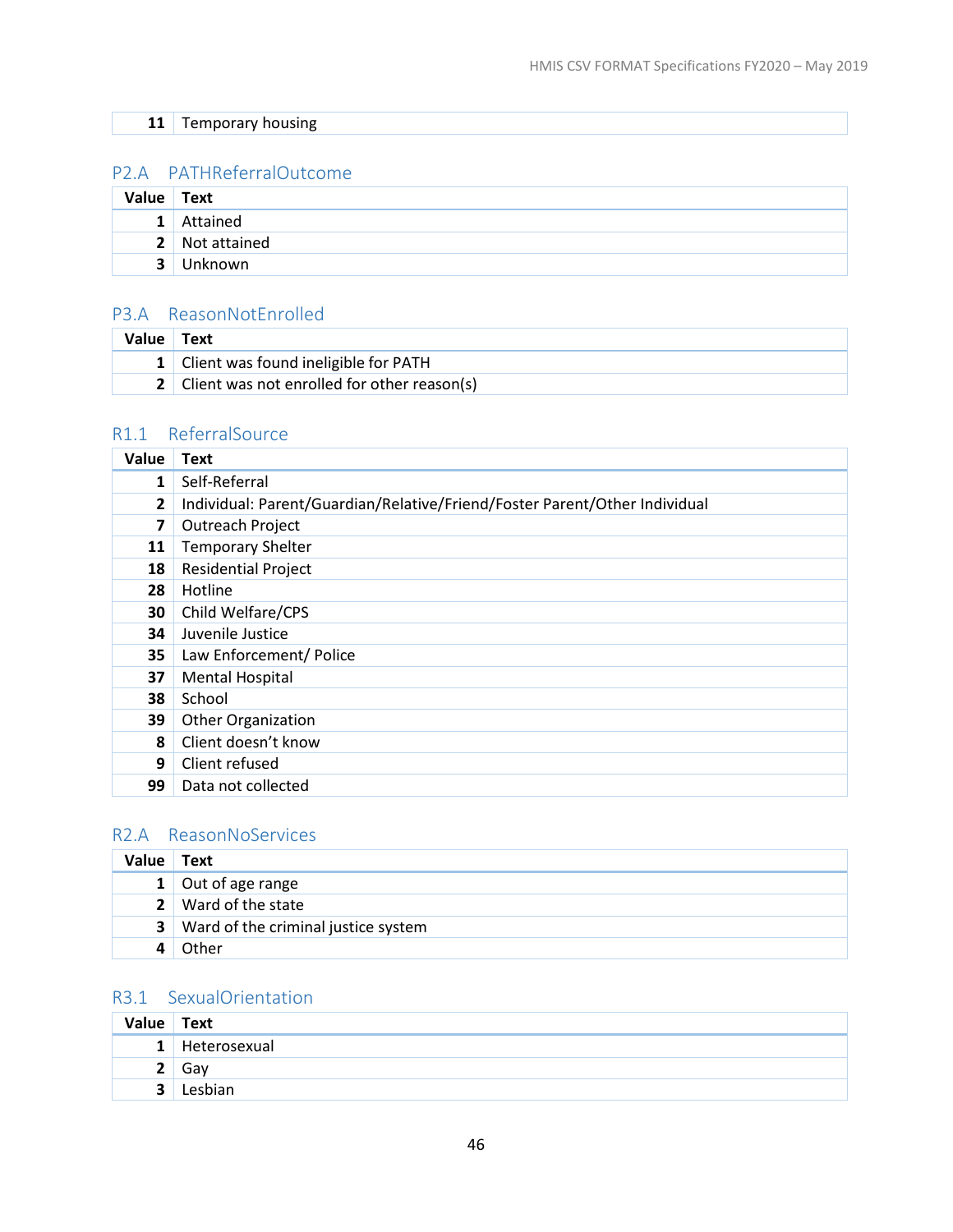| 4  | Bisexual               |
|----|------------------------|
|    | 5 Questioning / unsure |
| 61 | Other                  |
|    | 8 Client doesn't know  |
|    | 9 Client refused       |
| 99 | Data not collected     |

# <span id="page-50-0"></span>R4.1 LastGradeCompleted

| Value        | <b>Text</b>                               |
|--------------|-------------------------------------------|
| 1            | Less than grade 5                         |
| $\mathbf{2}$ | Grades 5-6                                |
| 3            | Grades 7-8                                |
| 4            | Grades 9-11                               |
| 5            | Grade 12                                  |
| 6            | School program does not have grade levels |
| 7            | <b>GED</b>                                |
| 8            | Client doesn't know                       |
| 9            | Client refused                            |
| 10           | Some college                              |
| 11           | Associate's degree                        |
| 12           | Bachelor's degree                         |
| 13           | Graduate degree                           |
| 14           | Vocational certification                  |
| 99           | Data not collected                        |

# <span id="page-50-1"></span>R5.1 SchoolStatus

| Value          | <b>Text</b>                  |
|----------------|------------------------------|
| $\mathbf{1}$   | Attending school regularly   |
| $\mathbf{2}$   | Attending school irregularly |
| 3              | Graduated from high school   |
| $\overline{a}$ | <b>Obtained GED</b>          |
| 5.             | Dropped out                  |
| 6              | Suspended                    |
| 7              | Expelled                     |
| 8              | Client doesn't know          |
| 9              | Client refused               |
| 99             | Data not collected           |

# <span id="page-50-2"></span>R6.A EmploymentType

| Value Text |                                                    |
|------------|----------------------------------------------------|
|            | $1$ Full-time                                      |
|            | 2 Part-time                                        |
|            | <b>3</b> Seasonal / sporadic (including day labor) |
| 99         | Data not collected                                 |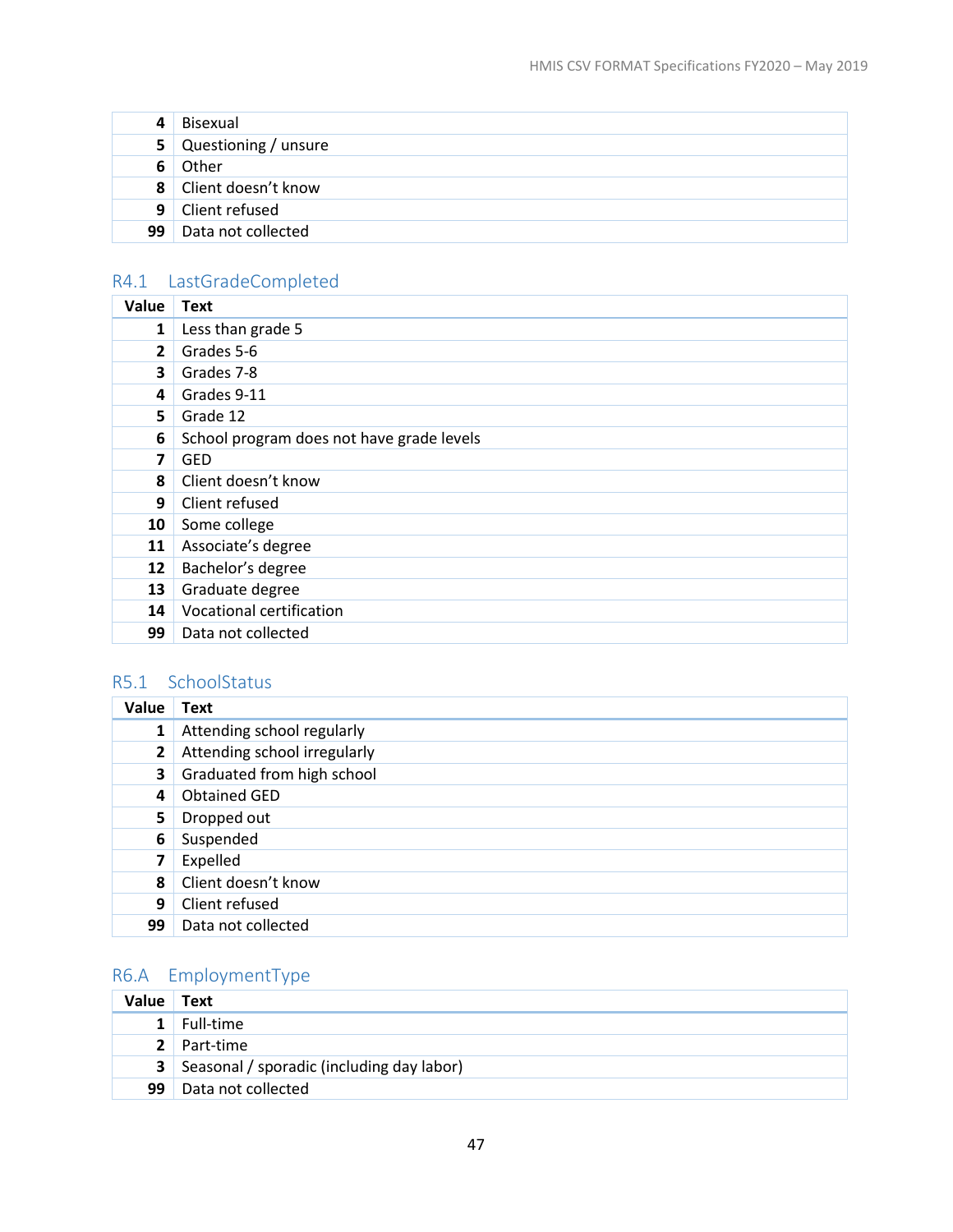# <span id="page-51-2"></span>R6.B NotEmployedReason

| Value Text      |                        |
|-----------------|------------------------|
|                 | 1 Looking for work     |
|                 | 2 Unable to work       |
|                 | 3 Not looking for work |
| 99 <sup>1</sup> | Data not collected     |

# <span id="page-51-1"></span>R7.1 HealthStatus

Used in HealthStatus.csv if HealthCategory <> 30

| Value          | <b>Text</b>           |
|----------------|-----------------------|
| $\mathbf{1}$   | Excellent             |
|                | 2 Very good           |
| 3 <sup>1</sup> | Good                  |
|                | $4$ Fair              |
|                | 5 Poor                |
|                | 8 Client doesn't know |
|                | 9 Client refused      |
| 99             | Data not collected    |

# <span id="page-51-0"></span>R11.A RHYNumberofYears

| Value        | Text                   |
|--------------|------------------------|
| $\mathbf{1}$ | Less than one year     |
|              | 2 1 to 2 years         |
|              | 3 3 to 5 or more years |
| 99           | Data not collected     |

#### <span id="page-51-3"></span>R14.2 RHYServices

Used in Services.csv when RecordType = 142 (RHY service).

| Value        | Text                                                    |
|--------------|---------------------------------------------------------|
| $\mathbf{2}$ | Community service/service learning (CSL)                |
| 5.           | Education                                               |
| 6            | Employment and/or training services                     |
| 7            | Criminal justice /legal services                        |
| 8            | Life skills training                                    |
| 10           | Parenting education for youth with children             |
| 12           | Post-natal care for mother                              |
| 13           | Pre-natal care                                          |
| 14           | Health/medical care                                     |
| 17           | Substance abuse treatment                               |
| 18           | <b>Substance Abuse Ed/Prevention Services</b>           |
| 26           | <b>Home-based Services</b>                              |
| 27           | Post-natal newborn care (wellness exams; immunizations) |
| 28           | <b>STD Testing</b>                                      |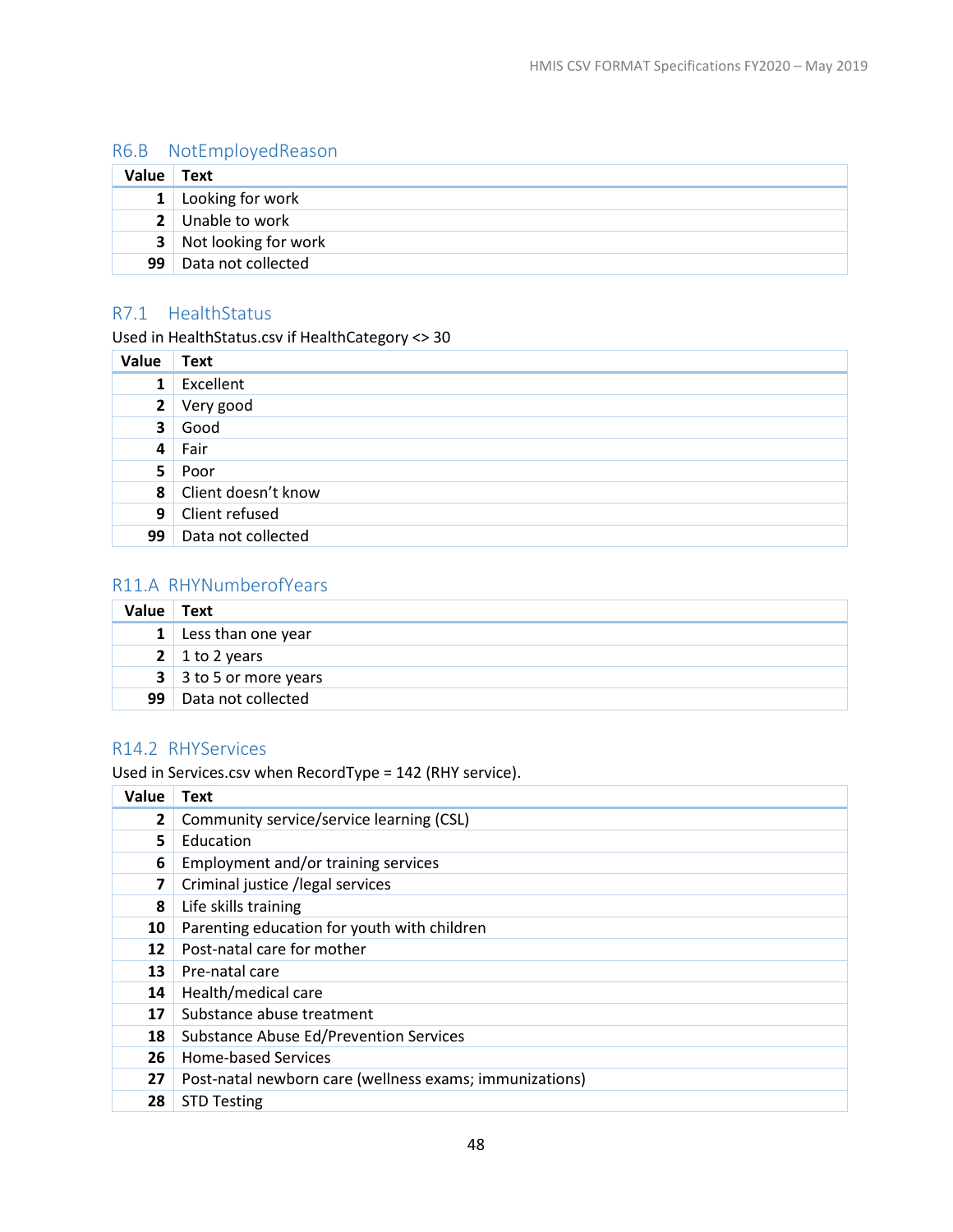## Street-based Services

## <span id="page-52-3"></span>R15.B CountExchangeForSex

| <b>Value</b> | Text                  |
|--------------|-----------------------|
|              | $1 - 3$               |
| $2-1$        | $4 - 7$               |
|              | $3 \mid 8 - 11$       |
|              | $4 \mid 12$ or more   |
|              | 8 Client doesn't know |
|              | 9 Client refused      |
| 99           | Data not collected    |

## <span id="page-52-1"></span>R17.1 ProjectCompletionStatus

| Value | $^{\dagger}$ Text                                                       |
|-------|-------------------------------------------------------------------------|
|       | 1 Completed project                                                     |
|       | 2 Youth voluntarily left early                                          |
|       | 3 Youth was expelled or otherwise involuntarily discharged from project |

# <span id="page-52-2"></span>R17.A ExpelledReason

| Value          | Text                                               |
|----------------|----------------------------------------------------|
| 1 <sup>1</sup> | Criminal activity/destruction of property/violence |
|                | 2 Non-compliance with project rules                |
| 3              | Non-payment of rent/occupancy charge               |
| 4              | Reached maximum time allowed by project            |
|                | Project terminated                                 |
|                | Unknown/disappeared                                |

# <span id="page-52-4"></span>R19.A WorkerResponse

| Value        | Text                 |
|--------------|----------------------|
|              | No                   |
|              | Yes                  |
| $\mathbf{2}$ | Worker does not know |

#### R20.2 AftercareProvided

| Value | <b>Text</b>    |
|-------|----------------|
|       | No             |
| --    | Yes            |
| 9     | Client refused |

# <span id="page-52-0"></span>V1.11 MilitaryBranch

| Value | <b>Text</b> |
|-------|-------------|
|       | 7111        |
| C     | Air Force   |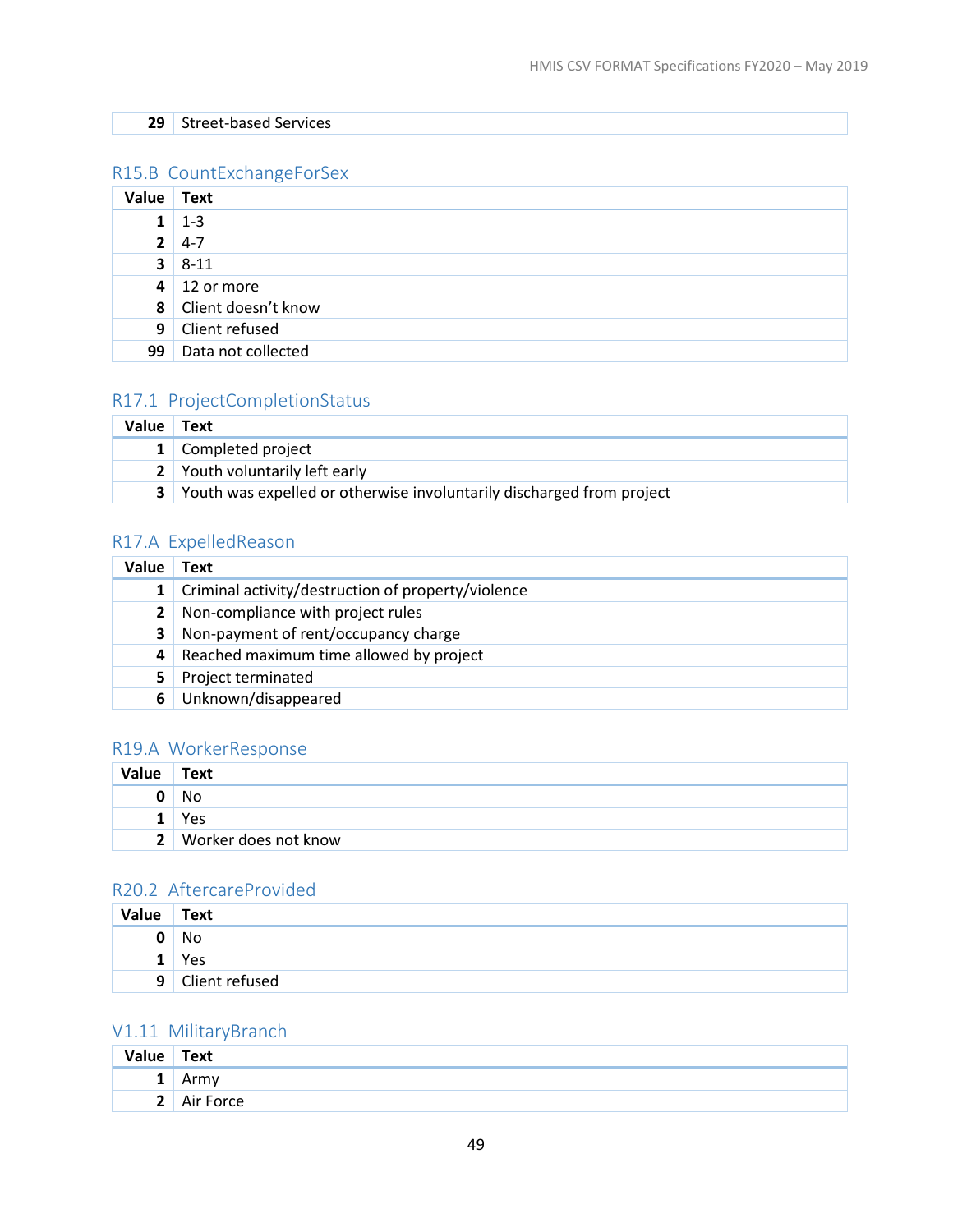| 3              | Navy                  |
|----------------|-----------------------|
| 4 <sup>1</sup> | Marines               |
|                | 6 Coast Guard         |
|                | 8 Client doesn't know |
|                | 9 Client refused      |
| 99             | Data not collected    |

## <span id="page-53-0"></span>V1.12 DischargeStatus

| Value        | <b>Text</b>                                 |
|--------------|---------------------------------------------|
| 1            | Honorable                                   |
| $\mathbf{2}$ | General under honorable conditions          |
| 4            | Bad conduct                                 |
| 5            | Dishonorable                                |
| 6            | Under other than honorable conditions (OTH) |
|              | Uncharacterized                             |
| 8            | Client doesn't know                         |
| 9            | Client refused                              |
| 99           | Data not collected                          |

# <span id="page-53-1"></span>V2.2 SSVFServices

Used in Services.csv when RecordType = 144 (SSVF service)

| Value | Text                                                    |
|-------|---------------------------------------------------------|
|       | Outreach services                                       |
|       | Case management services                                |
| 3     | Assistance obtaining VA benefits                        |
| 4     | Assistance obtaining/coordinating other public benefits |
| 5.    | Direct provision of other public benefits               |
| 6     | Other (non-TFA) supportive service approved by VA       |
|       | <b>Extended Shallow Subsidy</b>                         |
| 8     | <b>Returning Home</b>                                   |
| 9     | <b>Rapid Resolution</b>                                 |

# <span id="page-53-2"></span>V2.A SSVFSubType3

Used in Services.csv when RecordType = 144 (SSVF service) and TypeProvided = 3.

| Value l | Text                                            |
|---------|-------------------------------------------------|
|         | 1   VA vocational and rehabilitation counseling |
|         | <b>2</b> Employment and training services       |
|         | <b>3</b> Educational assistance                 |
|         | Health care services                            |

# <span id="page-53-3"></span>V2.4 SSVFSubType4

Used in Services.csv when RecordType = 144 (SSVF service) and TypeProvided = 4.

| . .<br>. | ext"                 |
|----------|----------------------|
| -        | vices<br>.<br>$\sim$ |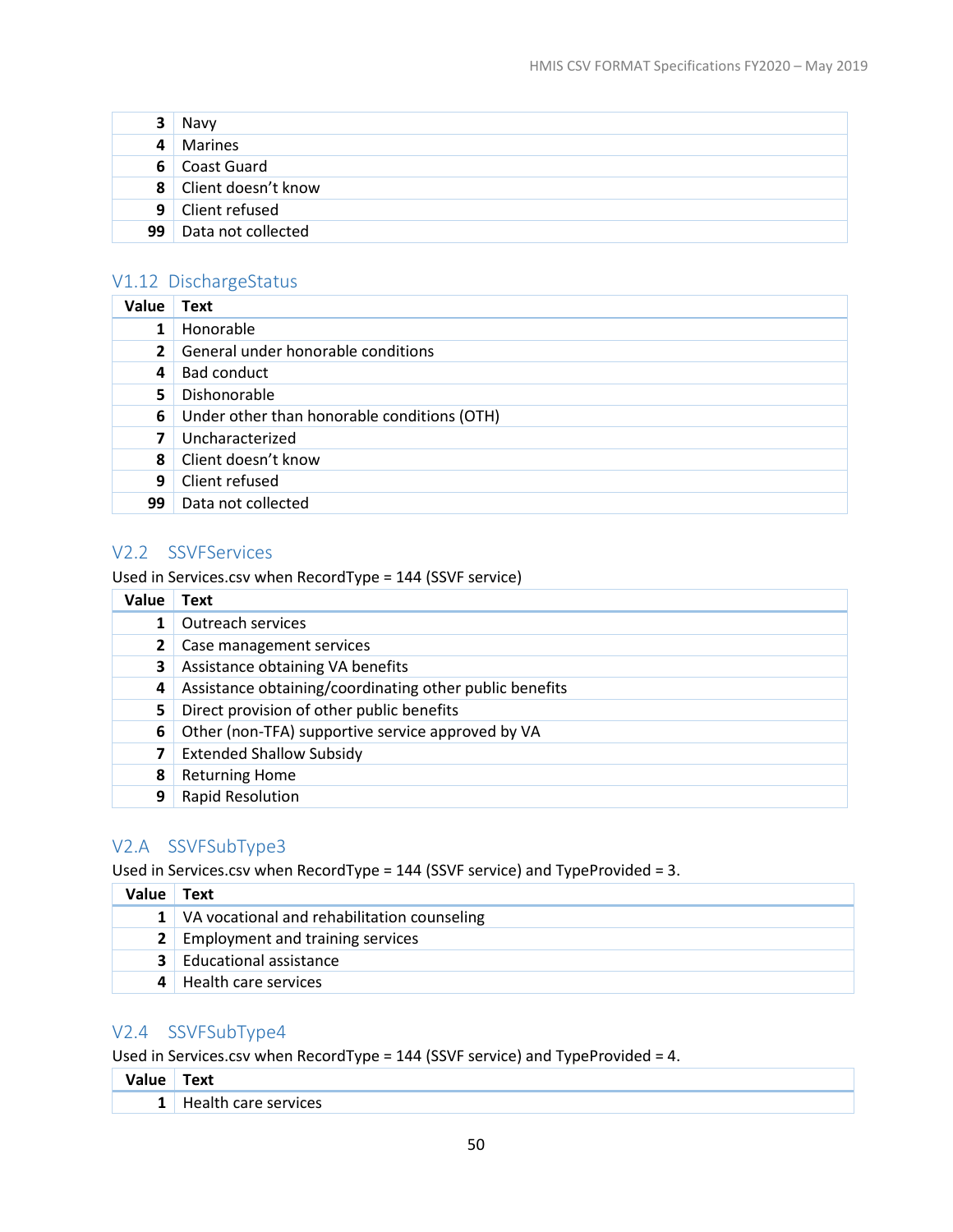|    | Daily living services                               |
|----|-----------------------------------------------------|
| 3  | Personal financial planning services                |
| 4  | <b>Transportation services</b>                      |
| 5  | Income support services                             |
| 6  | Fiduciary and representative payee services         |
|    | Legal services - child support                      |
| 8  | Legal services - eviction prevention                |
| 9  | Legal services - outstanding fines and penalties    |
| 10 | Legal services - restore / acquire driver's license |
| 11 | Legal services - other                              |
| 12 | Child care                                          |
| 13 | Housing counseling                                  |

# <span id="page-54-1"></span>V2.5 SSVFSubType5

Used in Services.csv when RecordType = 144 (SSVF service) and TypeProvided = 5.

| Value | <b>Text</b>                                         |
|-------|-----------------------------------------------------|
|       | Personal financial planning services                |
| 2     | Transportation services                             |
| 3     | Income support services                             |
| 4     | Fiduciary and representative payee services         |
| 5     | Legal services - child support                      |
| 6     | Legal services - eviction prevention                |
| 7     | Legal services - outstanding fines and penalties    |
| 8     | Legal services - restore / acquire driver's license |
| 9     | Legal services - other                              |
| 10    | Child care                                          |
| 11    | Housing counseling                                  |

# <span id="page-54-0"></span>V3.3 SSVFFinancialAssistance

Used in Services.csv when RecordType = 152 (SSVF financial assistance).

| Value | <b>Text</b>                                               |
|-------|-----------------------------------------------------------|
|       | Rental assistance                                         |
|       | Security deposit                                          |
| 3     | Utility deposit                                           |
| 4     | Utility fee payment assistance                            |
| 5.    | Moving costs                                              |
| 8     | Transportation services: tokens/vouchers                  |
| 9     | Transportation services: vehicle repair/maintenance       |
| 10    | Child care                                                |
| 11    | General housing stability assistance - emergency supplies |
| 12    | General housing stability assistance - other              |
| 14    | <b>Emergency housing assistance</b>                       |
| 15    | Extended Shallow Subsidy - Rental Assistance              |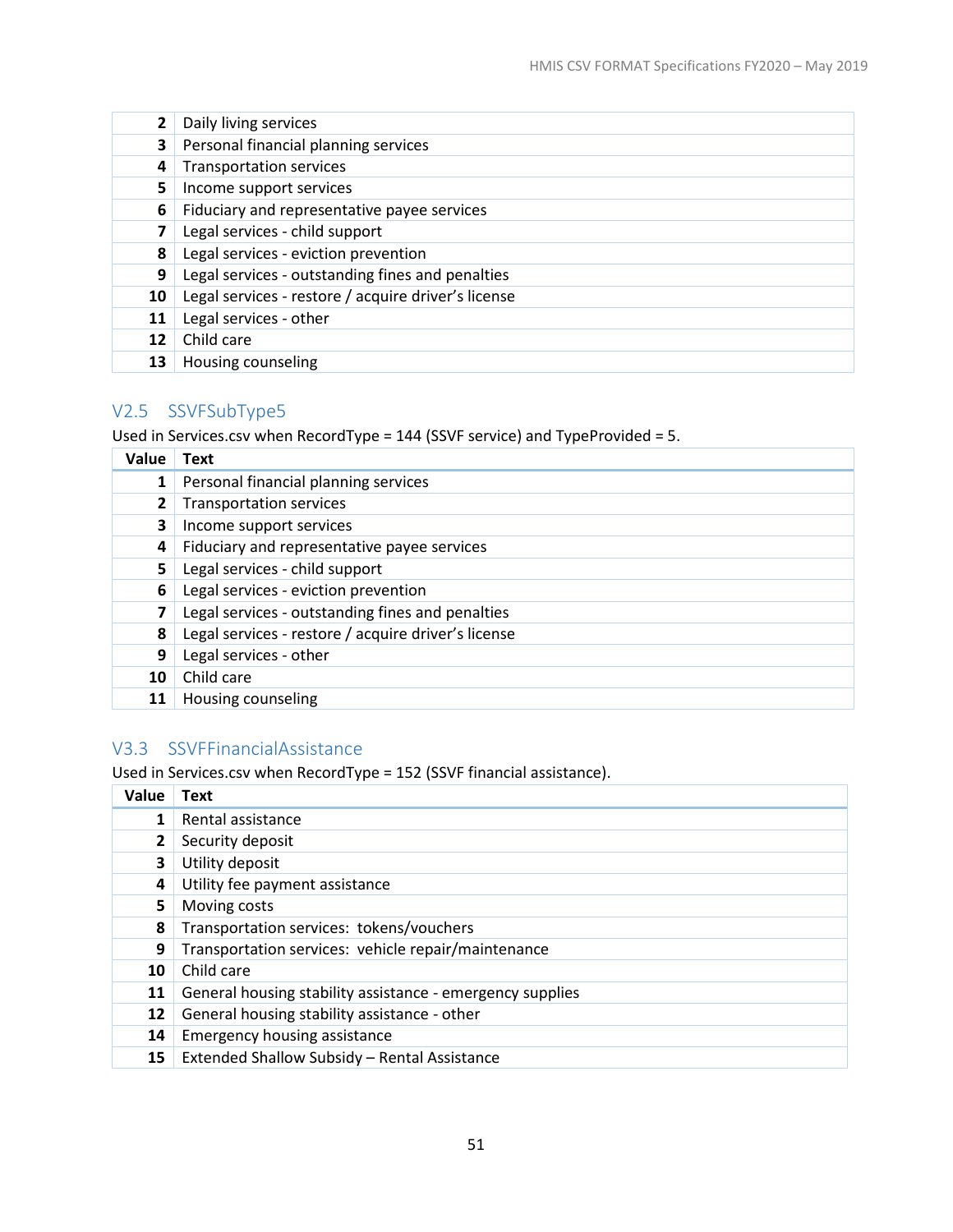## <span id="page-55-0"></span>V4.1 PercentAMI

| Value        | <b>Text</b>               |
|--------------|---------------------------|
| $\mathbf{1}$ | Less than 30%             |
|              | <b>2</b> 30% to 50%       |
|              | <b>3</b> Greater than 50% |
| 99           | Data not collected        |

# <span id="page-55-1"></span>V5.5 AddressDataQuality

| <b>Value</b>   | <b>Text</b>                         |
|----------------|-------------------------------------|
| 1 <sup>1</sup> | Full address                        |
|                | 2   Incomplete or estimated address |
|                | 8 Client doesn't know               |
|                | 9 Client refused                    |
| 99             | Data not collected                  |

#### <span id="page-55-2"></span>V6.1 VAMCStationNumber

Note: This is the only list of response categories in the HMIS CSV with non-integer values

| Value (Site Code) | Text (Site Code / Facility Name) |
|-------------------|----------------------------------|
| 402               | (402) Togus, ME                  |
| 405               | (405) White River Junction, VT   |
| 436               | (436) Montana HCS                |
| 437               | (437) Fargo, ND                  |
| 438               | (438) Sioux Falls, SD            |
| 442               | (442) Cheyenne, WY               |
| 459               | (459) Honolulu, HI               |
| 460               | (460) Wilmington, DE             |
| 463               | (463) Anchorage, AK              |
| 501               | (501) New Mexico HCS             |
| 502               | (502) Alexandria, LA             |
| 503               | (503) Altoona, PA                |
| 504               | (504) Amarillo, TX               |
| 506               | (506) Ann Arbor, MI              |
| 508               | (508) Atlanta, GA                |
| 509               | (509) Augusta, GA                |
| 512               | (512) Baltimore HCS, MD          |
| 515               | (515) Battle Creek, MI           |
| 516               | (516) Bay Pines, FL              |
| 517               | (517) Beckley, WV                |
| 518               | (518) Bedford, MA                |
| 519               | (519) Big Spring, TX             |
| 520               | (520) Gulf Coast HCS, MS         |
| 521               | (521) Birmingham, AL             |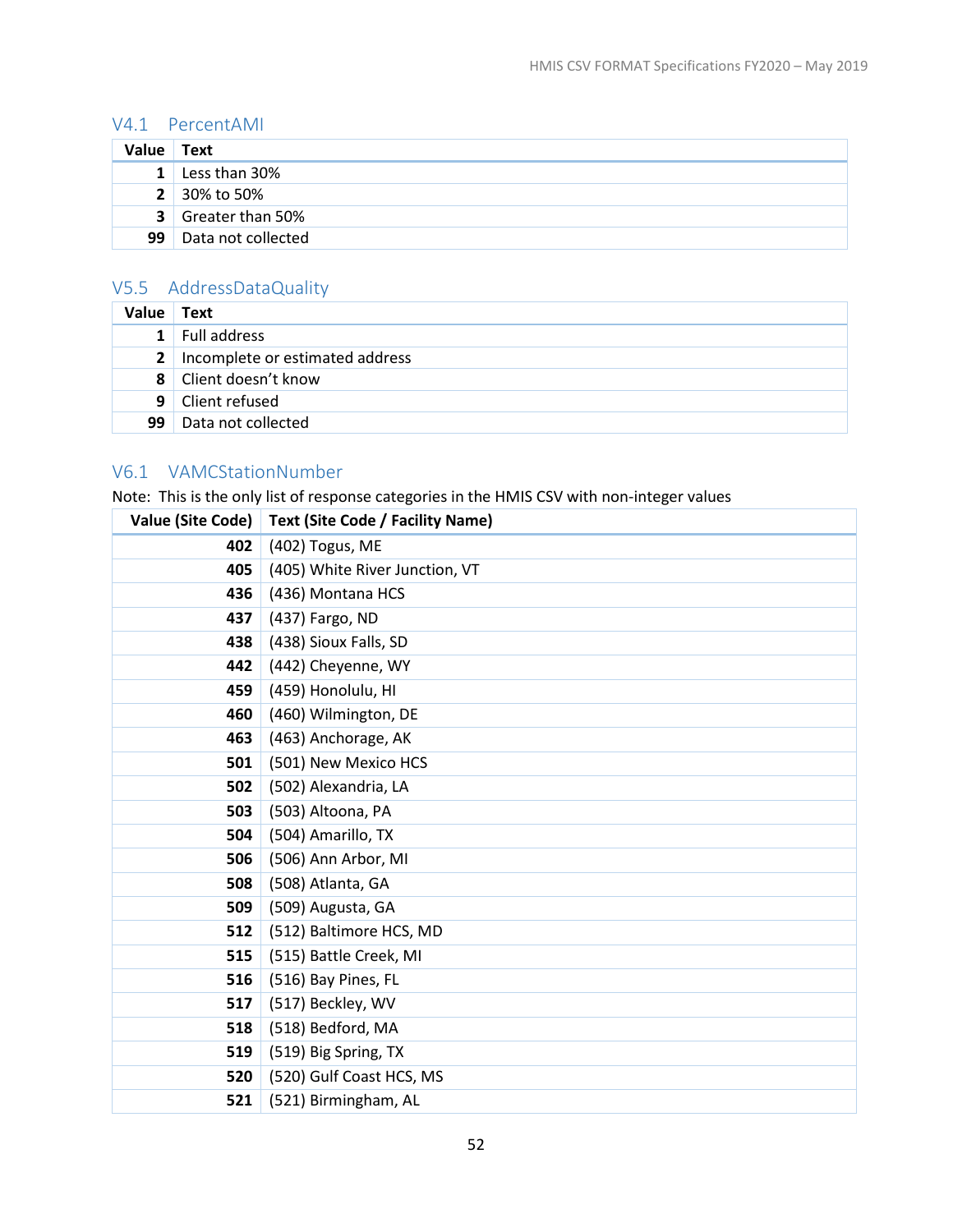| 523 | (523) VA Boston HCS, MA              |
|-----|--------------------------------------|
| 526 | (526) Bronx, NY                      |
| 528 | (528) Western New York, NY           |
| 529 | (529) Butler, PA                     |
| 531 | (531) Boise, ID                      |
| 534 | (534) Charleston, SC                 |
| 537 | (537) Jesse Brown VAMC (Chicago), IL |
| 538 | (538) Chillicothe, OH                |
| 539 | (539) Cincinnati, OH                 |
| 540 | (540) Clarksburg, WV                 |
| 541 | (541) Cleveland, OH                  |
| 542 | (542) Coatesville, PA                |
| 544 | (544) Columbia, SC                   |
| 546 | (546) Miami, FL                      |
| 548 | (548) West Palm Beach, FL            |
| 549 | (549) Dallas, TX                     |
| 550 | (550) Danville, IL                   |
| 552 | (552) Dayton, OH                     |
| 553 | (553) Detroit, MI                    |
| 554 | (554) Denver, CO                     |
| 556 | (556) Captain James A Lovell FHCC    |
| 557 | (557) Dublin, GA                     |
| 558 | (558) Durham, NC                     |
| 561 | (561) New Jersey HCS, NJ             |
| 562 | (562) Erie, PA                       |
| 564 | (564) Fayetteville, AR               |
| 565 | (565) Fayetteville, NC               |
| 568 | (568) Black Hills HCS, SD            |
| 570 | (570) Fresno, CA                     |
| 573 | (573) Gainesville, FL                |
| 575 | (575) Grand Junction, CO             |
| 578 | (578) Hines, IL                      |
| 580 | (580) Houston, TX                    |
| 581 | (581) Huntington, WV                 |
| 583 | (583) Indianapolis, IN               |
| 585 | (585) Iron Mountain, MI              |
| 586 | (586) Jackson, MS                    |
| 589 | (589) Kansas City, MO                |
| 590 | (590) Hampton, VA                    |
| 593 | (593) Las Vegas, NV                  |
| 595 | (595) Lebanon, PA                    |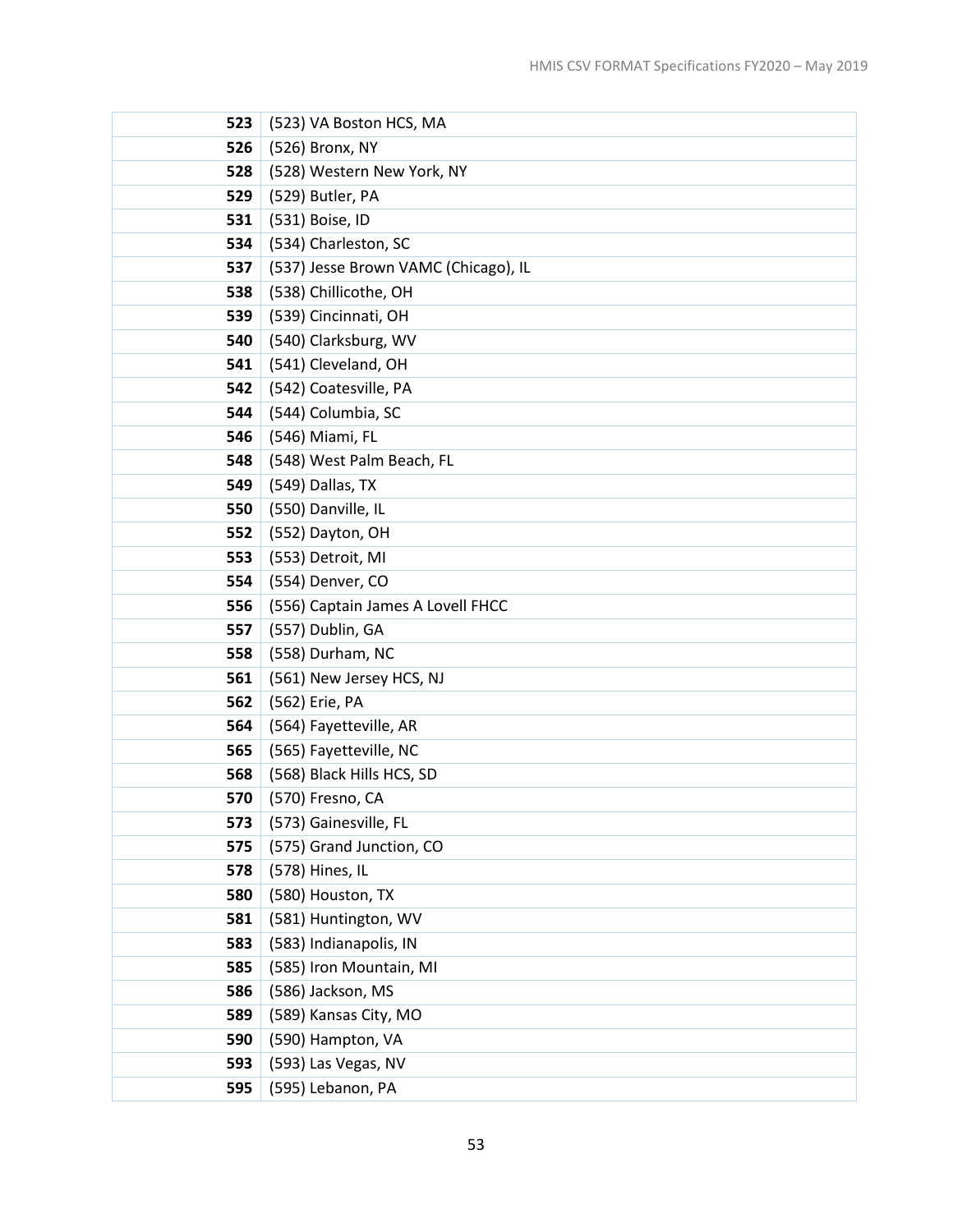| 596 | (596) Lexington, KY                        |
|-----|--------------------------------------------|
| 598 | (598) Little Rock, AR                      |
| 600 | (600) Long Beach, CA                       |
| 603 | (603) Louisville, KY                       |
| 605 | (605) Loma Linda, CA                       |
| 607 | (607) Madison, WI                          |
| 608 | (608) Manchester, NH                       |
| 610 | (610) Northern Indiana HCS, IN             |
| 612 | (612) N. California, CA                    |
| 613 | (613) Martinsburg, WV                      |
| 614 | (614) Memphis, TN                          |
| 618 | (618) Minneapolis, MN                      |
| 619 | (619) Central Alabama Veterans HCS, AL     |
| 620 | (620) VA Hudson Valley HCS, NY             |
| 621 | (621) Mountain Home, TN                    |
| 623 | (623) Muskogee, OK                         |
| 626 | (626) Middle Tennessee HCS, TN             |
| 629 | (629) New Orleans, LA                      |
| 630 | (630) New York Harbor HCS, NY              |
| 631 | (631) VA Central Western Massachusetts HCS |
| 632 | (632) Northport, NY                        |
| 635 | (635) Oklahoma City, OK                    |
| 636 | (636) Nebraska-W Iowa, NE                  |
| 637 | (637) Asheville, NC                        |
| 640 | (640) Palo Alto, CA                        |
| 642 | (642) Philadelphia, PA                     |
| 644 | (644) Phoenix, AZ                          |
| 646 | (646) Pittsburgh, PA                       |
| 648 | (648) Portland, OR                         |
| 649 | (649) Northern Arizona HCS                 |
| 650 | (650) Providence, RI                       |
| 652 | (652) Richmond, VA                         |
| 653 | (653) Roseburg, OR                         |
| 654 | (654) Reno, NV                             |
| 655 | (655) Saginaw, MI                          |
| 656 | (656) St. Cloud, MN                        |
| 657 | (657) St. Louis, MO                        |
| 658 | (658) Salem, VA                            |
| 659 | (659) Salisbury, NC                        |
| 660 | (660) Salt Lake City, UT                   |
| 662 | (662) San Francisco, CA                    |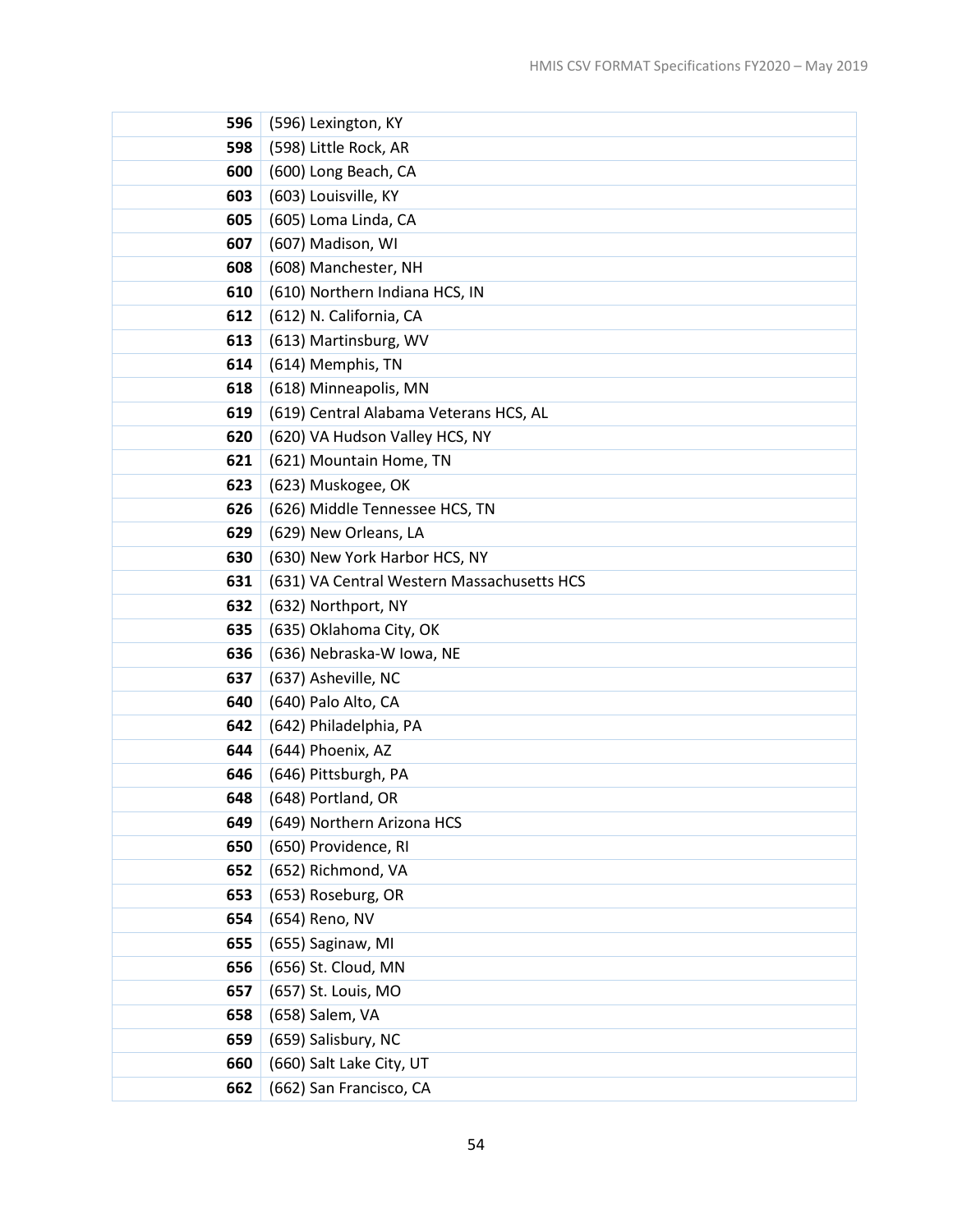| 663   | (663) VA Puget Sound, WA               |
|-------|----------------------------------------|
| 664   | (664) San Diego, CA                    |
| 666   | (666) Sheridan, WY                     |
| 667   | (667) Shreveport, LA                   |
| 668   | (668) Spokane, WA                      |
| 671   | (671) San Antonio, TX                  |
| 672   | (672) San Juan, PR                     |
| 673   | (673) Tampa, FL                        |
| 674   | (674) Temple, TX                       |
| 675   | (675) Orlando, FL                      |
| 676   | (676) Tomah, WI                        |
| 678   | (678) Southern Arizona HCS             |
| 679   | (679) Tuscaloosa, AL                   |
| 687   | (687) Walla Walla, WA                  |
| 688   | (688) Washington, DC                   |
| 689   | (689) VA Connecticut HCS, CT           |
| 691   | (691) Greater Los Angeles HCS          |
| 692   | (692) White City, OR                   |
| 693   | (693) Wilkes-Barre, PA                 |
| 695   | (695) Milwaukee, WI                    |
| 740   | (740) VA Texas Valley Coastal Bend HCS |
| 756   | (756) El Paso, TX                      |
| 757   | (757) Columbus, OH                     |
| 459GE | (459GE) Guam                           |
| 528A5 | (528A5) Canandaigua, NY                |
| 528A6 | (528A6) Bath, NY                       |
| 528A7 | (528A7) Syracuse, NY                   |
| 528A8 | (528A8) Albany, NY                     |
| 589A4 | (589A4) Columbia, MO                   |
| 589A5 | (589A5) Kansas City, MO                |
| 589A6 | (589A6) Eastern KS HCS, KS             |
| 589A7 | (589A7) Wichita, KS                    |
| 636A6 | (636A6) Central Iowa, IA               |
| 636A8 | (636A8) Iowa City, IA                  |
| 657A4 | (657A4) Poplar Bluff, MO               |
| 657A5 | (657A5) Marion, IL                     |
| 99    | Data not collected                     |

# V7.1 NoPointsYes

**Value Text**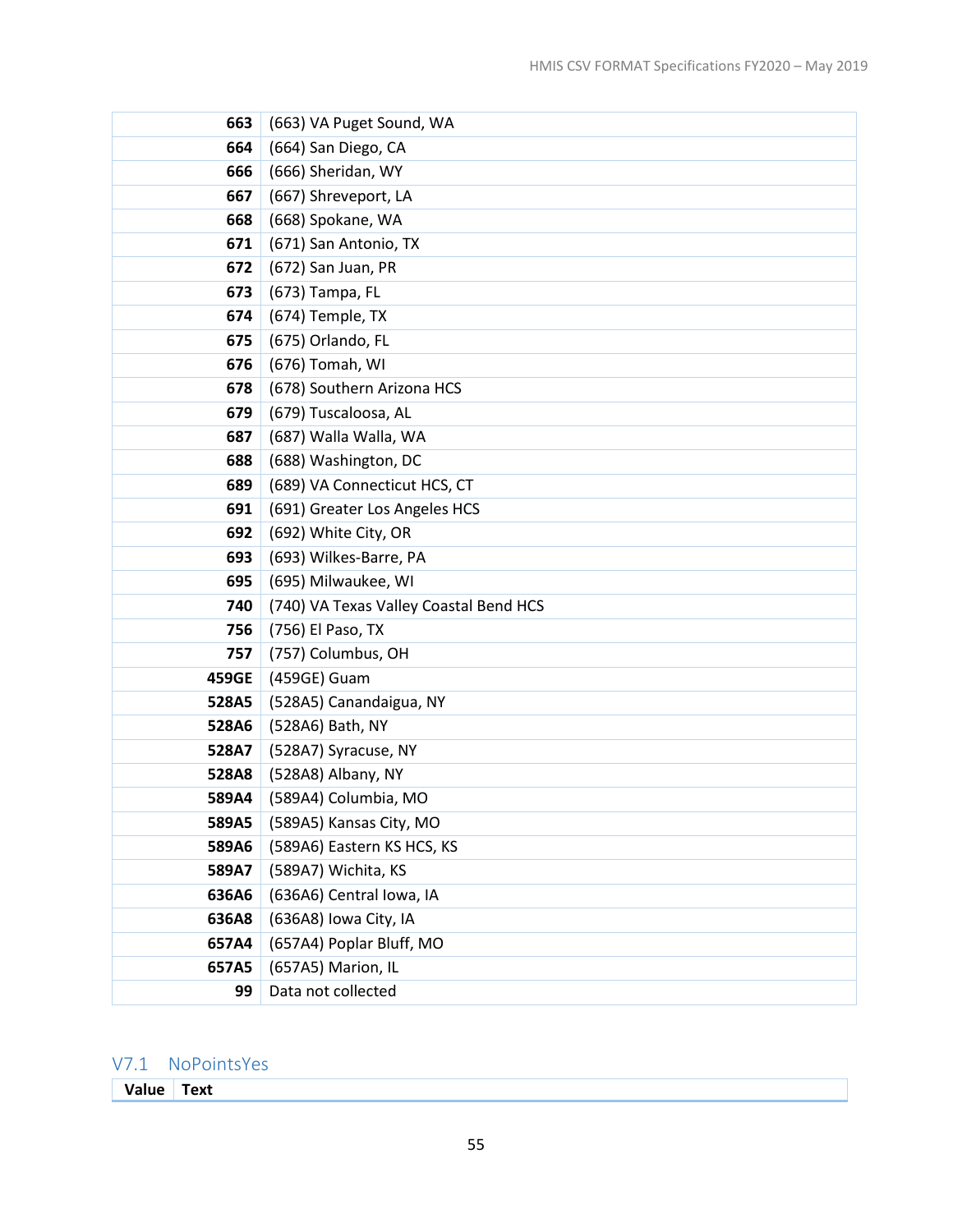| 0  | No (0 points)      |
|----|--------------------|
|    | Yes                |
| 99 | Data not collected |

# <span id="page-59-0"></span>V7.2 TimeToHousingLoss

| Value        | <b>Text</b>                  |
|--------------|------------------------------|
| 0            | $0-6$ days                   |
|              | $1 \mid 7-13 \text{ days}$   |
|              | $2 \mid 14-21 \text{ days}$  |
| $\mathbf{3}$ | More than 21 days (0 points) |
| 99           | Data not collected           |

## <span id="page-59-1"></span>V7.4 AnnualPercentAMI

| Value | Text                                                 |
|-------|------------------------------------------------------|
|       | <b>0</b>   0-14% of AMI for household size           |
|       | 1   15-30% of AMI for household size                 |
|       | 2 More than 30% of AMI for household size (0 points) |
| 99    | Data not collected                                   |

# <span id="page-59-2"></span>V7.7 EvictionHistory

| Value          | Text                                 |
|----------------|--------------------------------------|
| 0              | 4 or more prior rental evictions     |
|                | 1 2-3 prior rental evictions         |
| 2 <sup>1</sup> | 1 prior rental eviction              |
| 3              | No prior rental evictions (0 points) |
| 99             | Data not collected                   |

# <span id="page-59-3"></span>V7.9 LiteralHomelessHistory

| Value | Text                                                               |
|-------|--------------------------------------------------------------------|
| 0     | 4 or more times or total of at least 12 months in past three years |
|       | 1 2-3 times in past three years                                    |
|       | 2 1 time in past three years                                       |
| 3     | 4 or more times or total of at least 12 months in past three years |
| 99    | Data not collected                                                 |

# <span id="page-59-4"></span>V8.1 VoucherTracking

| Value          | <b>Text</b>                                 |
|----------------|---------------------------------------------|
| 1              | Referral package forwarded to PHA           |
|                | 2 Voucher denied by PHA                     |
| 3 <sup>1</sup> | Voucher issued by PHA                       |
| 4              | Voucher revoked or expired                  |
| 5 I            | Voucher in use - veteran moved into housing |
| 6              | Voucher was ported locally                  |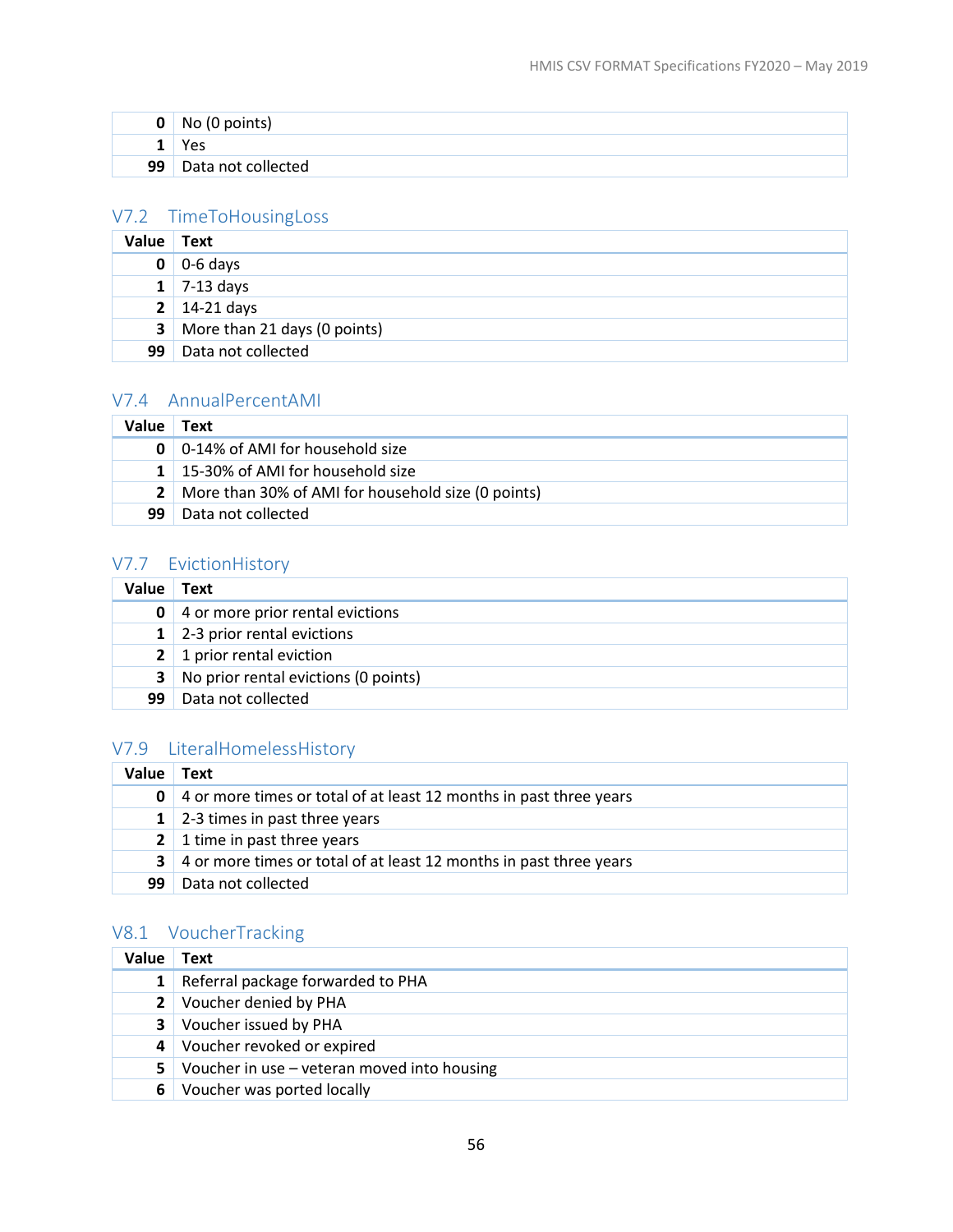|                 | 7 Voucher was administratively absorbed by new PHA    |
|-----------------|-------------------------------------------------------|
|                 | 8 Voucher was converted to Housing Choice Voucher     |
|                 | <b>9</b> Veteran exited – voucher was returned        |
|                 | 10 Veteran exited $-$ family maintained the voucher   |
|                 | 11 Veteran exited – prior to ever receiving a voucher |
| 12 <sup>1</sup> | Other                                                 |

## <span id="page-60-0"></span>V9.1 CMExitReason

| Value        | Text                                                               |
|--------------|--------------------------------------------------------------------|
| 1            | Accomplished goals and/or obtained services and no longer needs CM |
| $\mathbf{2}$ | Transferred to another HUD/VASH program site                       |
| 3            | Found/chose other housing                                          |
| 4            | Did not comply with HUD/VASH CM                                    |
| 5.           | Eviction and/or other housing related issues                       |
| 6            | Unhappy with HUD/VASH housing                                      |
| 7            | No longer financially eligible for HUD/VASH voucher                |
| 8            | No longer interested in participating in this program              |
| 9            | Veteran cannot be located                                          |
| 10           | Veteran too ill to participate at this time                        |
| 11           | Veteran is incarcerated                                            |
| 12           | Veteran is deceased                                                |
| 13           | Other                                                              |

#### <span id="page-60-1"></span>W1.2 HOPWAServices

Used in Services.csv when RecordType = 143 (HOPWA service).

| Value        | Text                                    |
|--------------|-----------------------------------------|
| 1            | Adult day care and personal assistance  |
| $\mathbf{2}$ | Case management                         |
| 3            | Child care                              |
| 4            | Criminal justice/legal services         |
| 5.           | Education                               |
| 6            | <b>Employment and training services</b> |
| 7            | Food/meals/nutritional services         |
| 8            | Health/medical care                     |
| 9            | Life skills training                    |
| 10           | Mental health care/counseling           |
| 11           | Outreach and/or engagement              |
| 12           | Substance abuse services/treatment      |
| 13           | Transportation                          |
| 14           | Other HOPWA funded service              |

# <span id="page-60-2"></span>W2.3 HOPWAFinancial Assistance

Used in Services.csv when RecordType = 151 (HOPWA financial assistance).

**Value Text**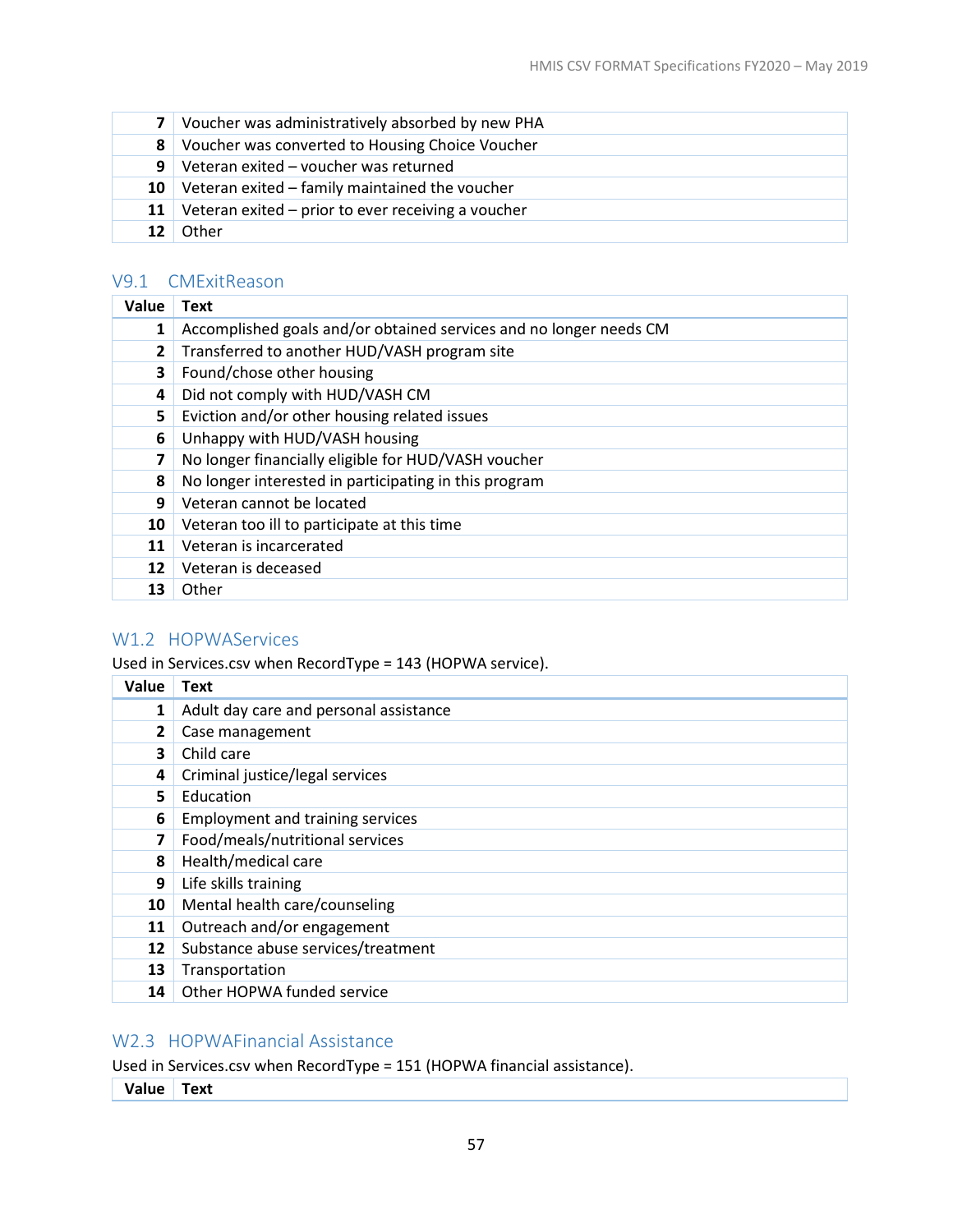|                | 1 Rental assistance |
|----------------|---------------------|
|                | 2 Security deposits |
| 3 <sup>1</sup> | Utility deposits    |
|                | 4 Utility payments  |
|                | Mortgage assistance |

# <span id="page-61-1"></span>W3 NoAssistanceReason

| Value          | Text                                          |
|----------------|-----------------------------------------------|
|                | Applied; decision pending                     |
| 2 <sup>1</sup> | Applied; client not eligible                  |
| 3 <sup>1</sup> | Client did not apply                          |
| 4              | Insurance type not applicable for this client |
| 8              | Client doesn't know                           |
| 9              | Client refused                                |
| 99             | Data not collected                            |

# <span id="page-61-3"></span>W4.3 ViralLoadAvailable

| Value          | Text                |
|----------------|---------------------|
| 0              | Not available       |
| $\mathbf{1}$   | Available           |
| 2 <sup>1</sup> | Undetectable        |
| 8 <sup>1</sup> | Client doesn't know |
| 9              | Client refused      |
| 99             | Data not collected  |

# <span id="page-61-2"></span>W4.B TCellSource / ViralLoadSource

| Value | <b>Text</b>      |
|-------|------------------|
|       | 1 Medical Report |
|       | 2 Client Report  |
|       | Other            |

# <span id="page-61-0"></span>W5.1 HousingAssessmentAtExit

| Value        | Text                                                                                   |  |
|--------------|----------------------------------------------------------------------------------------|--|
| 1            | Able to maintain the housing they had at project entry                                 |  |
| $\mathbf{2}$ | Moved to new housing unit                                                              |  |
| 3            | Moved in with family/friends on a temporary basis                                      |  |
| 4            | Moved in with family/friends on a permanent basis                                      |  |
| 5            | Moved to a transitional or temporary housing facility or program                       |  |
| 6            | Client became homeless - moving to a shelter or other place unfit for human habitation |  |
| 7            | Client went to jail/prison                                                             |  |
| 8            | Client doesn't know                                                                    |  |
| 9            | Client refused                                                                         |  |
| 10           | Client died                                                                            |  |
| 99           | Data not collected                                                                     |  |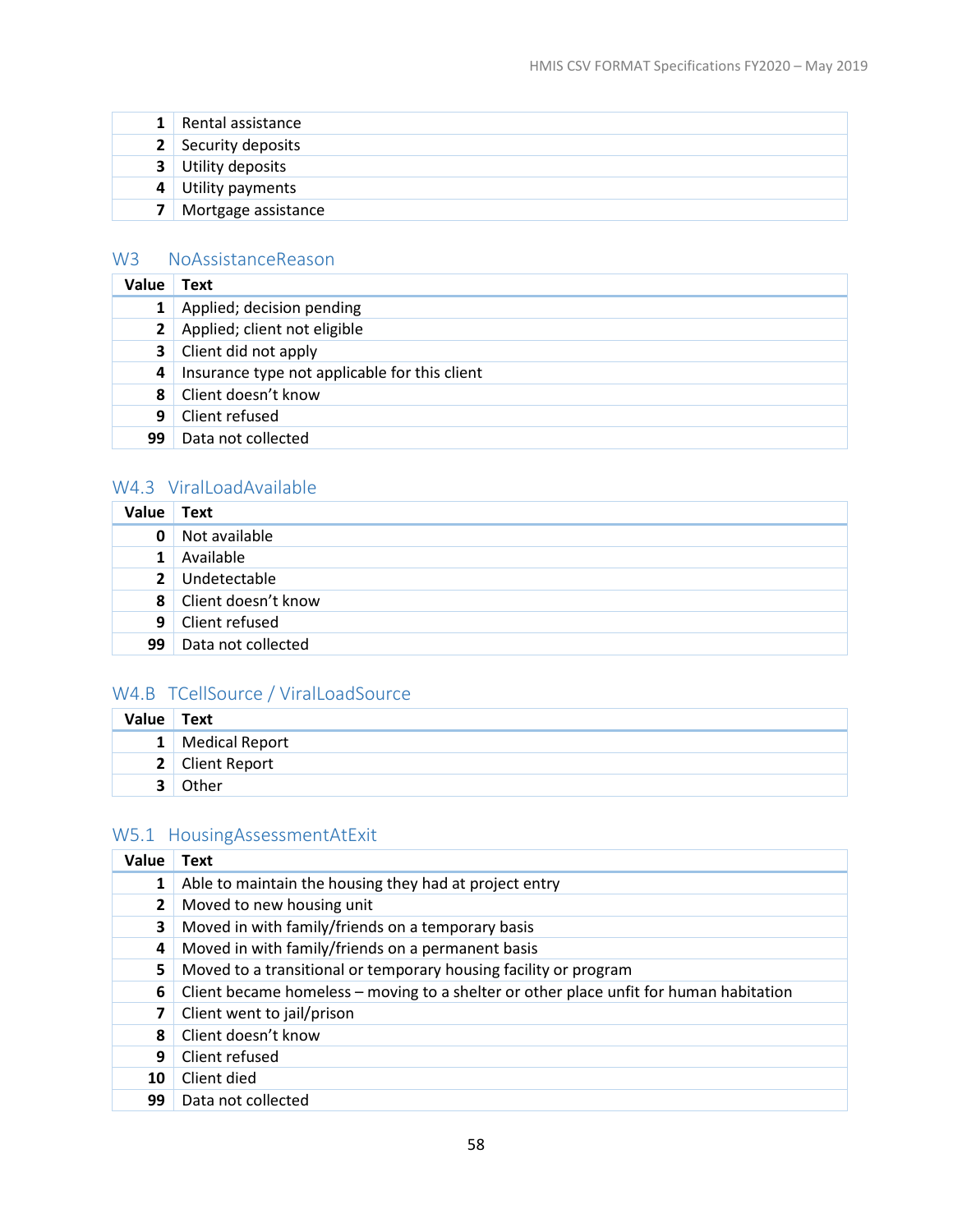# <span id="page-62-0"></span>W5.A SubsidyInformation

Values from W5.A are as listed in the HMIS Data Dictionary; values from W5.B are 10 higher. The validity of a value should be assessed in combination with the value of *HousingAssessmentAtExit*; valid *HousingAssessmentAtExit* values for each item are shown in the third column below.

| Value | <b>Text</b>                                           | HousingAssessmentAtExit<br><b>Values</b> |
|-------|-------------------------------------------------------|------------------------------------------|
|       | Without a subsidy                                     |                                          |
|       | With the subsidy they had at project entry            |                                          |
| 3     | With an on-going subsidy acquired since project entry |                                          |
| 4     | But only with other financial assistance              |                                          |
| 11    | With on-going subsidy                                 |                                          |
| 12    | Without an on-going subsidy                           |                                          |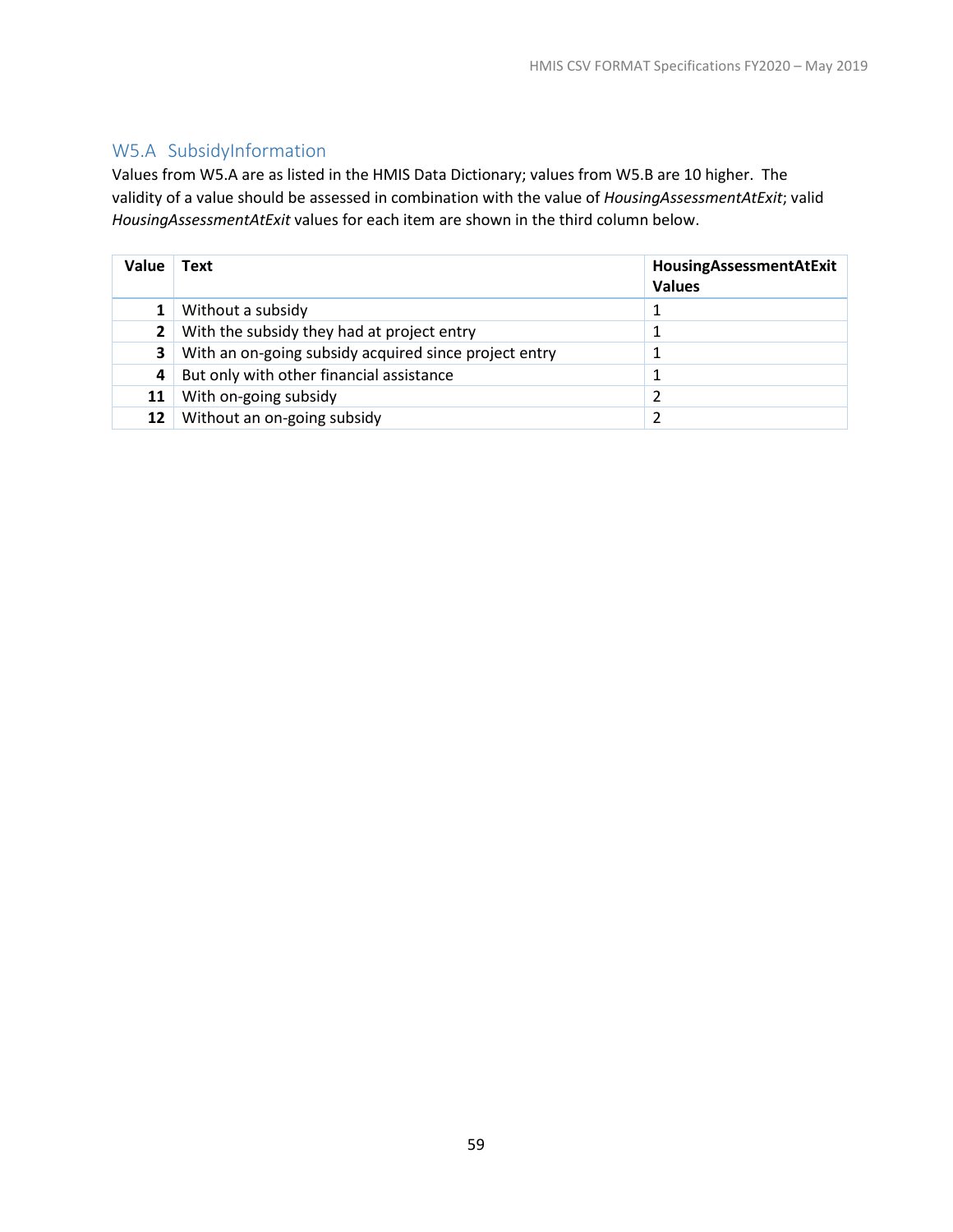# <span id="page-63-0"></span>Appendix C – FY 2020 Changes

- Aligned to FY 2020 Dictionary Changes
- Updated all Data Standards Numbers (if changed)
- Added *VictimServicesOrganization* to Organization.csv
- Added User.csv
	- o Unique identifier **5.07 User Identifier** plus optional name/phone/email categories
- Revised Project.csv to include all items from **2.02 Project Information** except 'Residential Affiliation'
	- o Added *HMISParticipatingProject*
	- o Deleted *TargetPopulation*
	- o Deleted *VictimServicesProvider*
	- o Deleted *HousingType*
- Revised Funder.csv
	- o Added "Other" Funding Source string
- Revised ProjectCoC.csv to include all items from 2.03 CoC Information
	- o Added *Geocode*
	- o Added *GeographyType*
	- o Added *Address, City, State, Zip*
- Revised Inventory.csv to include all items from 2.07 Inventory Information
	- o Added *BedInventory*
	- o Added *TargetPopulation*
	- o Added *HousingType*
	- o Added *BedType*
	- o Deleted *HMISParticipatingProject*
- Deleted Geography.csv
- Updated Affiliation.csv to correct data element numbering
- Updated Client.csv to correct data element numbering
- Updated Enrollment.csv
	- o Updated data element numbering
	- o Options for *LivingSituation* updated
	- o Added *SexualOrientationOther*
- Updated Exit.csv
	- o Deleted **4.18 Housing Assessment Disposition**
	- o Options for *Destination* updated
- Updated Services.csv
	- o Types 12 and 13 no longer included in this file. Current and historical data mapped to updated element **4.12 Current Living Situation** and exported in CurrentLivingSituation.csv.
- Added CurrentLivingSituation.csv
- Added Assessment.csv
- Added AssessmentQuestions.csv
- Added AssessmentResults.csv
- Added Event.csv